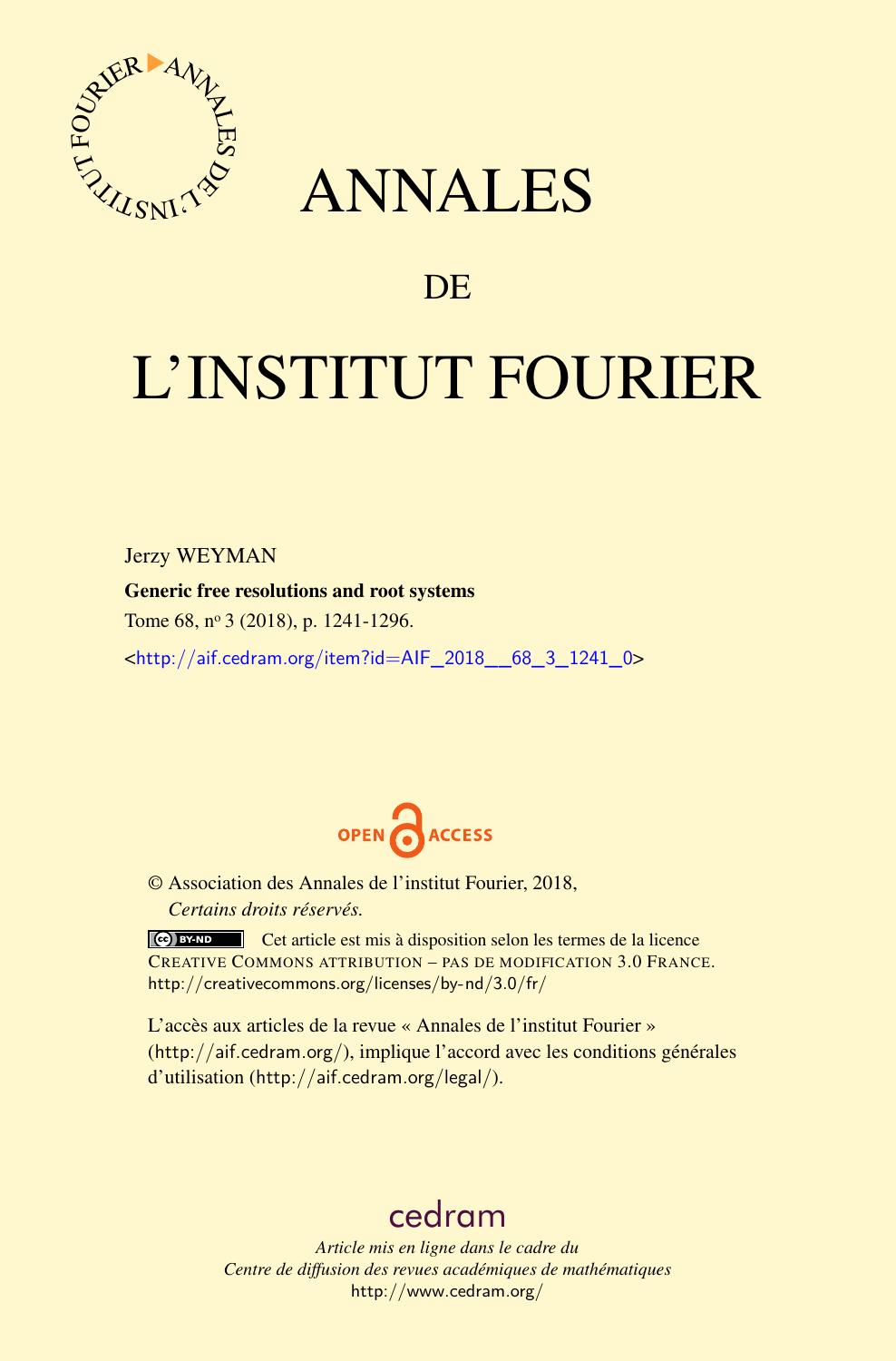#### GENERIC FREE RESOLUTIONS AND ROOT SYSTEMS

#### **by Jerzy WEYMAN (\*)**

ABSTRACT.  $\qquad$  In this paper I give an explicit construction of the generic rings  $\hat{R}_{gen}$  for free resolutions of length 3 over Noetherian commutative  $\mathbb{C}\text{-algebras.}$  The key role is played by the defect Lie algebra introduced in [\[18\]](#page-56-0). The defect algebra turns out to be a parabolic subalgebra in a Kac–Moody Lie algebra associated to the graph  $T_{p,q,r}$  corresponding to the format of the resolution. The ring  $\hat{R}_{gen}$ is Noetherian if and only if the graph  $T_{p,q,r}$  corresponding to a given format is a Dynkin diagram. In such case  $\hat{R}_{gen}$  has rational singularities so it is Cohen– Macaulay. The ring  $\hat{R}_{gen}$  is a deformation of a commutative ring  $\hat{R}_{spec}$  which has a structure of a multiplicity free module over a product of Kac–Moody Lie algebras corresponding to the graph  $T_{p,q,r}$  and a product of two general linear Lie algebras.

Résumé. — Dans ce papier je présente une construction explicite des anneaux génériques  $\hat{R}_{gen}$  pour les résolutions libres de longueur 3 sur des  $\mathbb{C}$ -algèbres noethériennes commutatives. L'élément clé est l'algèbre de Lie de défaut introduite dans [\[18\]](#page-56-0). Il s'avère que l'algèbre de défaut est une sous-algèbre parabolique d'une algèbre de Kac–Moody associée au graphe *Tp,q,r* correspondant au format de la résolution. L'anneau  $\hat{R}_{gen}$  est noethérien si et seulement si le graphe  $T_{p,q,r}$  correspondant à un format donné est un diagramme de Dynkin. Dans ce cas *R*ˆ*gen* a des singularitées rationnelles donc il est de Cohen–Macaulay. L'anneau *R*ˆ*gen* est une déformation d'un anneau commutatif  $\hat{R}_{spec}$  qui possède une structure de module sans multiplicité sur un produit d'algèbres de Kac–Moody correspondant au graphe *Tp,q,r* et un produit de deux algèbres de Lie linéaires générales.

#### **1. Introduction**

In this paper I consider a problem of existence of generic free resolutions of length three.

Keywords: Finite free resolutions, structure theorems, Kac–Moody Lie algebras. 2010 Mathematics Subject Classification: 13D02, 13D25, 17B67, 14M05, 14M07, 14M17, 14M27.

<sup>(\*)</sup> The author was partially supported by NSF grants DMS-0901185 and DMS 1400740.

He also acknowledges the support of Alexander von Humboldt Foundation.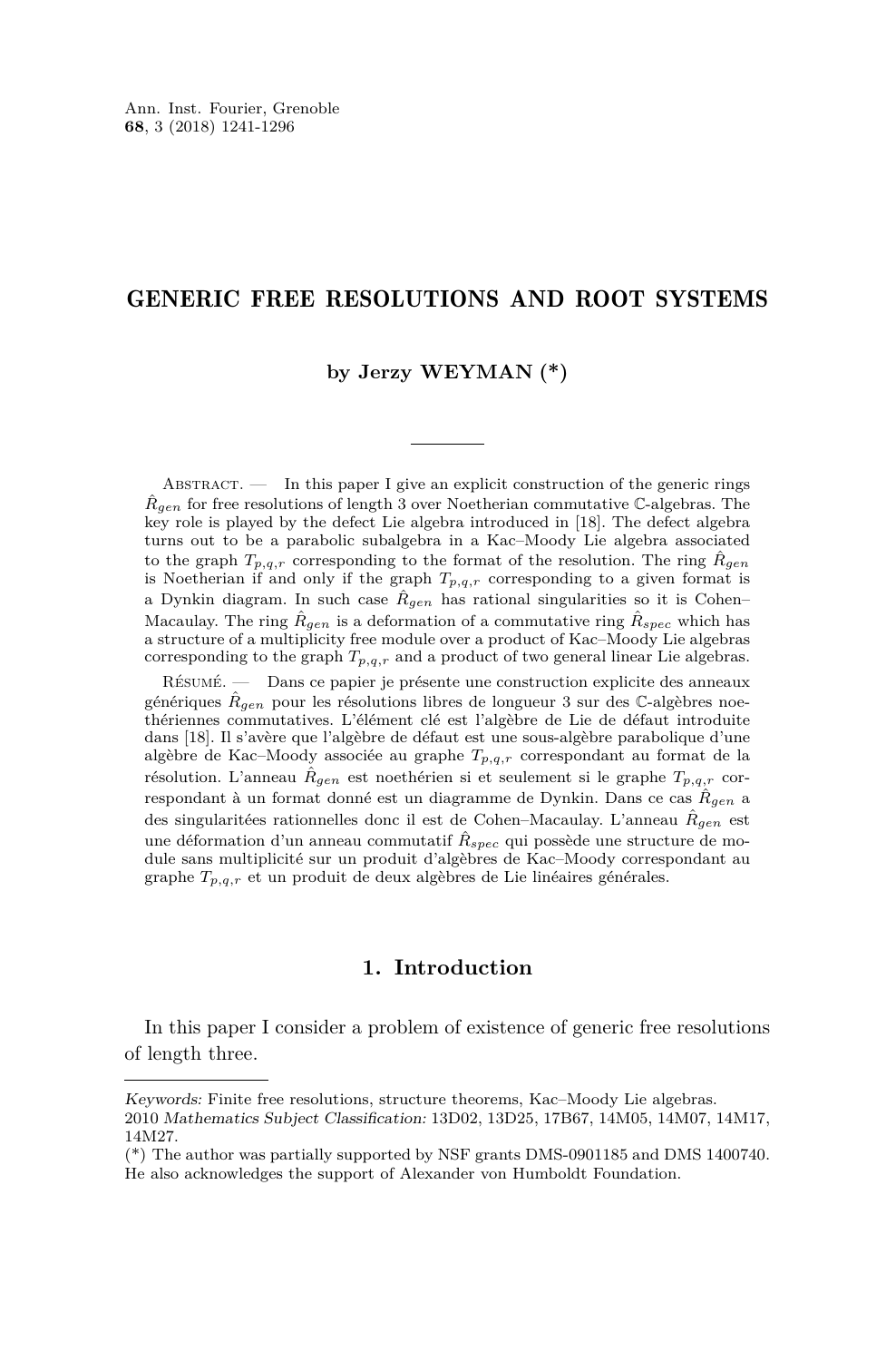Let us look at free acyclic complexes  $\mathbb{F}_{\bullet}$  (i.e. complexes whose only nonzero homology group is  $H_0(\mathbb{F}_{\bullet})$  of the form

$$
\mathbb{F}_{\bullet}: 0 \longrightarrow F_3 \xrightarrow{d_3} F_2 \xrightarrow{d_2} F_1 \xrightarrow{d_1} F_0
$$

over commutative Noetherian rings R, with rank  $F_i = f_i \ (0 \leq i \leq 3),$ rank $(d_i) = r_i$   $(1 \leq i \leq 3)$ . The quadruple  $(f_0, f_1, f_2, f_3)$  is the format of the complex  $\mathbb{F}_{\bullet}$ . We always have  $f_i = r_i + r_{i+1}$  ( $0 \leq i \leq 3$ ), with the convention that  $r_4 = 0$ .

For the resolutions of such format  $(f_0, f_1, f_2, f_3)$  we say that a pair  $(R_{gen}, \mathbb{F}_{\bullet}^{gen})$  where  $R_{gen}$  is a commutative ring and  $\mathbb{F}_{\bullet}^{gen}$  is an acyclic free complex of format  $(f_0, f_1, f_2, f_3)$  over  $R_{gen}$  is a generic resolution of this format if two conditions are satisfied:

- (1) The complex  $\mathbb{F}_{\bullet}^{gen}$  is acyclic over  $R_{gen}$ ,
- (2) For every acyclic free complex  $\mathbb{G}_{\bullet}$  over a Noetherian ring S there exists a ring homomorphism  $\varphi : R_{gen} \longrightarrow S$  such that

$$
\mathbb{G}_{\bullet} = \mathbb{F}_{\bullet}^{gen} \otimes_{R_{gen}} S.
$$

Of particular interest is whether the ring *Rgen* is Noetherian, because it can be shown quite easily that a non-Noetherian (non-unique) generic pair always exists ([\[1\]](#page-55-0)).

For complexes of length 2 the existence of the pairs  $(R_{gen}, \mathbb{F}^{gen}_{\bullet})$  was established by Hochster ([\[9\]](#page-55-1)). He also proved that this generic ring is Noetherian. Later the generic rings for resolutions of length two were described very explicitly (see [\[16\]](#page-56-1) and references therein). This case is, however special, as only for the case of the resolution of length two the ring *Rgen* is unique.

For free resolutions of length three the situation is much more difficult. We limit ourselves to considering the case of characteristic zero. Thus all commutative rings considered in this paper are C-algebras, i.e. we work over an algebraically closed field of characteristic zero. The results are true also for  $\mathbb{Q}$ -algebras as the representations of the group  $GL_n$  are defined over Q.

In [\[18\]](#page-56-0) I constructed for each format of length three a pair  $(\hat{R}_{gen}, \hat{F}_{\bullet}^{gen})$ obtained by a specific process of killing cycles in a generic complex. I conjectured that the pair  $(\hat{R}_{gen}, \hat{F}_{\bullet}^{gen})$  is generic for each format of length three.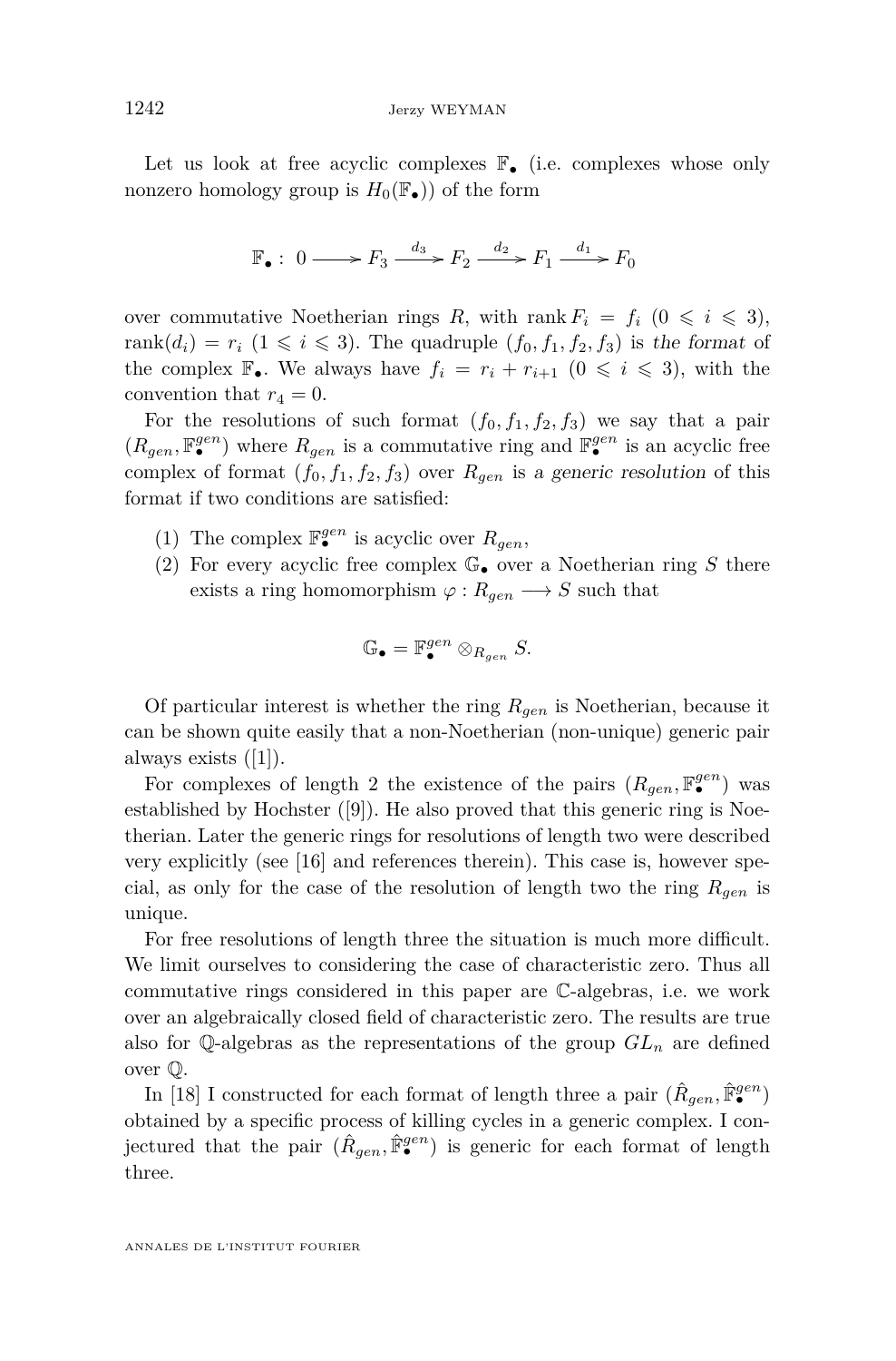The key point in the construction was defining a family of certain graded Lie algebras  $\mathbb{L}(r, E, F)$  (defect Lie algebras) depending on a natural number *r* and two vector spaces *E, F* over C. The defect Lie algebra related to the resolution  $\mathbb{F}_{\bullet}$  is the Lie algebra  $\mathbb{L}(r_1 + 1, F_3, F_1)$ .

In [\[18\]](#page-56-0) I proved that the assertion that the pair  $(\hat{R}_{gen}, \hat{F}^{gen}_{\bullet})$  gives a generic pair is true provided a certain family of three term complexes over the enveloping algebra of the corresponding defect Lie algebra  $\mathbb{L}(r, E, F)$ is exact at a middle term.

In the present paper this program is completed.

I associate to the format  $(f_0, f_1, f_2, f_3)$  the graph  $T_{p,q,r}$  with  $p,q,r$  given by the rule  $r_3 = r - 1$ ,  $r_2 = q + 1$ ,  $r_1 = p - 1$ .

The key new observation is that the defect Lie algebra  $\mathbb{L}(p, E, F)$  coresponding to our format is the parabolic subalgebra associated to certain grading of the Kac–Moody Lie algebra  $g(T_{p,q,r})$ . This grading is determined by choosing a particular simple root of  $g(T_{p,q,r})$ . The complexes constructed in [\[18\]](#page-56-0) turn out to be parts of the parabolic Bernstein–Gelfand– Gelfand complexes (BGG complexes for short) associated to this grading on  $\mathfrak{g}(T_{p,q,r})$ . This shows immediately that these complexes are exact at prescribed places and thus it proves that the pair  $(\hat{R}_{gen}, \hat{F}_{\bullet}^{gen})$  indeed is a generic pair for every format of length three.

Moreover, the link with Kac–Moody Lie algebra allows to prove much more precise results. It turns out that the generic ring  $\hat{R}_{gen}$  has a deformation to a commutative ring  $\hat{R}_{spec}$  which has a structure of a module over a bigger Kac–Moody Lie algebra  $\mathfrak{g}(T_{p,q,r}) \times \mathfrak{gl}(F_2) \times \mathfrak{gl}(F_0)$ . This allows to prove several properties of  $\hat{R}_{gen}$ .

We show that the ring  $\hat{R}_{gen}$  is Noetherian whenever the Lie algebra  $\mathbb L$  is finite dimensional. Thus the generic ring  $\hat{R}_{gen}$  is Noetherian if and only if the diagram  $T_{p,q,r}$  is a Dynkin diagram. Moreover, in Noetherian cases the ring  $\hat{R}_{gen}$  has rational singularities and so it is Cohen–Macaulay.

The paper is organized as follows.

In Section [2](#page-5-0) we recall the basic notions on free resolutions and on the grade of ideals in the non-Noetherian rings (true grade in the sense of Northcott) we will use throughout.

Section [3](#page-6-0) recalls the basic results on Kac–Moody Lie algebras. In Section [4](#page-11-0) more precise formulas for the Kac–Moody Lie algebras associated to the graphs  $T_{p,q,r}$  are worked out. The reader is advised to skip these two sections in the first reading.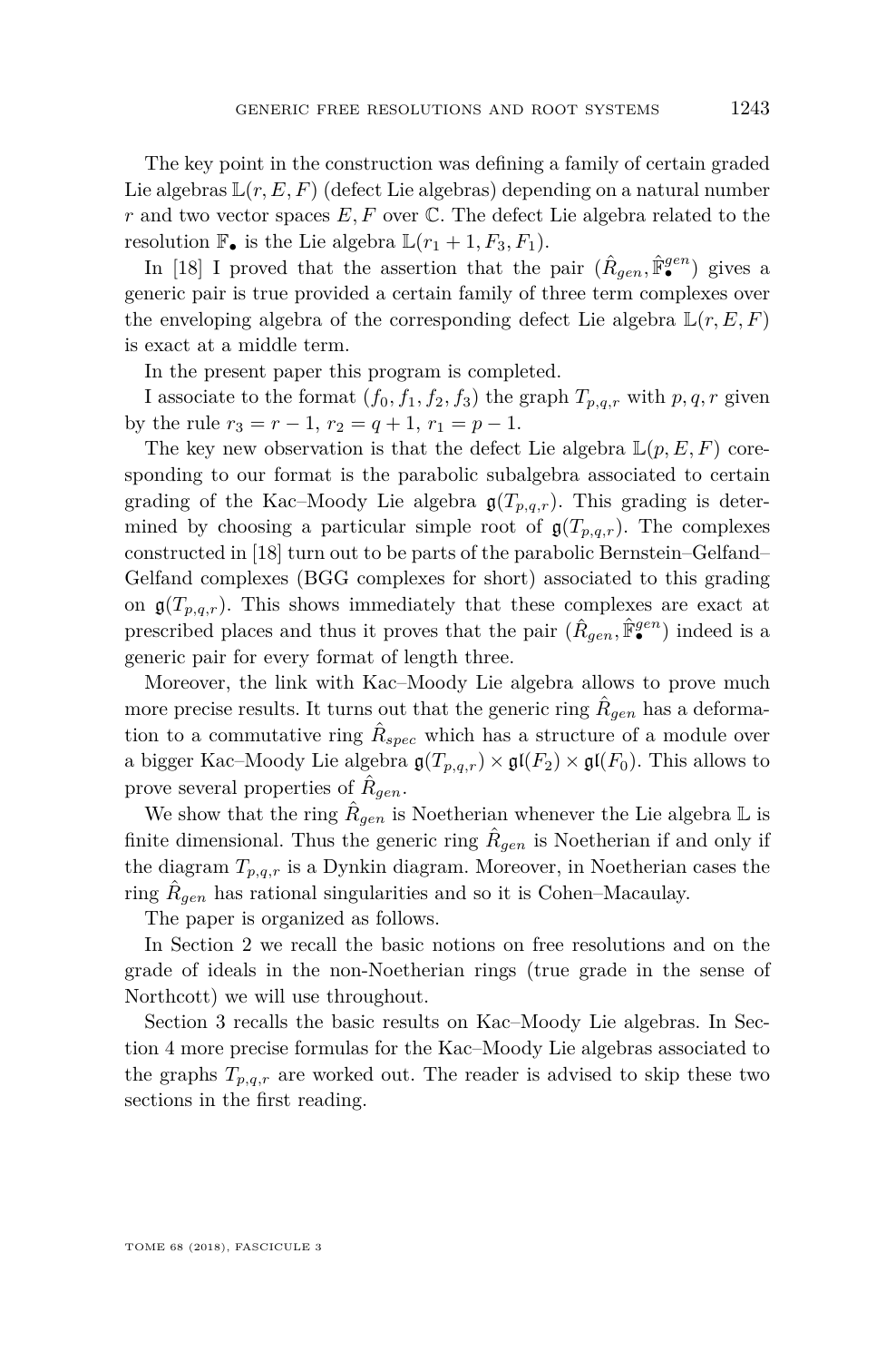Section [5](#page-15-0) describes the geometric approach using higher derived image functors to proving acyclicity of complexes.

In Section [6](#page-16-0) we discuss the structure of the rings *R<sup>a</sup>* generated by the entries of maps in a generic complex and the Buchsbaum–Eisenbud multipliers. These rings are the starting point of our construction. We make explicit the representation structure of the rings  $R_a$  and of the homology of the generic complex  $\mathbb{F}_\bullet^a$  over  $R_a$ .

In Section [7](#page-25-0) we define the higher structure maps  $p_i$ . These are the cycles we kill to get the generic ring  $\hat{R}_{gen}$ . We also show the connection of these maps with the defect Lie algebra.

Section [8](#page-27-0) summarizes the approach from [\[18\]](#page-56-0). We recall there that genericity of  $\hat{R}_{gen}$  would follow from exactness of some three term complexes.

In Section [9](#page-28-0) the main results are proved. The identification of the defect algebra with the parabolic algebra in the Kac–Moody Lie algebra  $\mathfrak{g}(T_{p,q,r})$ is carried out. The three terms complexes become parts of parabolic BGG resolutions of  $g(T_{p,q,r})$  so they are exact in needed places.

In Section [10](#page-32-0) we analyze the representation structure, generators and relations of the rings  $\hat{R}_{gen}$ , and discuss its deformation to  $\hat{R}_{spec}$ . We also prove that in cases these rings are Noetherian they have rational singularities.

In Section [11](#page-40-0) we give precise descriptions of the pairs  $(\hat{R}_{gen}, \hat{F}_{\bullet}^{gen})$  in the simplest cases. It means we give a "naive" description of the generators as entries in the matrices of some cycles whose existence one could deduce just from the universality property of  $\hat{R}_{gen}$ .

Section [12](#page-50-0) contains some applications, including questions and conjectures about possible variations of the present approach. We are interested in particular in extending our results to perfect resolutions. The triality for the graphs  $T_{p,q,r}$  suggests a possible connection with linkage theory.

#### **Acknowledgments**

I would like to thank David Buchsbaum and David Eisenbud who introduced me to the subject of free resolutions and structure theorems, and who provided many insights. I also had helpful discussions with Luchezar Avramov, Lars Christensen, Andrzej Daszkiewicz, Caroline Gruson, Laurent Gruson, Craig Huneke, Witold Kraśkiewicz, Andrew Kustin, Kyu-Hwan Lee, Matthew Miller, Piotr Pragacz, Alex Tchernev and Oana Veliche.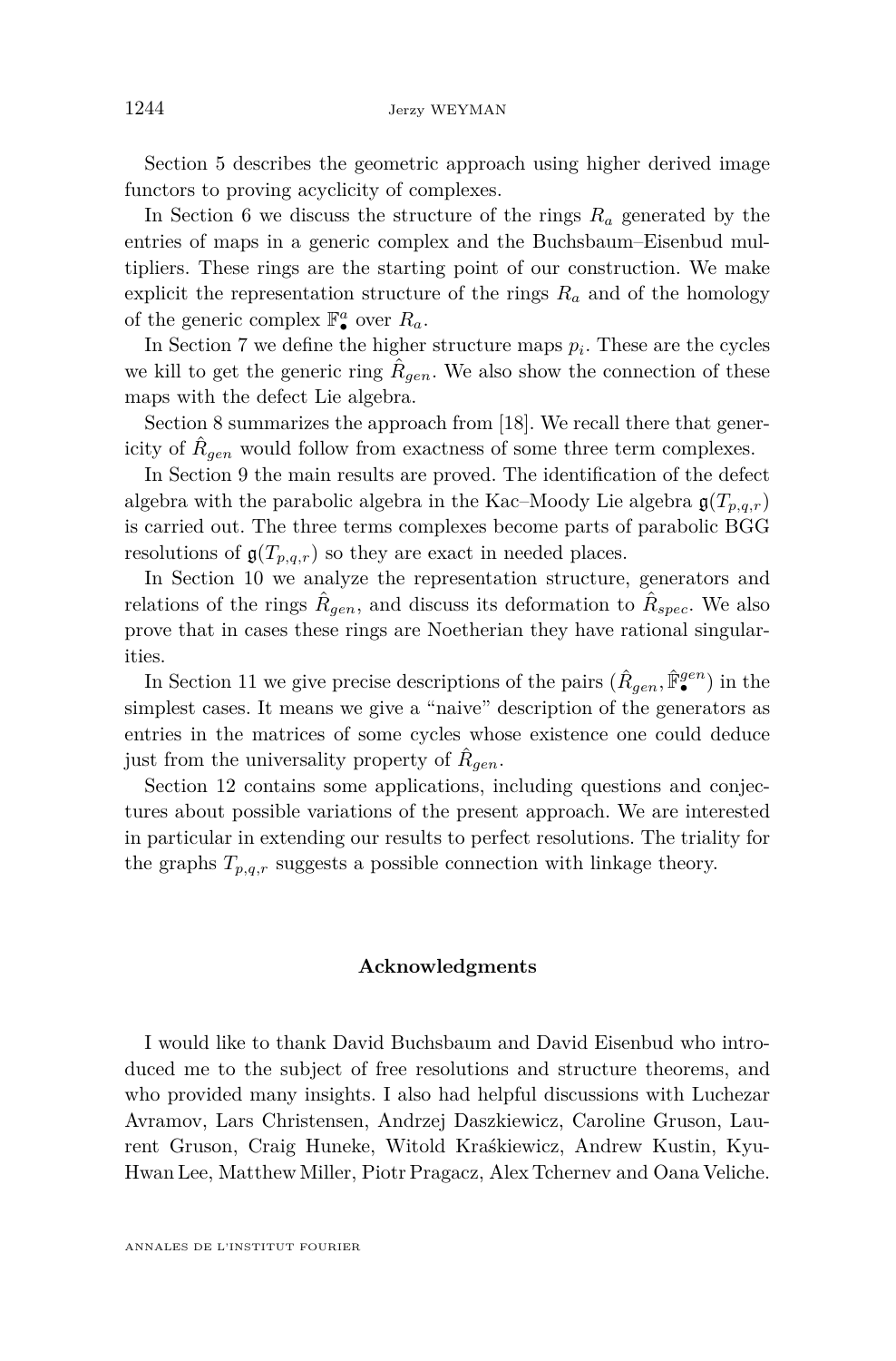#### **2. Background on finite free resolutions**

<span id="page-5-0"></span>Throughout the paper we work with complexes

 $\mathbb{F}_{\bullet}: 0 \longrightarrow F_n \stackrel{d_n}{\longrightarrow} F_{n-1} \longrightarrow \ldots \longrightarrow F_i \stackrel{d_i}{\longrightarrow} F_{i-1} \longrightarrow \ldots \longrightarrow F_1 \stackrel{d_1}{\longrightarrow} F_0$ of the free modules over a commutative Noetherian ring *R*. The map *d<sup>i</sup>* can be thought of (after choosing bases in modules  $F_i$ ) as a matrix with entries in *R*. We define the rank  $r_i$  of  $d_i$  as the size of the biggest non-vanishing minor of that matrix. It is routine to check that this notion does not depend on the choice of bases in our free modules. The ideal of  $r_i \times r_i$  minors of  $d_i$ is denoted  $I(d_i)$ .

We assume that  $d_i: F_i \longrightarrow F_{i-1}$  has rank  $r_i$ , and that

$$
f_i := \operatorname{rank} F_i = r_i + r_{i+1}
$$

with the convention  $r_{n+1} = 0, r_0 \geq 0$ . We fix the numbers  $f_i, r_i$ . We will say that a complex with these ranks has a format  $(f_0, \ldots, f_n)$ . We assume throughout that the format is valid, i.e. the numbers  $r_i$  satisfying the above conditions exist.

All of this is motivated by the Buchsbaum–Eisenbud exactness criterion.

<span id="page-5-1"></span>THEOREM 2.1 ([\[2\]](#page-55-2)). — The complex  $\mathbb{F}_{\bullet}$  over a Noetherian ring R is acyclic if and only if

- (1)  $r_i + r_{i+1} = \text{rank } F_i \text{ for all } i = 1, ..., n,$
- (2) depth<sub>*R*</sub>( $I(d_i) \geq i$  for  $i = 1, \ldots, n$ .

A finite free resolution over *R* is a free acyclic complex  $\mathbb{F}_{\bullet}$ .

Buchsbaum and Eisenbud proved a fundamental structure theorem (the First Structure Theorem from [\[3\]](#page-55-3)).

<span id="page-5-2"></span>THEOREM 2.2. — Let  $\mathbb{F}_{\bullet}$  be a finite free resolution over a Noetherian ring *R*. Then there exist unique maps  $a_i : R \longrightarrow \bigwedge^{r_i} F_i$  such that

(1)  $a_n = \bigwedge^{r_n} d_n$ ,

(2) We have factorizations



The coordinates of maps *a<sup>i</sup>* are the Plücker coordinates of the images of maps *d<sup>i</sup>* . In this formulation we identify the complementary exterior powers  $\bigwedge^{r_i} F_i$  and  $\bigwedge^{r_{i+1}} F_i^*$  so the diagram above is  $\prod_i SL(F_i)$  equivariant. One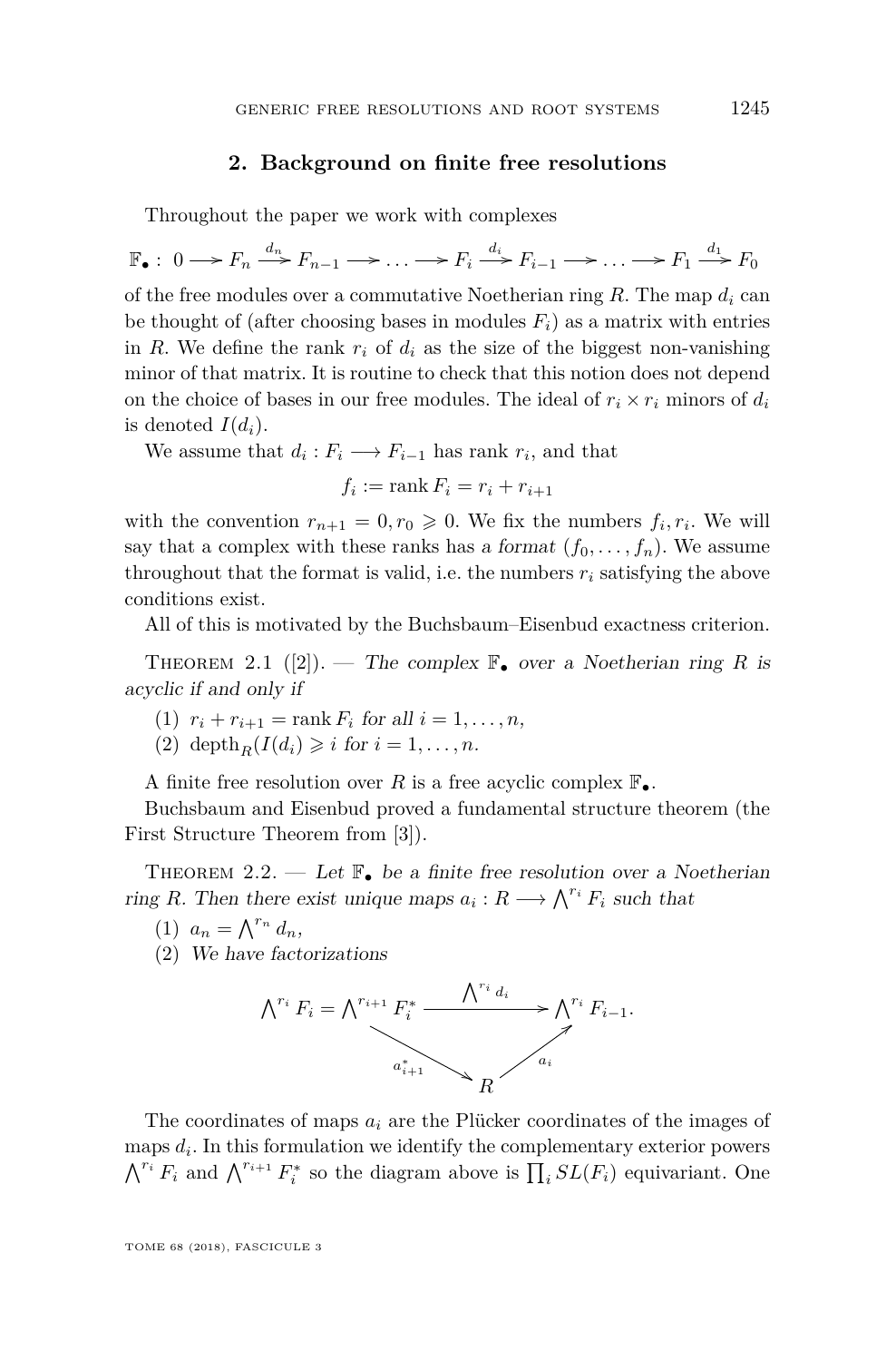can easily write down more precise  $\prod_i GL(F_i)$  equivariant version, and we do it in Section [6.](#page-16-0) We refer to the maps  $a_i$  as to Buchsbaum–Eisenbud multipliers.

Later Bruns generalized this result to prove the existence of the maps *a<sup>i</sup>* for all free complexes  $\mathbb{F}_{\bullet}$  for which the rank condition  $r_i + r_{i+1} = \text{rank}(F_i)$ for  $i = 1, \ldots, n$  is satisfied, and such that depth  $I(d_1) \geq 1$ , depth  $I(d_i) \geq 2$ for all  $i \geq 2$ .

Let us fix a format  $(f_0, \ldots, f_n)$ . We consider the pairs  $(S, \mathbb{G})$  where *S* is a Noetherian ring and  $\mathbb{G}$  is a free resolution of format  $(f_0, \ldots, f_n)$  over *S*. We say that a pair  $(R_{gen}, \mathbb{F}_{\bullet}^{gen})$  is a generic free resolution of format  $(f_0, \ldots, f_n)$  (or that  $R_{gen}$  is a generic ring for this format) if for every pair  $(S, \mathbb{G})$  there exists a (not necessarily unique) homomorphism of rings  $\varphi: R_{gen} \longrightarrow S$  such that  $\mathbb{G} = \mathbb{F}_{\bullet}^{gen} \otimes_{R_{gen}} S$ . The main problem considered in this paper is the existence and structure of generic rings for formats of length three.

Throughout the paper we will deal with the notion of depth of ideals over the rings that are not necessarily Noetherian. This is based on the results of Northcott from his book [\[14\]](#page-56-2).

He defined the true grade

Grade<sub>R</sub>(*I*, *M*)  
= sup grade<sub>R[x\_1,...,x\_n]</sub>(
$$
I \otimes_R R[x_1,...,x_n]
$$
,  $M \otimes_R R[x_1,...,x_n]$ )

and proved that Theorems [2.1](#page-5-1) and [2.2](#page-5-2) hold with this definition of the depth over any ring *R*. Thus we will use the theory over arbitrary rings and in case of (possibly) non-Noetherian ring, depth will mean the true grade in the above sense.

#### <span id="page-6-0"></span>**3. Generalities on Kac–Moody Lie algebras**

#### **3.1. Kac–Moody Lie algebras**

In this section we recall the basic definitions of Kac–Moody Lie algebras. The main reference is [\[10\]](#page-55-4).

Let *A* be a generalized Cartan matrix, i.e. an  $n \times n$  integer matrix

$$
A = (a_{i,j})_{1 \leqslant i,j \leqslant n}
$$

such that  $a_{i,i} = 2$  for  $i = 1, \ldots, n$ ,  $a_{i,j} \leq 0$  for  $i \neq j$  and such that  $a_{i,j} = 0$ implies  $a_{j,i} = 0$ .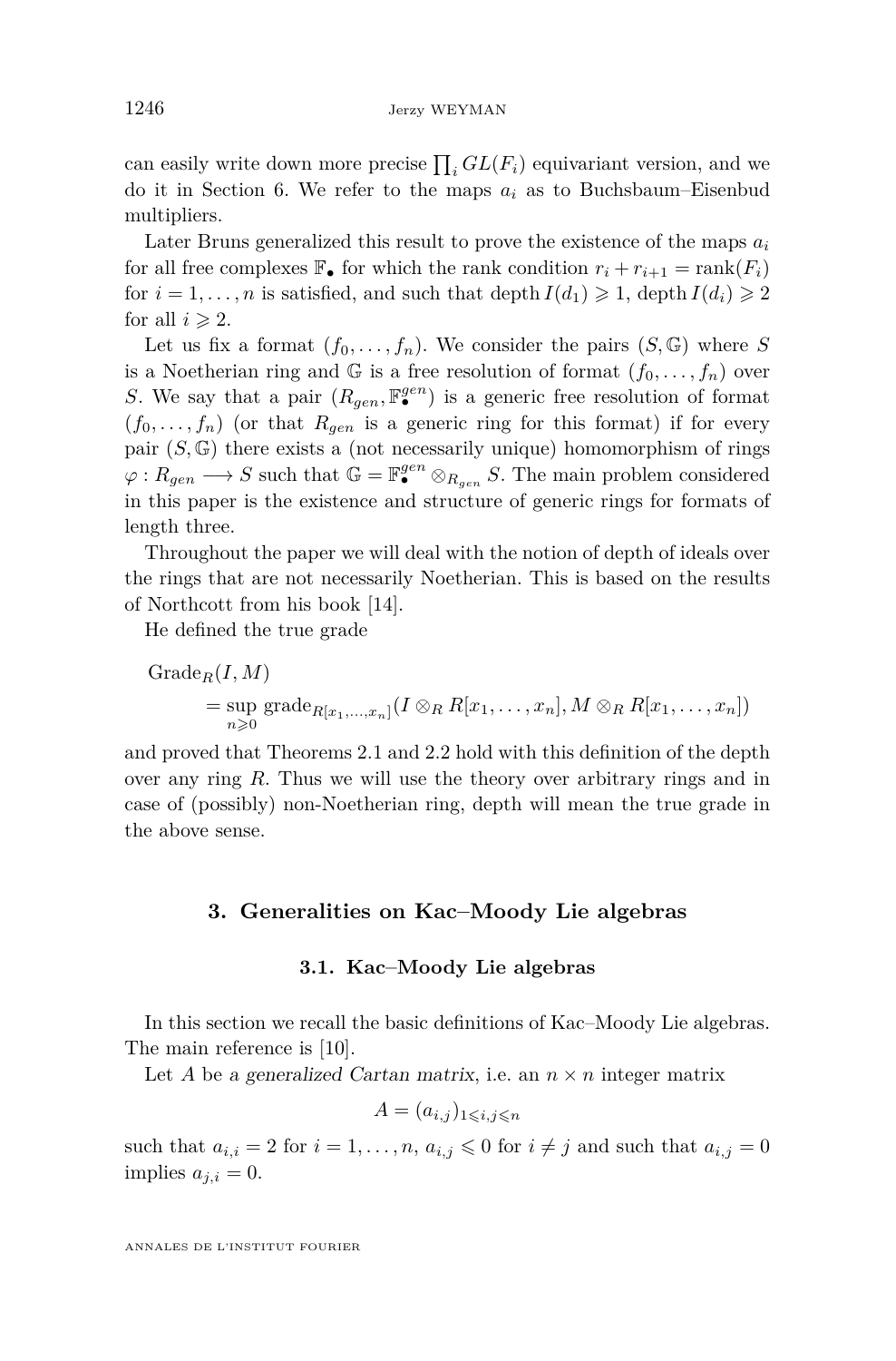We will actually assume that *A* is *symmetrizable*, i.e. there exist a diagonal matrix *D* with diagonal entries  $\epsilon_1, \ldots, \epsilon_n$  and a symmetric matrix *B* such that

$$
A=DB.
$$

Let  $l = \text{rank}(A)$ . Consider the complex vector space h of dimension  $2n-l$ . We take  $\Pi = {\alpha_1, \ldots, \alpha_n}$  in  $\mathfrak{h}^*$  to be the coordinate functions. This is the basis of simple roots. We take  $\Pi^{\vee} = {\alpha_1^{\vee}, \dots, \alpha_n^{\vee}}$  in h such that

$$
\langle \alpha_i^\vee, \alpha_j \rangle = a_{i,j}.
$$

Thus we can think of  $\alpha_i^{\vee}$  as the *i*-th column of *A*. The set  $\Pi^{\vee}$  is a basis of simple coroots.

The Kac–Moody Lie algebra  $g(A)$  is the Lie algebra generated by elements  $e_i, f_i, 1 \leq i \leq n$ , with the following defining relations:

$$
[h, h'] = 0 \text{ for } h, h' \in \mathfrak{h},
$$

$$
[h, e_j] = \langle h, \alpha_j \rangle e_j, \quad [h, f_j] = -\langle h, \alpha_j \rangle f_j,
$$

$$
[e_i, f_j] = \delta_{i,j} \alpha_i^{\vee},
$$

$$
\text{ad}(e_i)^{1 - a_{i,j}}(e_j)) = \text{ad}(f_i)^{1 - a_{i,j}}(f_j) = 0 \text{ for } i \neq j.
$$

Let  $Q = \bigoplus_{i=1}^{n} \mathbb{Z}\alpha_i$ ,  $Q_+ = \bigoplus_{i=1}^{n} \mathbb{Z}_+\alpha_i$ , and  $Q_- = -Q_+$ . We define a partial ordering  $\geq$  on  $\mathfrak{h}^*$  by  $\lambda \geq \mu$  if and only if  $\lambda - \mu \in Q_+$ . The Kac–Moody Lie algebra  $\mathfrak{g} = \mathfrak{g}(A)$  has the root space decomposition  $\mathfrak{g} = \bigoplus_{\alpha \in Q} \mathfrak{g}_{\alpha}$ , where  $\mathfrak{g}_{\alpha} = \{x \in \mathfrak{g} \mid [h, x] = \alpha(h)x\}.$  An element  $\alpha \in Q$  is called a root if  $\alpha \neq 0$ and  $\mathfrak{g}_{\alpha} \neq 0$ . The number  $mult(\alpha) = \dim \mathfrak{g}_{\alpha}$  is called the multiplicity of the root *α*. A root  $\alpha > 0$  (resp.  $\alpha < 0$ ) is called *positive* (resp. *negative*). One can easily show that every root is either positive or negative. We denote by  $\Delta, \Delta_+$ ,  $\Delta_-$  the sets of roots, positive and negative roots respectively.

For  $\alpha = \sum_{i=1}^{n} k_i \alpha_i \in Q$  the number  $ht(\alpha) := \sum_{i=1}^{n} k_i$  is called the height of  $\alpha$ . We define the principal gradation on  $\mathfrak{g} = \bigoplus_{j \in \mathbb{Z}} \mathfrak{g}_j$  by setting  $\mathfrak{g}_j = \bigoplus_{ht(\alpha)=j} \mathfrak{g}_{\alpha}$ . Note that  $\mathfrak{g}_0 = \mathfrak{h}$ ,  $\mathfrak{g}_{-1} = \bigoplus \mathbb{C} f_j$ ,  $\mathfrak{g}_1 = \bigoplus \mathbb{C} e_i$ . Let  $\mathfrak{g}_{\pm} =$  $\oplus_{i\geq 1}\mathfrak{g}_{\pm i}$ . Then we have the principal triangular decomposition

$$
\mathfrak{g}=\mathfrak{g}_+\oplus\mathfrak{g}_0\oplus\mathfrak{g}_-.
$$

The Weyl group of  $A$  is a subgroup of  $Aut(\mathfrak{h}^*)$  generated by the simple reflections

$$
r_i(\lambda)=\lambda-\langle\lambda,\alpha_i^\vee\rangle\alpha_i
$$

for  $\lambda \in \mathfrak{h}^*$ .

We choose the weight  $\rho \in \mathfrak{h}^*$  by requiring

$$
\langle \rho, \alpha_i^{\vee} \rangle = 1, \text{ for } i = 1, \dots, n.
$$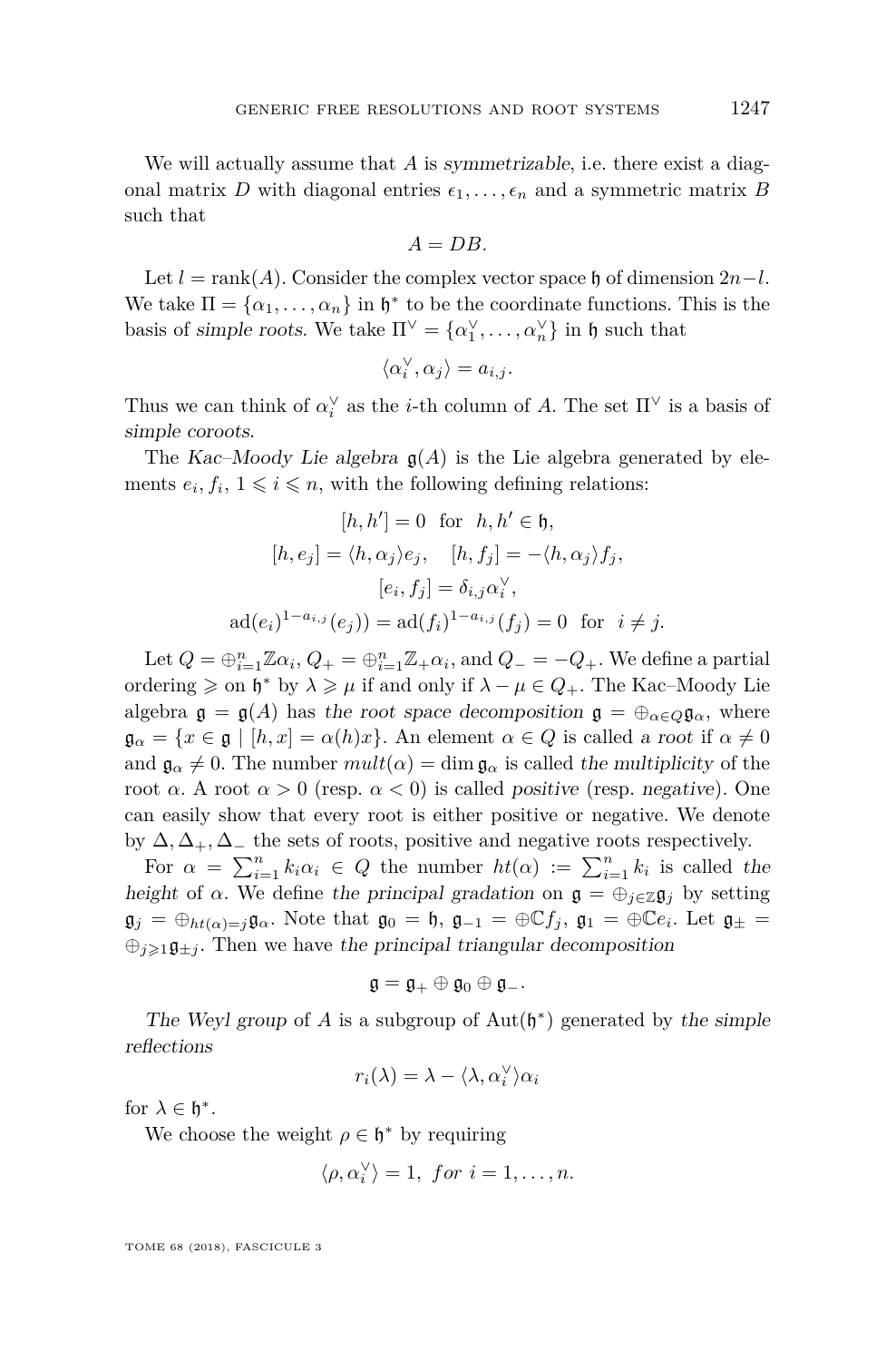A g-module *V* is h-diagonalizable if  $V = \bigoplus_{\lambda \in \mathfrak{h}^*} V_\lambda$  where  $V_\lambda = \{v \in$  $V \mid h \cdot v = \lambda(h)v \forall h \in \mathfrak{h}$  is the  $\lambda$  weight space. If  $V_{\lambda} \neq 0$  then  $\lambda$  is a weight of *V*. The number  $\text{mult}_{\lambda}(V) := \dim V_{\lambda}$  is called the multiplicity of *λ* in *V* . When all the weight spaces are finite dimensional we define the character of *V* to be

$$
\operatorname{ch} V = \sum_{\lambda \in \mathfrak{h}^*} (\dim V_{\lambda}) e^{\lambda},
$$

where  $e^{\lambda}$  are the basis elements of the group algebra  $\mathbb{C}[\mathfrak{h}^*]$  with the binary operation  $e^{\lambda}e^{\mu} = e^{\lambda + \mu}$ .

Let  $P(V)$  be the set of weights in *V* and let  $D(\lambda) = {\mu \in \mathfrak{h}^* \mid \mu \leq \lambda}.$ We define the category  $\mathcal O$  as follows: its objects are  $\mathfrak h$ -diagonalizable  $\mathfrak g$ modules with finite dimensional weight spaces such that there exist finitely many elements  $\mu_1, \ldots, \mu_s$  with  $P(V) \subset \bigcup_{i=1}^s D(\mu_i)$ , and the morphisms are g-module homomorphisms. An h-diagonalizable module *V* is said to be integrable if all the  $e_i$ ,  $f_i$   $(i = 1, ..., n)$  are locally nilpotent on *V*. All the integrable modules in the category  $\mathcal O$  are completely reducible ([\[10,](#page-55-4) Corollary 10.7]).

A g-module *V* is called a highest weight module with highest weight *λ* if there is a nonzero vector  $v \in V$  such that

$$
(i) \mathfrak{g}_+ \cdot v = 0,
$$

(ii) 
$$
h \cdot v = \lambda(h)v
$$
 for all  $h \in \mathfrak{h}$ ,

(iii) 
$$
U(\mathfrak{g}) \cdot v = V
$$
.

The vector *v* is called a highest weight vector. Let  $\mathfrak{b}_+ = \mathfrak{h} + \mathfrak{g}_+$  be the Borel subalgebra of  $\mathfrak g$  and  $\mathbb C_{\lambda}$  the one dimensional **b**-module defined by  $\mathfrak g_+ \cdot 1 = 0$ ,  $h \cdot 1 = \lambda(h)1$  for  $h \in \mathfrak{h}$ . The induced module  $M(\lambda) = U(\mathfrak{g}) \otimes_{U(\mathfrak{b})} \mathbb{C}_{\lambda}$  is called the Verma module with highest weight  $\lambda$ . Every highest weight  $\mathfrak{g}$ module with highest weight  $\lambda$  is a quotient of  $M(\lambda)$ . The Verma module contains a unique maximal proper submodule  $J(\lambda)$ . Hence the quotient  $V(\lambda) := M(\lambda)/J(\lambda)$  is irreducible, and we have a bijection between  $\mathfrak{h}^*$  and the set of irreducible modules in the category  $\mathcal{O}$  given by  $\lambda \mapsto V(\lambda)$ .

If  $\lambda$  is dominant integral i.e.  $\lambda(\alpha_i^{\vee}) \in \mathbb{Z}_+$  for all  $i = 1, ..., n$ , then  $V(\lambda)$  is integrable and we have the Weyl–Kac character formula ([\[10,](#page-55-4) Theorem 10.4])

$$
\operatorname{ch} V(\lambda) = \frac{\sum_{w \in W} (-1)^{l(w)} e^{w(\lambda + \rho) - \rho}}{\prod_{\alpha \in \Delta_+} (1 - e^{-\alpha})^{\dim \mathfrak{g}_{\alpha}}}.
$$

Here  $\rho$  is given by  $\rho(\alpha_i^{\vee}) = 1$  for  $i = 1, ..., n$ . When  $\lambda = 0$  we obtain the denominator identity

$$
\sum_{w \in W} (-1)^{l(w)} e^{w(\lambda + \rho) - \rho} = \prod_{\alpha \in \Delta_+} (1 - e^{-\alpha})^{\dim \mathfrak{g}_{\alpha}}
$$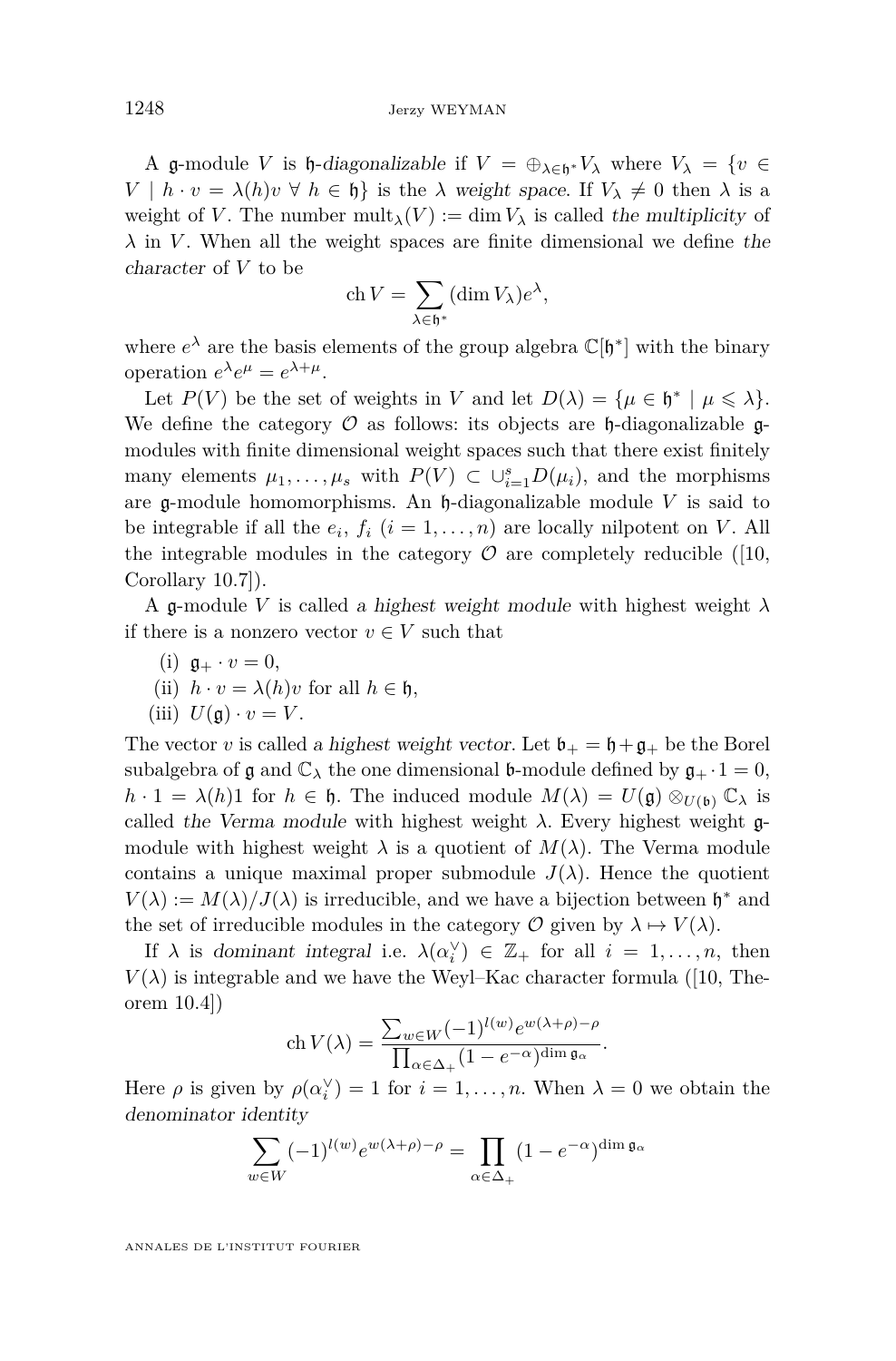#### **3.2. Kostant formula**

Let us choose a subset  $S \subset \Pi$ . This defines the grading on the Kac– Moody Lie algebra

$$
\mathfrak{g}(A) = \bigoplus_{m \in \mathbb{Z}} \mathfrak{g}(A)_m^{(S)}.
$$

For  $m \neq 0$  the component  $\mathfrak{g}(A)_{m}^{(S)}$  is the span of root spaces  $\mathfrak{g}(A)_{\alpha}$  where *α* is a root which written in a basis of simple roots has *m* as a sum of coefficients of  $\alpha_i$  with  $\alpha_i \notin S$ . Such *m* is denoted  $ht^S(\alpha)$ . For  $m = 0$  $\mathfrak{g}(A)_{0}^{(S)}$  also includes the Cartan subalgebra  $\mathfrak{h}$ . We denote

$$
\mathfrak{g}(A)_{+}^{(S)} = \bigoplus_{m>0} \mathfrak{g}(A)_{m}^{(S)}, \quad \mathfrak{g}(A)_{-}^{(S)} = \bigoplus_{m<0} \mathfrak{g}(A)_{m}^{(S)},
$$

so we have

$$
\mathfrak{g}(A) = \mathfrak{g}(A)_{+}^{(S)} \oplus \mathfrak{g}(A)_{0}^{(S)} \oplus \mathfrak{g}(A)_{-}^{(S)}.
$$

We also define the subalgebra  $\mathfrak{g}_S$ , Weyl group  $W_S$ ,  $\Delta_S$ ,  $\Delta_S^\vee$  as the objects defined for the Cartan matrix  $A' = (a_{k,l})_{k,l \in S}$ . So  $W_S$  is generated by reflections  $r_k, k \in S$ .

Define  $\Delta(S)^{\pm} = \Delta^{\pm} \setminus \Delta_S^{\pm}$  and similarly for  $\Delta(S)$ .

We also define the subset

$$
W(S) = \{ w \in W \mid \Phi_w \subset \Delta_+(S) \}.
$$

where  $\Phi_w = {\alpha \in \Delta^+ \mid w^{-1}(\alpha) < 0}.$ 

Let  $\mathbb C$  be a trivial g-module. The homology modules  $H_k(\mathfrak{g}^{(S)}_-, \mathbb C)$  are obtained from the complex of  $\mathfrak{g}_0^{(S)}$ -modules

$$
\ldots \to \bigwedge^k(\mathfrak{g}_{-}^{(S)}) \stackrel{d_k}{\to} \bigwedge^{k-1}(\mathfrak{g}_{-}^{(S)}) \to \cdots \to \bigwedge^1(\mathfrak{g}_{-}^{(S)}) \stackrel{d_1}{\to} \bigwedge^0(\mathfrak{g}_{-}^{(S)}) \stackrel{d_0}{\to} \mathbb{C} \to 0,
$$

where the differential  $d_k: \bigwedge^k (\mathfrak{g}_{-}^{(S)}) \longrightarrow \bigwedge^{k-1} (\mathfrak{g}_{-}^{(S)})$  is defined as follows

$$
d_k(x_1 \wedge \cdots \wedge x_k) = \sum_{s < t} (-1)^{s+t} [x_s, x_t] \wedge x_1 \cdots \wedge \hat{x}_s \wedge \cdots \wedge \hat{x}_t \wedge \cdots \wedge x_k]
$$

for  $k \ge 2$ ,  $x_i \in \mathfrak{g}^{(S)}_-,$  and  $d_1 = d_0 = 0$ .

For simplicity we write  $H_k(\mathfrak{g}^{(S)}_-)$  instead of  $H_k(\mathfrak{g}^{(S)}_-,\mathbb{C})$ . Each of the terms  $\bigwedge^k(\mathfrak{g}_{-}^{(S)})$  has a Z-grading induced by that on  $\mathfrak{g}_{-}^{(S)}$ . For  $j \geqslant 0$  we define  $\bigwedge^k (\mathfrak{g}^{(S)}_-)_{-j}$  to be the subspace of  $\bigwedge^k (\mathfrak{g}^{(S)}_-)$  spanned by the vectors of the form  $x_1 \wedge \cdots \wedge x_k$  such that  $\deg(x_1) + \cdots + \deg(x_k) = -j$ . The homology module  $H_k(\mathfrak{g}^{(S)}_-)$  also has the induced Z-grading. Note that  $\bigwedge^k (\mathfrak{g}^{(S)}_-)_{-j} = H_k(\mathfrak{g}^{(S)}_-)_{-j} = 0$  for  $k > j$ . The  $\mathfrak{g}^{(S)}_0$ -module structure of the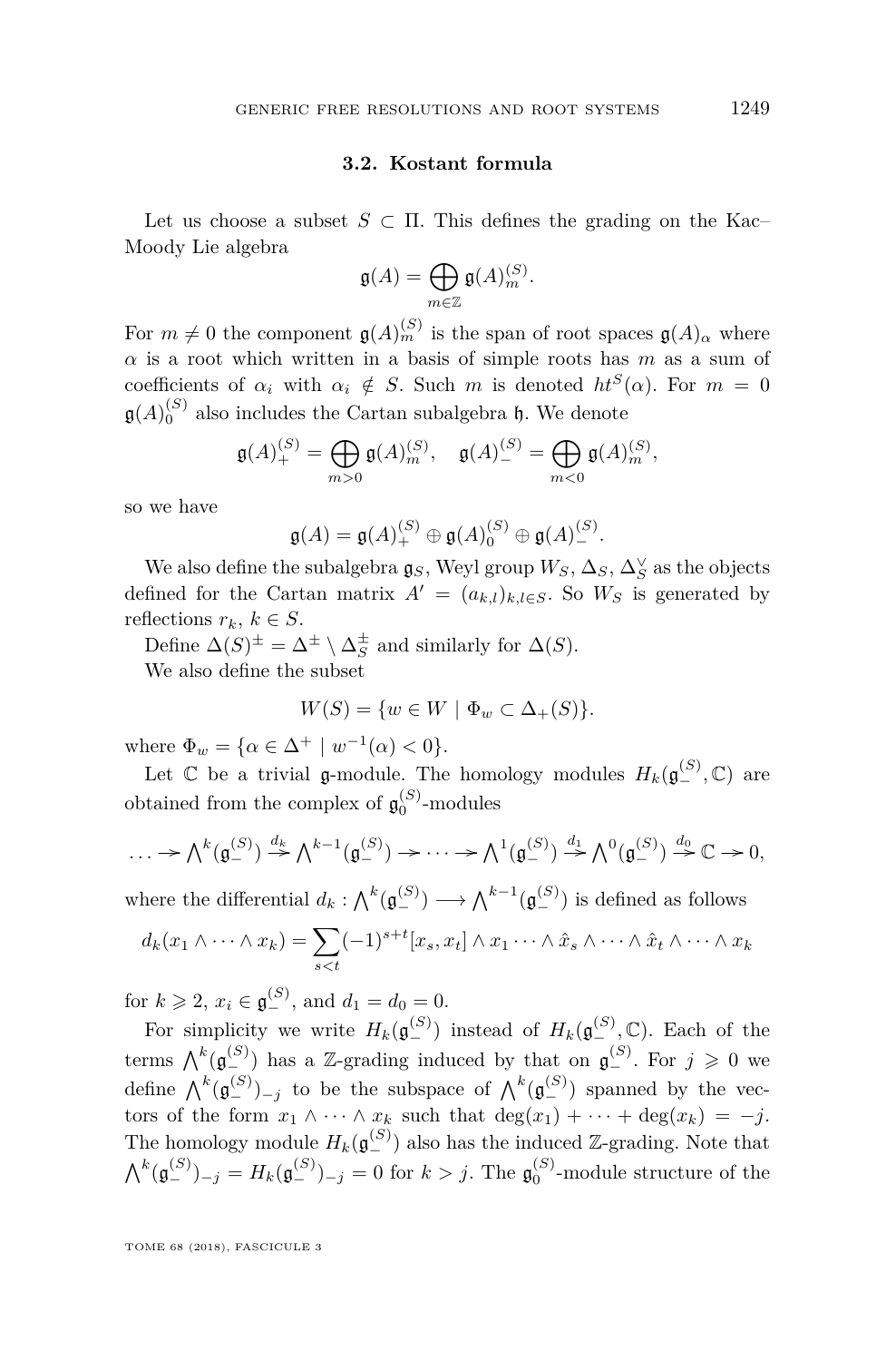homology modules  $H_k(\mathfrak{g}^{(S)}_-)$  is determined by the following formula known as Kostant's formula.

THEOREM 3.1 ([\[7\]](#page-55-5), [\[13\]](#page-55-6)).

$$
H_k(\mathfrak{g}_{-}^{(S)}) = \bigoplus_{w \in W(S), l(w) = k} V_S(w\rho - \rho),
$$

where  $V_S(\lambda)$  denotes the integrable highest weight  $\mathfrak{g}_0^{(S)}$ -module with highest weight *λ*.

#### **3.3. Parabolic version of a BGG resolution**

DEFINITION 3.2. — Let  $S \subset \{1, \ldots, n\}$ . Let  $\mathfrak{p}^{(S)} = \oplus_{j \geqslant 0} (\mathfrak{g}^{(S)})_{-j}$  be the parabolic subalgebra. Define a generalized Verma module

$$
M(\lambda)^{(S)} = U(\mathfrak{g}) \otimes_{U(\mathfrak{p}^{(S)})} L_S(\lambda)
$$

where  $V_S(\lambda)$  is considered as a  $\mathfrak{g}_0^{(S)} \oplus \mathfrak{g}_+^{(S)}$ -module where  $\mathfrak{g}_+^{(S)}$  acts trivially.

THEOREM 3.3 ([\[12,](#page-55-7) Section 9.2]). — There exists an exact complex of  $\mathfrak{p}^{ \left( S \right)}$ -modules

$$
\cdots \longrightarrow F_{(S)}^p \longrightarrow \cdots \longrightarrow F_{(S)}^1 \longrightarrow F_{(S)}^0 \longrightarrow V(\lambda) \longrightarrow 0
$$

where

$$
F_{(S)}^p = \bigoplus_{w \in W'_{(S)}, l(w) = p} M(w^{-1} \cdot \lambda)^{(S)}.
$$

Here  $V(\lambda)$  is the irreducible g-module of highest weight  $\lambda, w \cdot \lambda := w(\lambda +$  $\rho$ ) –  $\rho$ , and

$$
W'_{(S)} = \{w \in W \mid l(wv) \geqslant l(w) \,\,\forall \,\, v \in W_{(S)}\}
$$

where  $W_{(S)}$  denotes the subgroup of W generated by  $r_i$  ( $i \in S$ ). Thus  $W'_{(S)}$ is the set of elements of minimal length in the cosets of  $W_{(S)}$  (there is one in each coset).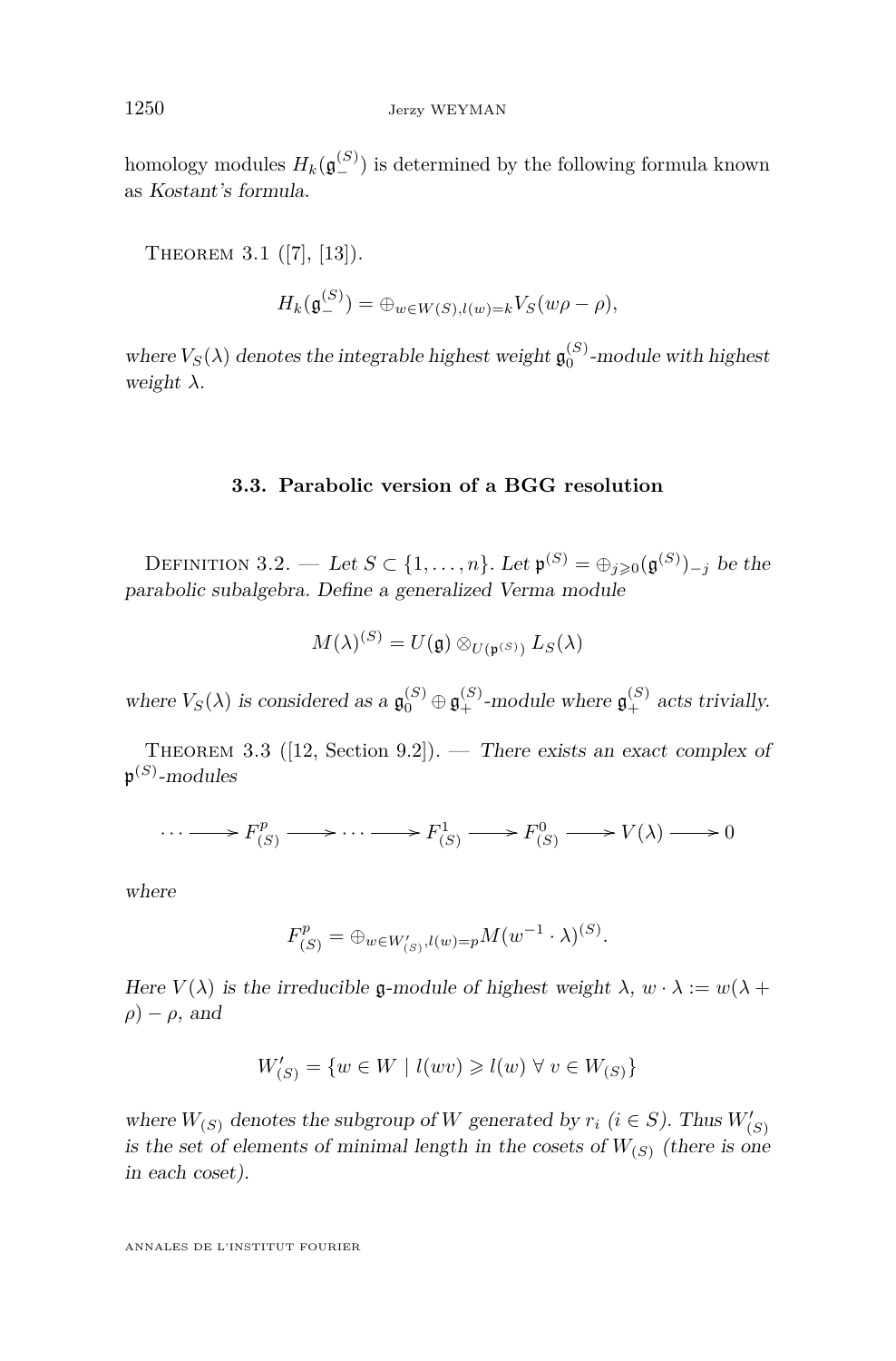#### **4. The Kac–Moody Lie algebra of type** *Tp,q,r*

<span id="page-11-0"></span>We will be interested in the special diagrams  $T_{p,q,r}$  defined as follows

$$
x_{p-1} - x_{p-2} - \cdots - x_1 - u - y_1 - \cdots - y_{q-2} - y_{q-1}
$$
\n
$$
\vdots
$$
\n
$$
\vdots
$$
\n
$$
x_{r-2}
$$
\n
$$
\vdots
$$
\n
$$
x_{r-1}
$$

We recall some basic notions about Kac–Moody Lie algebra  $\mathfrak{g}(T_{p,q,r})$ associated to this diagram. The generalized Cartan matrix  $A(T_{p,q,r})$  has rows and columns indexed by the set  $\{0, 1, \ldots, p-1, 1', \ldots, (q-1)', 1'', \ldots,$  $(r-1)''$ } corresponding to the vertices  $u, x_1, \ldots, x_{p-1}, y_1, \ldots, y_{q-1}, z_1, \ldots$ *zr*−<sup>1</sup> respectively. Sometimes we denote vertices by natural numbers from  $[1, p + q + r - 2]$ , in the order listed above.

The entries of *A* are given by

$$
A(T_{p,q,r})_{i,j} = \begin{cases} 2 & \text{if } i = j; \\ -1 & \text{if the nodes } i \text{ and } j \text{ are incident in } T_{p,q,r}; \\ 0 & \text{otherwise.} \end{cases}
$$

We set  $n := p + q + r - 2$  so  $A(T_{p,q,r})$  is an  $n \times n$  matrix. The following is an easy consequence of results in [\[10\]](#page-55-4).

PROPOSITION 4.1.

- (1) If  $T_{p,q,r}$  is a Dynkin diagram, then the matrix  $A(T_{p,q,r})$  has rank *n*. The quadratic form corresponding to  $A(T_{p,q,r})$  is positive definite.
- (2) If  $T_{p,q,r}$  is an affine Dynkin diagram, then the matrix  $A(T_{p,q,r})$  has rank *n* − 1. The quadratic form corresponding to  $A(T_{p,q,r})$  is semipositive definite.
- (3) In all other cases the matrix  $A(T_{p,q,r})$  has rank *n*. The quadratic form corresponding to  $A(T_{p,q,r})$  has signature  $(n-1,1)$ .

Proof. — The first two statements are special cases of Theorem 4.3, the last is exercise 4.6 from [\[10\]](#page-55-4).

Let us describe the roots, coroots and the Weyl group. We take the vector space h of dimension *n* if  $T_{p,q,r}$  is not affine and  $n+1$  if it is.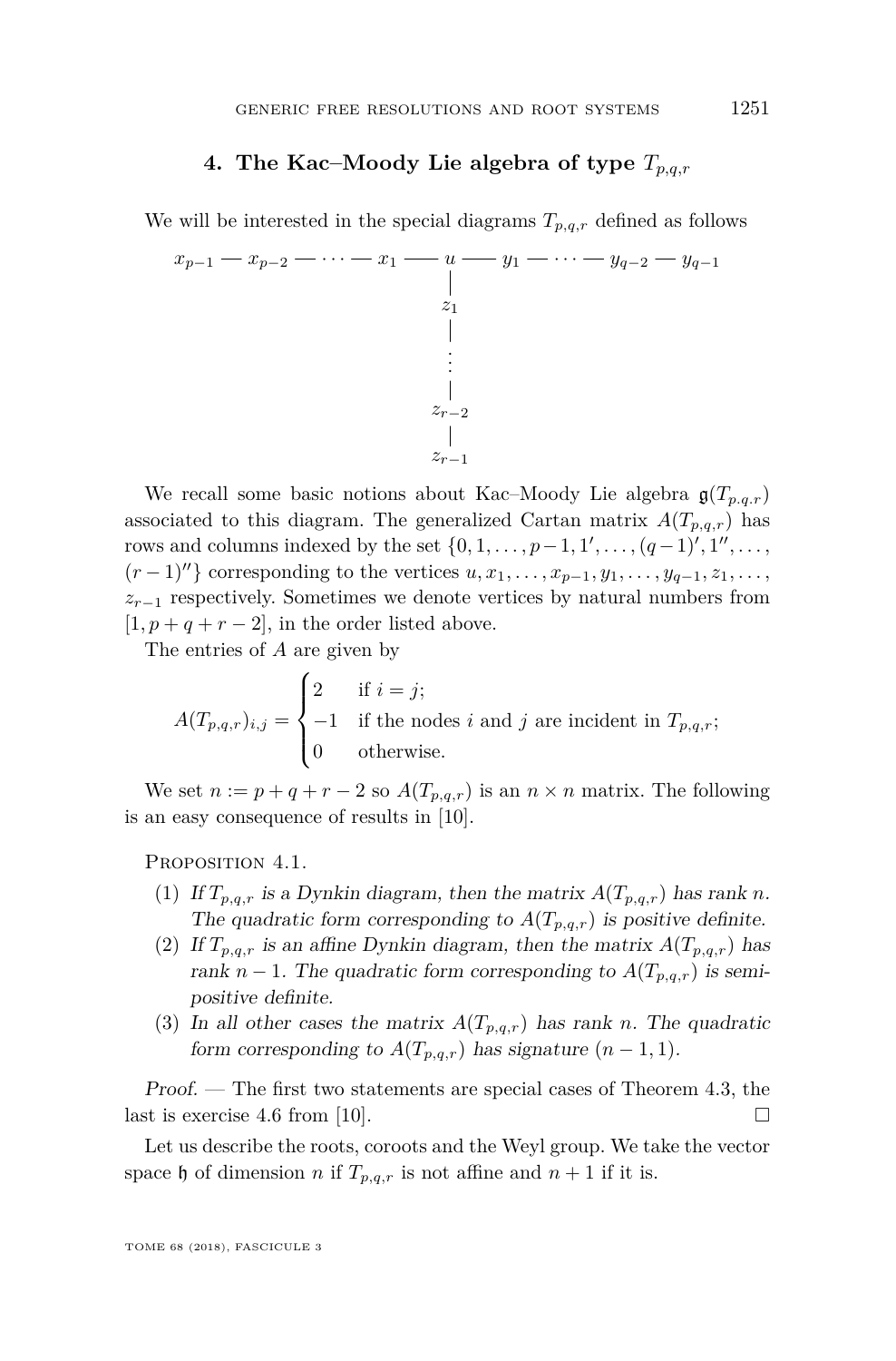Assume first that  $T_{p,q,r}$  is not affine. We take  $\Pi = {\alpha_1, \ldots, \alpha_n}$  in  $\mathfrak{h}^*$ to be the coordinate functions. This is the basis of simple roots. We take  $\Pi^{\vee} = {\alpha_1^{\vee}, \ldots, \alpha_n^{\vee}}$  in h such that

$$
\langle \alpha_i^\vee, \alpha_j \rangle = a_{i,j}.
$$

Thus we can think of  $\alpha_i^{\vee}$  as the *i*-th column of  $A(T_{p,q,r})$ . The set  $\Pi^{\vee}$  is a basis of simple coroots.

As defined in the previous section, the Weyl group of *A* is a subgroup of  $Aut(\mathfrak{h}^*)$  generated by the simple reflections.

$$
r_i(\lambda) = \lambda - \langle \lambda, \alpha_i^{\vee} \rangle \alpha_i.
$$

for  $\lambda \in \mathfrak{h}^*$ . For the graph  $T_{p,q,r}$  (or any tree) there is also a combinatorial formula

$$
r_i(\lambda_1,\ldots,\lambda_n)=(\lambda_1,\ldots,\lambda_n)-2\lambda_i\alpha_i+\sum_{x-i}\lambda_i\alpha_x.
$$

This means that to calculate the value of the reflection  $r_i$  on  $\lambda$  (thought of as a graph  $T_{p,q,r}$  with labeled vertices), we reverse the sign of a label at *i*, and add this label to the labels of all neighbors of *i*.

For the affine  $T_{p,q,r}$  the above formulas are still true (one has to remember that  $\alpha_1^{\vee}, \ldots, \alpha_n^{\vee}$  are still independent because they also have a component on the  $(n + 1)$ 'st coordinate  $\alpha_{n+1}$  which is not a part of a basis of simple roots).

We now specialize to  $A = A(T_{p,q,r})$  and to  $S = [1, n] \setminus \{p+q\}$ . This means the distinguished root is the root corresponding to the vertex  $z_1$ . We will write  $\mathfrak{g} := \mathfrak{g}(T_{p,q,r})$  and  $\mathfrak{g}_i := \mathfrak{g}_i^{(S)}$  in this case. We have the following proposition.

PROPOSITION  $4.2.$  – We have

- (1)  $\mathfrak{g}_0 = \mathfrak{sl}_{r-1} \times \mathfrak{sl}_{p+q} \times \mathbb{C},$
- (2)  $\mathfrak{g}_1 = \mathbb{C}^{r-1} \otimes \bigwedge^p \mathbb{C}^{p+q},$
- (3)  $\mathfrak{g}_2 = \bigwedge^2 \mathbb{C}^{r-1} \otimes \text{Ker}\left(S_2(\bigwedge^p \mathbb{C}^{p+q}) \longrightarrow S_{2^p} \mathbb{C}^{p+q}\right)$  $\bigoplus S_2 \mathbb{C}^{r-1} \otimes \text{Ker}(\bigwedge^2 (\bigwedge^p \mathbb{C}^{p+q}) \longrightarrow S_{2p-1,1^2} \mathbb{C}^{p+q}).$

(4) The higher components  $\mathbb{L}_m$  can be defined as cokernels of the graded components of the Koszul complex  $({\bigwedge}^3 \mathbb{L})_m \longrightarrow ({\bigwedge}^2 \mathbb{L})_m \longrightarrow$  $\mathbb{L}_m \longrightarrow 0.$ 

Proof. — We use the generalized Kostant formula to identify  $\mathfrak{g}(T_{p,q,r})_{>0}^{(S)}$ for  $S = \{1, n\} \setminus \{p+q\}$ . We denote by  $s_i$  the simple reflection corresponding to the vertex *i*, where vertices are labeled by  $0, 1, \ldots, p-1, 1', \ldots, (q-1)',$  $1'', \ldots, (r-1)''$  as in Section [3.](#page-6-0) The only elements of length two in the subgroup  $W(S)$  are the elements  $s_1 \prime s_0$  and  $s_1 \prime s_2 \prime \prime$ . We identify a weight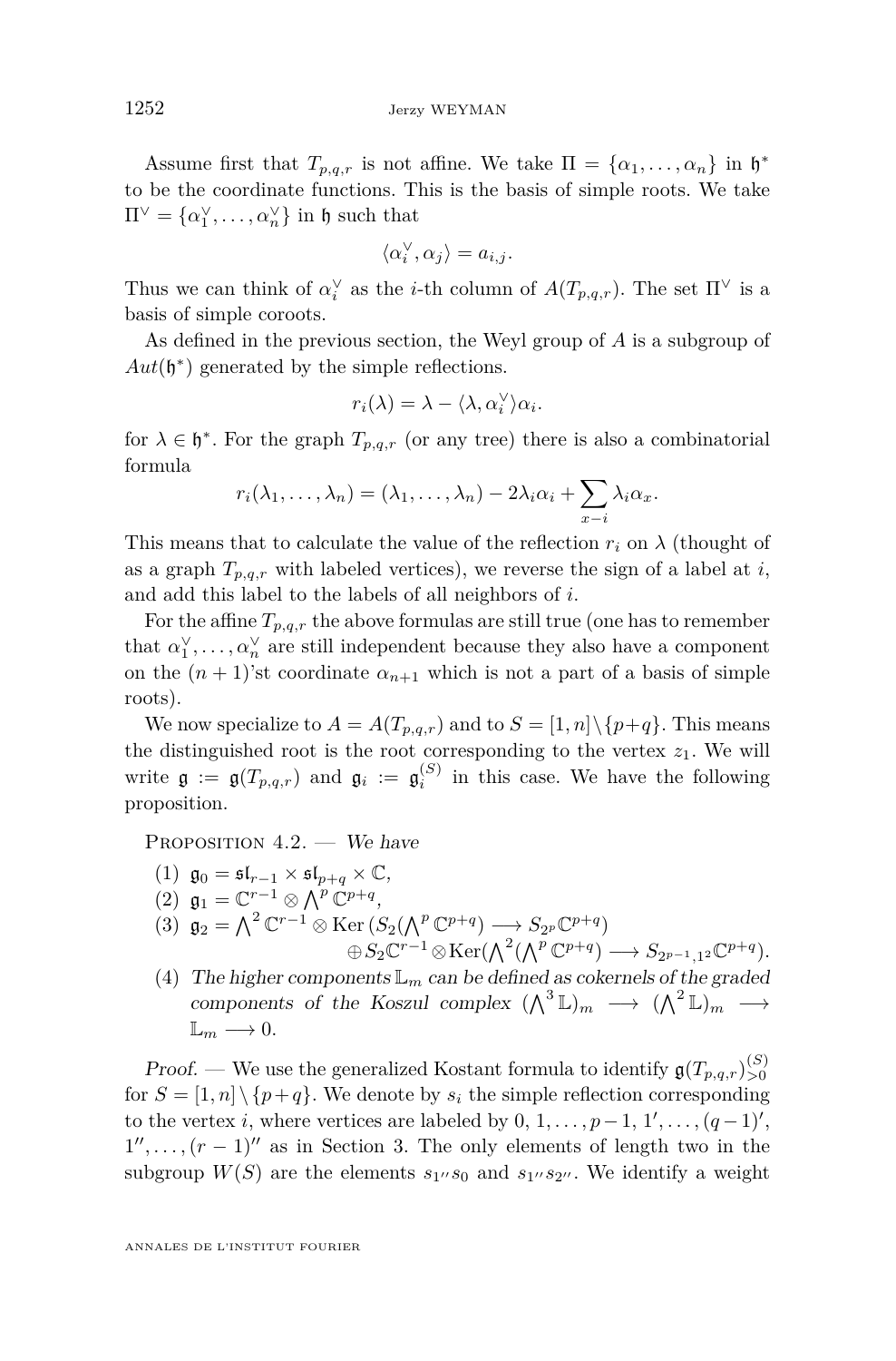with a labeled Dynkin diagram, each vertex labeled by a coefficient of the coresponding fundamental weight. Calculating the corresponding values of  $w\rho - \rho$  and using the formula (2) we get

$$
0 - 0 - \cdots - 1 - 0 - 1 - \cdots - 0 - 0
$$
  
\n
$$
\begin{array}{c|c}\n & -3 \\
 & 2 \\
2 \\
 & 2 \\
 & 1 \\
 & 0 \\
 & 0 \\
 & 0\n\end{array}
$$

with values zero at all other vertices. This (discarding labeling of the vertex 1") corresponds to the representation  $S_2 \mathbb{C}^{r-1} \otimes S_{2p-1,1^2} \mathbb{C}^{p+q}$ .

$$
0 - 0 - \cdots - 0 - 1 - 0 - \cdots - 0 - 0
$$
  
\n
$$
\begin{array}{c|c}\n & -3 \\
 & -3 \\
 & 0 \\
 & 0 \\
 & 1 \\
 & 0 \\
 & \vdots \\
 & 0 \\
 & 0\n\end{array}
$$

with values zero at all other vertices. This (discarding labeling of the vertex 1'') corresponds to the representation  $\bigwedge^2 \mathbb{C}^{r-1} \otimes S_{2p} \mathbb{C}^{p+q}$ . Since these are the only weights in  $H_2(\mathfrak{g}^{(S)}_+)$ , description d) follows.

Taking  $E = \mathbb{C}^{r-1}$ ,  $F = \mathbb{C}^{p+q}$  we denote  $\mathbb{L}(p, E, F)$  the positive part

$$
\mathbb{L}(p, E, F) = \oplus_{i > 0} \mathfrak{g}_i.
$$

PROPOSITION 4.3. — The algebra  $\mathbb{L}(p, E, F)$  is finite dimensional if and only if one of the following cases occurs.

- (1)  $p = q = 2, r \geq 2$  arbitrary,
- (2)  $q = r = 2, p \geq 3$  arbitrary,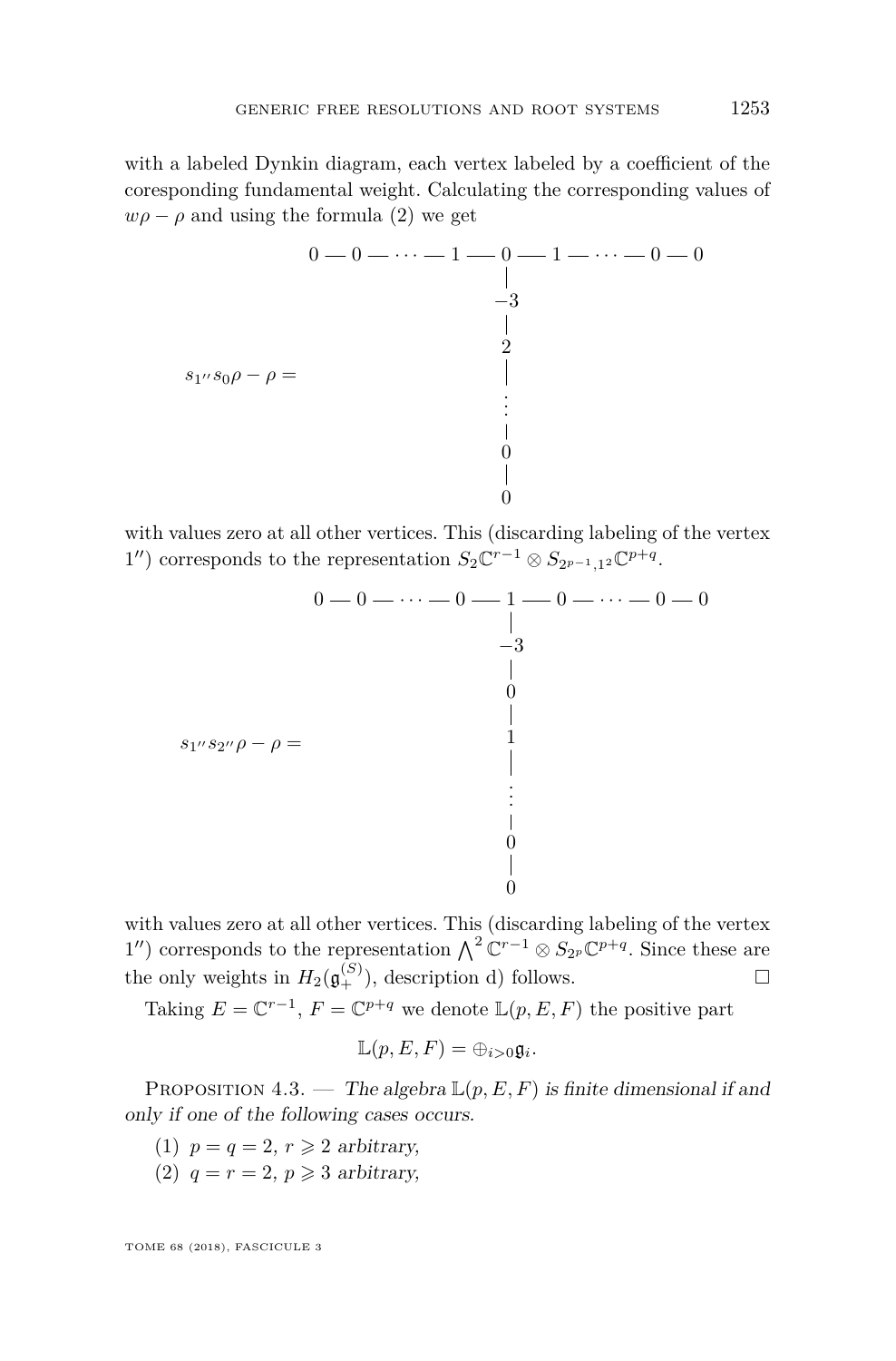$(3)$   $q = 2, r = 3, p = 3, 4, 5,$  $(4)$   $q = 3, r = 2, p = 3, 4, 5,$ (5)  $q = 2, p = 3, r = 4, 5.$ 

Proof. — Indeed, the listed cases are exactly the cases when  $T_{p,q,r}$  is a Dynkin diagram. To be more precise, we have  $T_{p,q,r} = D_{r+2}$  in case a),  $T_{p,q,r} = D_{p+2}$  in case *b*),  $T_{p,q,r} = E_{p+3}$  in case *c*),  $T_{p,q,r} = E_{p+3}$  in case *d*) and  $T_{p,q,r} = E_{r+3}$  in case *e*). In the listed cases the algebra  $\mathbb{L}(p, E, F)$ is obviously finite dimensional. In the other cases, the positive part of the Kac–Moody Lie algebra is infinite dimensional.

Let us also calculate the beginning part of the parabolic BGG resolutions for the case under consideration, i.e.  $\mathfrak{g} := \mathfrak{g}(T_{p,q,r}), S = \{[1,n] \setminus \{p+q\}\}.$ 

<span id="page-14-0"></span>PROPOSITION 4.4. — Let  $\mathfrak{g} := \mathfrak{g}(T_{p,q,r}), S = \{ [1,n] \setminus \{p+q\} \}$ . Let us consider the highest weight  $\lambda = (\lambda_1, \ldots, \lambda_n)$ . The three initial terms of the parabolic BGG complex described in Theorem 3.3 are.

$$
M(r_{p+q}r_1 \cdot \lambda)^{(S)} \oplus M(r_{p+q}r_{p+q+1} \cdot \lambda)^{(S)}
$$
  
\n
$$
\downarrow
$$
  
\n
$$
M(r_{p+q} \cdot \lambda)^{(S)}
$$
  
\n
$$
\downarrow
$$
  
\n
$$
M(\lambda)^{(S)}
$$

where  $M(\mu)^{(S)}$  denotes the parabolic Verma module.

To make things explicit we identify the weights

$$
r_{p+q} \cdot \lambda = (\lambda_1 + \lambda_{p+q} + 1, \dots, -\lambda_{p+q} - 2, \lambda_{p+q} + \lambda_{p+q+1} + 1, \dots),
$$

where listed components are at vertices  $1, p + q, p + q + 1$  and not listed ones are the same as in  $\lambda$ .

$$
r_{p+q}r_1 \cdot \lambda = (\lambda_{p+q} - 1, \lambda_1 + \lambda_2 + 1, \dots, \lambda_1 + \lambda_{p+1} + 1, \dots, - \lambda_1 - \lambda_{p+q} - 3, \lambda_1 + \lambda_{p+q} + \lambda_{p+q+1} + 1, \dots)
$$

where listed components are at vertices  $1, 2, p, p+q, p+q+1$  and not listed ones are the same as in  $\lambda$ .

$$
r_{p+q}r_{p+q+1} \cdot \lambda = (\lambda_1 + \lambda_{p+q} + \lambda_{p+q+1} + 1, \dots, -\lambda_{p+q} - \lambda_{p+q+1} - 5, \lambda_{p+q} - 1, \lambda_{p+q+1} + \lambda_{p+q+2} + 1, \dots)
$$

where listed components are at vertices  $1, p+q, p+q+1, p+q+2$  and not listed ones are the same as in  $\lambda$ .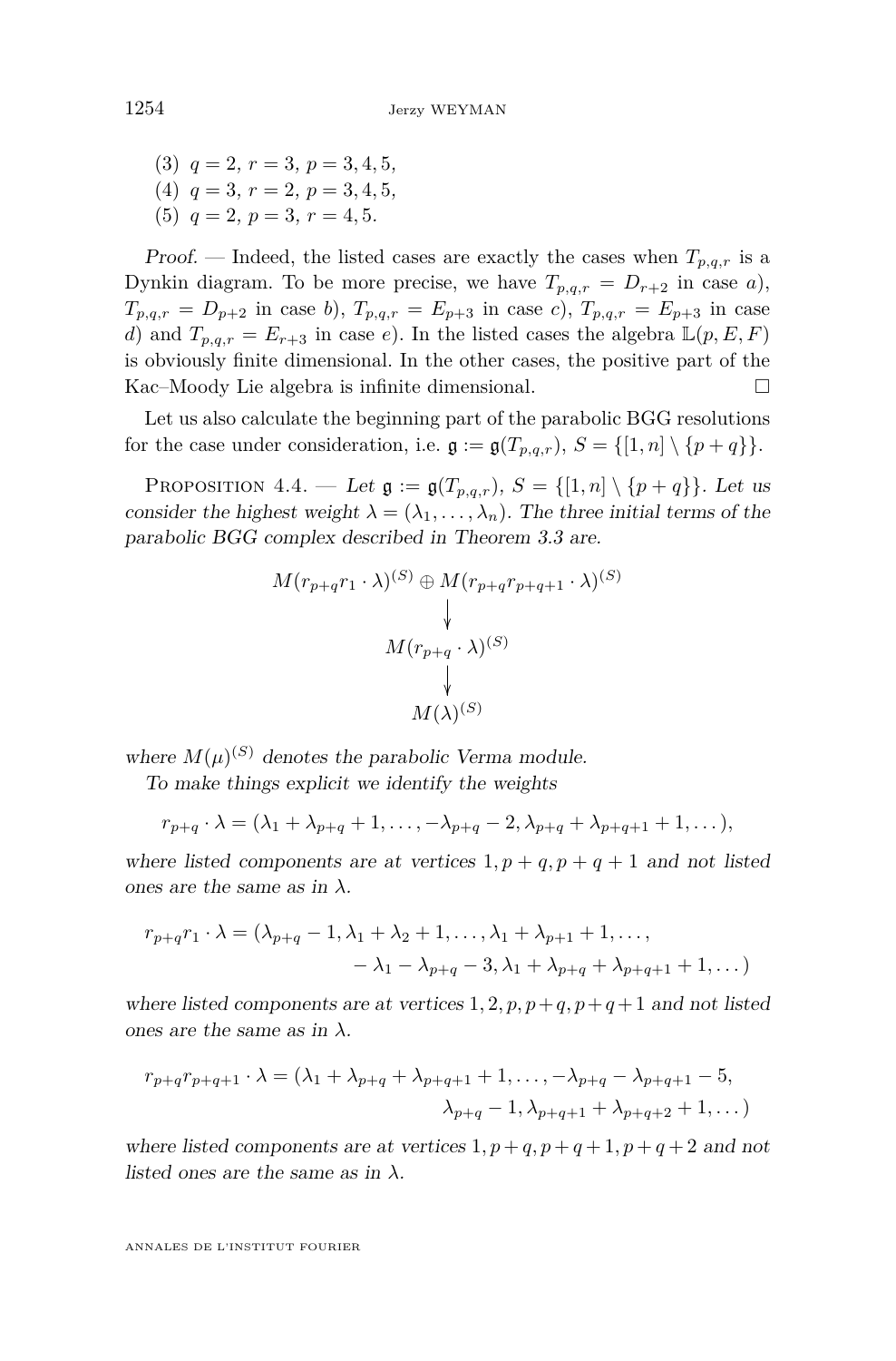#### **5. Geometric approach to acyclicity**

<span id="page-15-0"></span>We prove the geometric result on acyclicity of free complexes. It is based on homological algebra and it is essential for our approach.

THEOREM 5.1. — Let  $X = SpecR$ , and let  $j : U \longrightarrow X$  be an open immersion. Let

 $\mathbb{G}: 0 \longrightarrow G_n \longrightarrow G_{n-1} \longrightarrow \cdots \longrightarrow G_1 \longrightarrow G_0$ 

be a complex of free *R*-modules (treated as a complex of sheaves over *X*) such that  $\mathbb{G}|_U$  is acyclic. Then  $H_n(\mathbb{G} \otimes j_*\mathcal{O}_U) = 0$ ,  $H_{n-1}(\mathbb{G} \otimes j_*\mathcal{O}_U) = 0$ , and the complex  $\mathbb{G} \otimes j_*\mathcal{O}_U$  is acyclic if and only if  $\mathcal{R}^i j_*\mathcal{O}_U = 0$  for  $i =$  $1, \ldots, n-2.$ 

Proof. — Before we start, let us decompose the complex  $\mathbb{G}|_U$  to short exact sequences. Denoting  $B_i = Im(G_{i+1} | U \rightarrow G_i | U)$  we have exact sequences

$$
0 \longrightarrow B_i \longrightarrow G_i |_{U} \longrightarrow B_{i-1} \longrightarrow 0
$$

for  $i = 2, \ldots, n$  (with  $B_n = 0$ ) and

 $0 \longrightarrow B_1 \longrightarrow G_1 \mid_U \longrightarrow G_0 \mid_U.$ 

This induces long exact sequences

 $0 \longrightarrow j_*B_i \longrightarrow G_i \otimes j_*\mathcal{O}_U \longrightarrow j_*B_{i-1} \longrightarrow R^1j_*B_i \longrightarrow \cdots$ 

as well as an exact sequence

$$
0 \longrightarrow j_*B_1 \longrightarrow G_1 \otimes j_*\mathcal{O}_U \longrightarrow G_0 \otimes j_*\mathcal{O}_U.
$$

Next we show that vanishing of higher direct images implies acyclicity. Indeed, our vanishing implies that  $R^i j_* B_{n-s} = 0$  for  $1 \leq i \leq n - s - 1$ . So the above exact sequences have last term zero and we get that  $\mathbb{G} \otimes j_*\mathcal{O}_U$ is acyclic.

To prove the reverse implication let us proceed by induction on *n*. For  $n = 2$  there is nothing to prove. For  $n = 3$  we see from the exact sequences that  $H_3(\mathbb{G}) = H_2(\mathbb{G}) = 0$  and  $H_1(\mathbb{G}) = \text{Ker}(R^1 j_* G_3 \longrightarrow R^1 j_* G_2)$ . We need

<span id="page-15-1"></span>LEMMA 5.2. — Let *M* be an *R*-module. Let  $\varphi : F \longrightarrow G$  be a map of free *R*-modules of finite rank. Denote by  $I(\varphi)$  the ideal of maximal minors of  $\varphi$ . Then  $\varphi \otimes M$  is a monomorphism if and only if depth<sub>*R*</sub>( $I(\varphi)$ ,  $M$ )  $\geq 1$ .

Proof. — This is a special case of Theorem 2, Appendix B from [\[14\]](#page-56-2).  $\Box$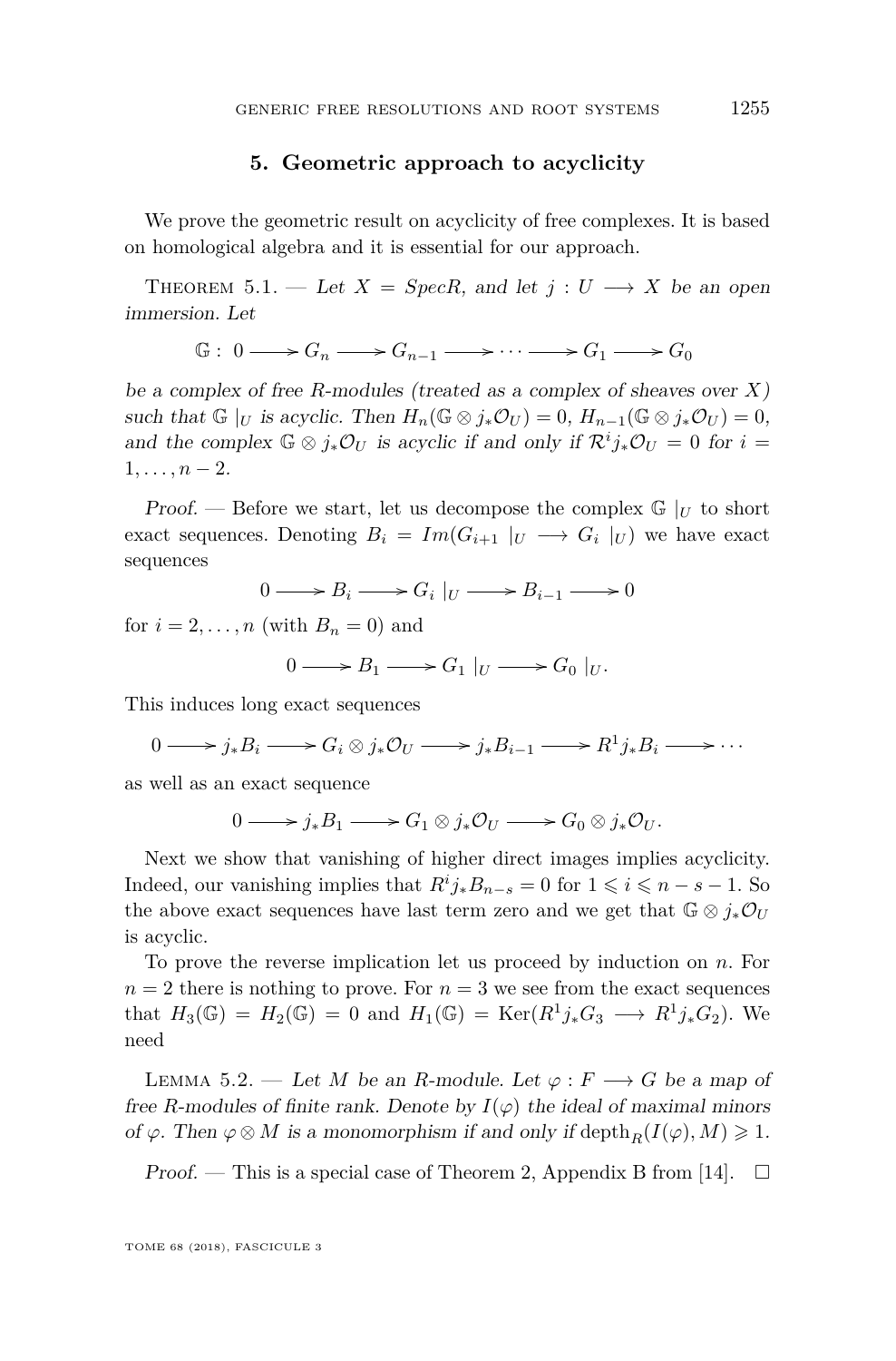In our case  $R^1 j_* \mathcal{O}_U$  is supported on  $X \backslash U$  so  $\text{Ker}(R^1 j_* G_3 \longrightarrow R^1 j_* G_2) =$ 0 implies  $R^1 j_* \mathcal{O}_U = 0$ , completing the case  $n = 3$ . Assume the result is proved for *n* − 1 and the complex  $j_*\mathbb{G} = \mathbb{G} \otimes j_*\mathcal{O}_U$  is acyclic. By induction (applied to  $\mathbb G$  truncated at  $G_1$ ) we have

$$
R^1 j_* \mathcal{O}_U = R^2 j_* \mathcal{O}_U = \cdots = R^{n-3} J_* \mathcal{O}_U = 0.
$$

Now our long exact sequences imply that  $R^{n-3}j_*B_{n-2} = R^{n-4}j_*B_{n-3}$  $\cdots = R^1 j_* B_2$ . We also have the exact sequence

$$
0 \longrightarrow R^{n-3}j_*B_{n-2} \longrightarrow R^{n-2}j_*G_n \longrightarrow R^{n-2}j_*G_{n-1}.
$$

Also, from the exact sequences we can deduce that

$$
H_1(\mathbb{G} \otimes j_*\mathcal{O}_U) = \text{Ker}(R^1j_*B_2 \to R^1j_*G_2) = R^1j_*B_2
$$

This means that if  $H_1(\mathbb{G} \otimes j_*\mathcal{O}_U) = 0$  then  $R^1 j_* B_2 = 0$ , so the map  $R^{n-2}j_*G_n \longrightarrow R^{n-2}j_*G_{n-1}$  is a monomorphism, which implies by Lem-ma [5.2](#page-15-1) that  $R^{n-2}j_*\mathcal{O}_U = 0$ . □

#### <span id="page-16-0"></span>**6. The rings** *R<sup>a</sup>* **generated by Buchsbaum–Eisenbud multipliers**

In this section we recall properties of the rings  $R_a$  which are obtained from coordinate rings of the varieties of generic complexes by adding the Buchsbaum–Eisenbud multipliers and factoring the relations satisfied by them. These rings are the starting point of our construction. Their properties (rational singularities and sphericality) are essential for the whole approach. Most of the results of this section were proved in [\[16,](#page-56-1) Section 1]. The additional results are easy consequences.

In what follows we use heavily representation theory of  $GL_n$ . For a  $GL_n$ dominant weight  $\lambda = (\lambda_1, \ldots, \lambda_n) \in \mathbb{Z}^n$  we denote  $S_{\lambda}F = S_{(\lambda_1, \lambda_2, \ldots, \lambda_n)}F$ the Schur functor on the space  $F = K<sup>n</sup>$ . For the purpose of this paper a spherical variety is a variety with a linearly reductive group action whose coordinate ring is a multiplicity free representation of this group.

Let us fix the format  $(f_0, \ldots, f_n)$ . We work over a fixed field *K*. In this section we assume that  $K$  has characteristic zero. Consider the variety  $X_c$ of complexes

$$
0 \longrightarrow F_n \xrightarrow{d_n} F_{n-1} \longrightarrow \cdots \longrightarrow F_1 \xrightarrow{d_1} F_0
$$

of vector spaces over *K*, with rank  $F_i = f_i$  and rank  $d_i \leq r_i$ . We fix bases  ${e^{i}_{j(i)} }_{1 \leq j(i) \leq f_i}$  of  $F_i$  for each  $i = 1, ..., n$ .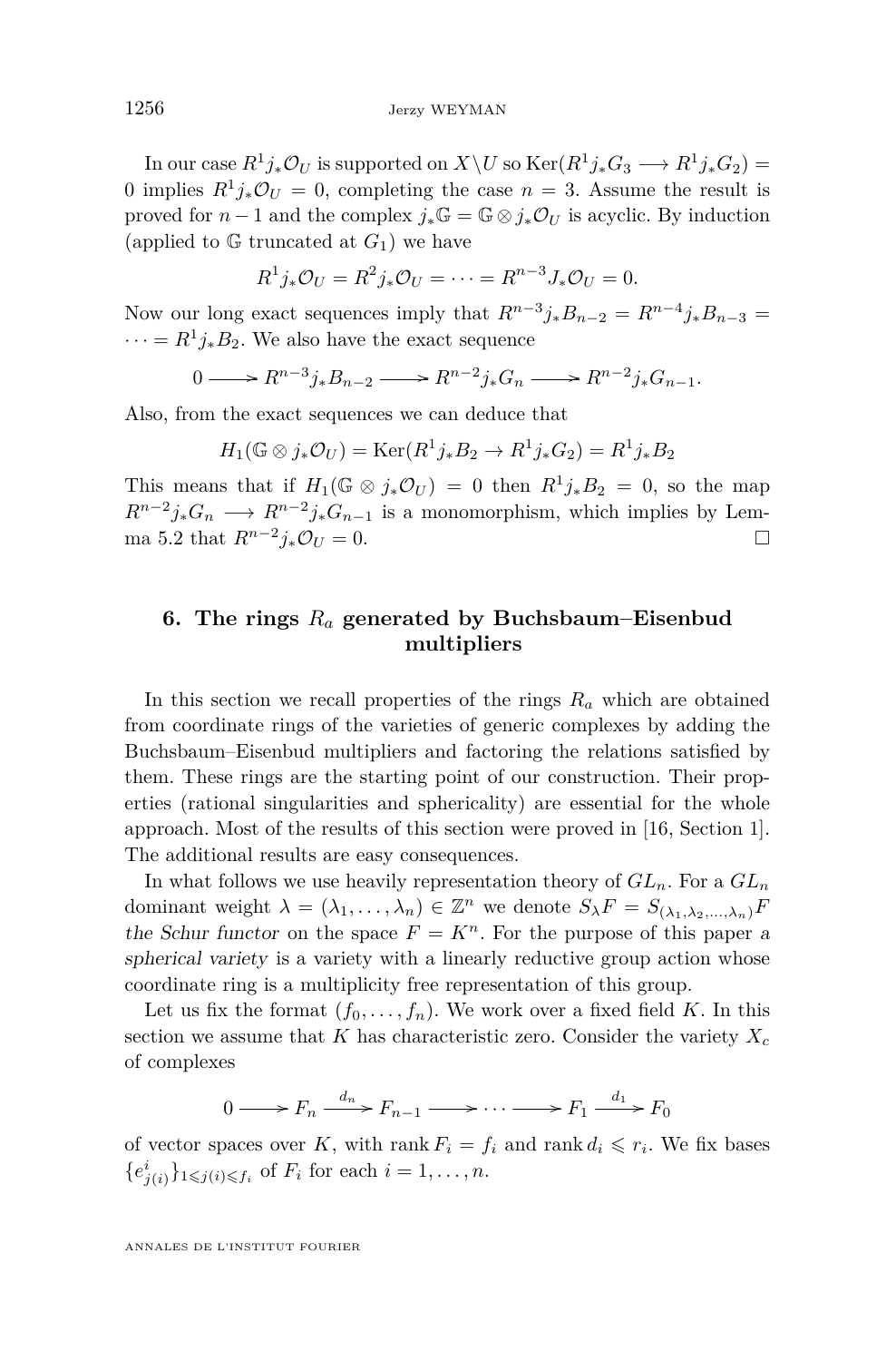The coordinate ring *R<sup>c</sup>* of *X<sup>c</sup>* can be obtained as follows. We add to *K* the variables  $X_{i(i)}^{(i)}$  $j(i)$ <sub>*j*(*i*</sup>),*k*(*i*) (1 ≤ *i* ≤ *n*, 1 ≤ *j*(*i*) ≤ *f*<sub>*i*</sub>-1</sub>, 1 ≤ *k*(*i*) ≤ *f*<sub>*i*</sub>) which are the entries of the generic maps  $d_i$  in bases  $\{e^i_{j(i)}\}_{1 \leqslant j(i) \leqslant f_i}$ . The corresponding  $f_{i-1} \times f_i$  matrix of variables over  $S_c$  is denoted  $X^{(i)}$ . We denote the resulting polynomial ring  $S_c$ . We define the ideal  $J_c$  in the polynomial ring  $S_c$  as follows. *J<sub>c</sub>* is generated by the entries of matrices  $X^{(i-1)} \circ X^{(i)}$   $(2 \leq i \leq n)$ and by the  $(r_i + 1) \times (r_i + 1)$  minors of  $X^{(i)}$   $(1 \leq i \leq n - 1)$ . Finally we define  $R_c := S_c/J_c$ . The ring  $R_c$  is the coordinate ring of  $X_c$  which is the variety of generic complexes.

Recall that the variety  $X_c$  has a natural desingularization  $Z_c$ . For  $i =$ 1, ...,  $n-1$  denote by Grass $(r_{i+1}, F_i)$  the Grassmannian of subspaces of rank  $r_{i+1}$  of  $F_i$ . Let

$$
0 \longrightarrow \mathcal{R}_i \longrightarrow F_i \times \text{Grass}(r_{i+1}, F_i) \longrightarrow \mathcal{Q}_i \longrightarrow 0
$$

be the tautological sequence on  $Grass(r_{i+1}, F_i)$ .

$$
Z_c = \begin{cases} ((d_1, ..., d_n), (R_1, ..., R_{n-1})) \\ \in X_c \times \prod_{i=1}^{n-1} \text{Grass}(r_{i+1}, F_i) \end{cases} \text{Im}(d_{i+1}) \subset R_i \text{.}
$$

Denote  $p: Z_c \longrightarrow \prod_{i=1}^{n-1}$ ,  $q: Z_c \longrightarrow X_c$  the natural projections. We have  $p_*\mathcal{O}_{Z_c} = \otimes_{i=1}^n \text{Sym}(\mathcal{Q}_i \otimes \mathcal{R}_{i-1}^*),$  where  $\mathcal{Q}_n = F_n$ .

THEOREM 6.1 ([\[5\]](#page-55-8), [\[16\]](#page-56-1)). — The variety  $X_c$  carries the natural action of the group  $GL := \prod_{i=0}^{n} GL(F_i)$ . It is a spherical variety and it has rational singularities. The coordinate ring  $R_c$  has a multiplicity free decomposition to the irreducible representations of *GL* given by the formula

$$
R_c=\oplus_{\alpha^{(1)},...,\alpha^{(n)}}\otimes_{i=0}^n S_{(\alpha_1^{(i)},...,\alpha_{r_i}^{(i)},-\alpha_{r_{i+1}}^{(i+1)},...,-\alpha_1^{(i+1)})}F_i
$$

where we sum over all *n*-tuples  $(\alpha^{(1)}, \ldots, \alpha^{(n)})$  of partitions, with the *i*-th partition  $\alpha^{(i)} = (\alpha_1^{(i)}, \dots \alpha_{r_i}^{(i)})$  having at most  $r_i$  parts. Here by convention  $\alpha^{(n+1)} = 0$  has no parts and  $\alpha^{(0)} = (0^{f_0 - r_1})$  has  $f_0 - r_1$  parts.

This result follows by standard methods from Cauchy decomposition

$$
\otimes_{i=1}^n {\operatorname{Sym}}(\mathcal{Q}_i \otimes \mathcal{R}_{i-1}^*) = \oplus_{\alpha^{(1)}, \dots, \alpha^{(n)}} \otimes_{i=1}^n S_{\alpha^{(i)}} \mathcal{Q}_i \otimes S_{\alpha^{(i)}} \mathcal{R}_{i-1}^*,
$$

and the fact that by Bott theorem the higher cohomology of the above sheaf vanishes and the sections decompose as given in the Theorem 6.1.

We have a generic complex  $\mathbb{F}_{\bullet}^{c}$  of format  $(f_0, \ldots, f_n)$  defined over the ring *Rc*. It is a complex

$$
\mathbb{F}_{\bullet}^{c}:0\longrightarrow F_{n}\otimes R_{c}\xrightarrow{d_{n}}F_{n-1}\otimes R_{c}\longrightarrow\ldots\longrightarrow F_{1}\otimes R_{c}\xrightarrow{d_{1}}F_{0}\otimes R_{c}
$$

with  $d_i$  given (in our bases of  $F_i$ ) by the matrix  $X^{(i)}$ .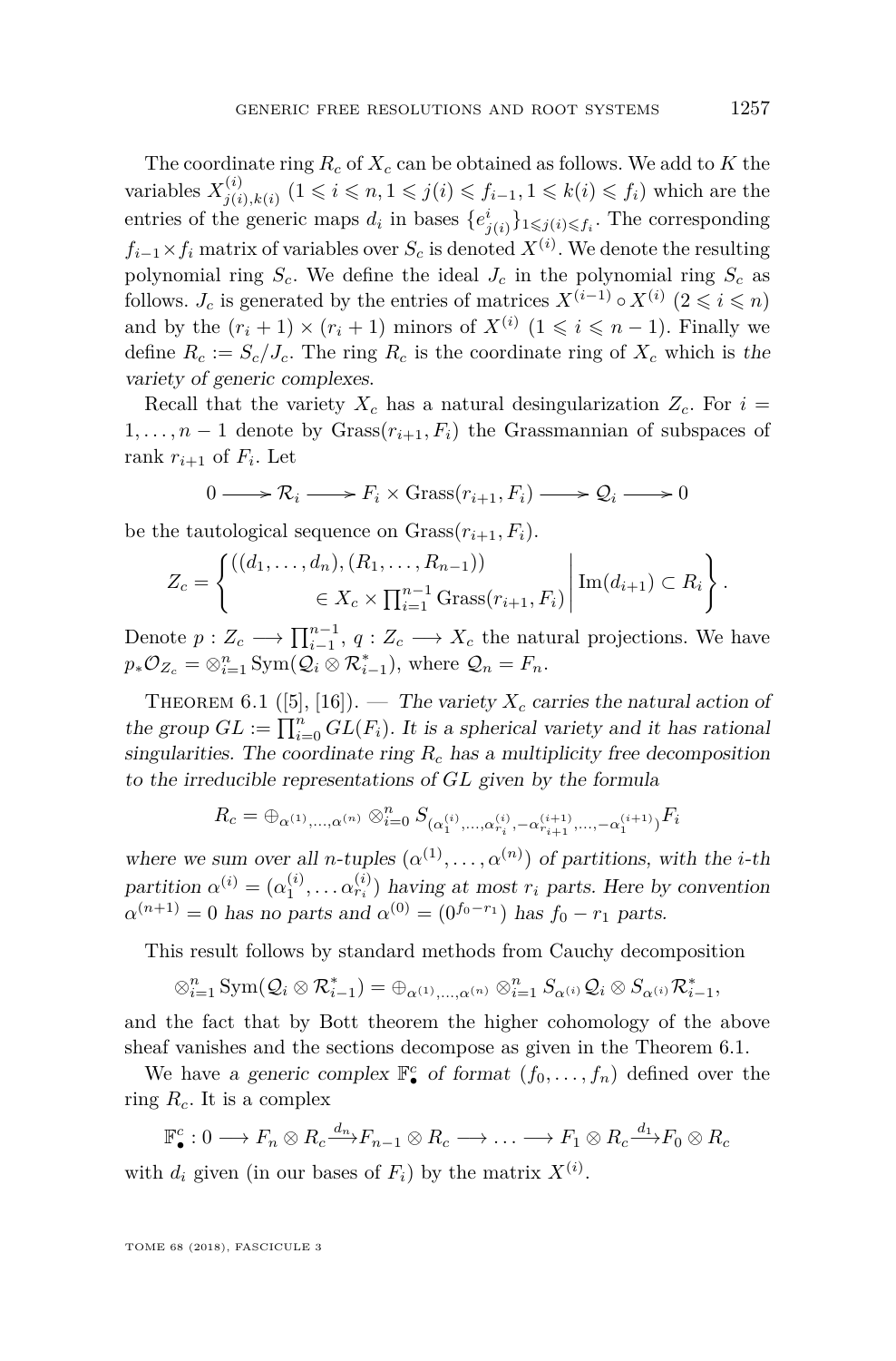In [\[16,](#page-56-1) Section 1] we carried a similar procedure for the rings *Ra*.

Consider the affine space  $X = \prod_{i=1}^{n} Hom_K(F_i, F_{i-1}) \times \prod_{i=1}^{n-1} \bigwedge^{r_i} F_{i-1}.$ The coordinates in  $Hom_K(F_i, F_{i-1})$  are the entries of the map  $d_i$  and the coordinates of  $\bigwedge^{f_i} F_{i-1}$  are the Buchsbaum–Eisenbud multipliers  $a_i$ . We also consider the analogue of the desingularization *Zc*.

$$
Z_a \subset X \times \prod_{i=1}^{n-1} \text{Grass}(r_{i+1}, F_i)
$$

DEFINITION  $6.2$ . — The variety  $Z_a$ ,

$$
Z_a \subset X \times \prod_{i=1}^{n-1} \text{Grass}(r_{i+1}, F_i)
$$

is defined by the following conditions. A point

$$
\{(d_1, \ldots, d_n; a_1, \ldots, a_{n-1}), (R_1, \ldots, R_{n-1})\} \in X \times \prod_{i=1}^{n-1} \text{Grass}(r_{i+1}, F_i)
$$

is in  $Z_a$  if and only if the following conditions are satisfied.

- (1) Im(*di*) ⊂ *R<sup>i</sup>* ⊂ Ker(*di*−1)*,*
- (2)  $a_i$  ∈  $\bigwedge^i R_{i-1}$ ,
- <span id="page-18-0"></span>(3) For the induced map  $d'_i : Q_i \longrightarrow R_{i-1}$  we have  $d'_n = a_n, d'_i = a_{i+1}a_i$ for  $i = 1, \ldots, n - 1$ .

We denote  $p: Z_a \longrightarrow X$ ,  $q: Z_a \longrightarrow \prod_{i=1}^{n-1} \text{Grass}(r_{i+1}, F_i)$  two projections, and we define the variety  $X_a := p(Z_a) \subset X$ .

The variety  $Z_a$  is fiber bundle over  $\prod_{i=1}^{n-1}$  Grass $(r_{i+1}, F_i)$ , and the fibre over a point  $(R_1, \ldots, R_{n-1})$  is the affine variety given by the general  $r_i \times r_i$  matrices  $d'_i: Q_i \longrightarrow R_{i-1}$  and elements  $a_i \in \bigwedge^{r_i} R_{i-1}$  satisfying relations [\(3\)](#page-18-0).

It turns out that  $Z_a$  has rational singularities so it can be used in a similar way to  $Z_c$ . The following result is proved in [\[16,](#page-56-1) Section 1].

THEOREM  $6.3.$  — The variety  $X_a$  carries the natural action of the group  $GL := \prod_{i=0}^{n} GL(F_i)$ . It is a spherical variety and it has rational singularities. The coordinate ring  $R_a$  of  $X_a$  has a multiplicity free decomposition to the irreducible representations of *GL* given by the formula

$$
\begin{split} R_a &= \bigoplus_{\alpha^{(1)},\dots,\alpha^{(n),x^{(1)},\dots,x^{(n)}}} \cr & \bigotimes_{i=0}^n S_{(\chi^{(i)}+\alpha^{(i)}_1,\dots,\chi^{(i)}+\alpha^{(i)}_{r_i-1},\chi^{(i)},-\chi^{(i+1)},-\chi^{(i+1)}-\alpha^{(i+1)}_{r_{i+1}-1},\dots,-\chi^{(i+1)}-\alpha^{(i+1)}_1)}F_i. \end{split}
$$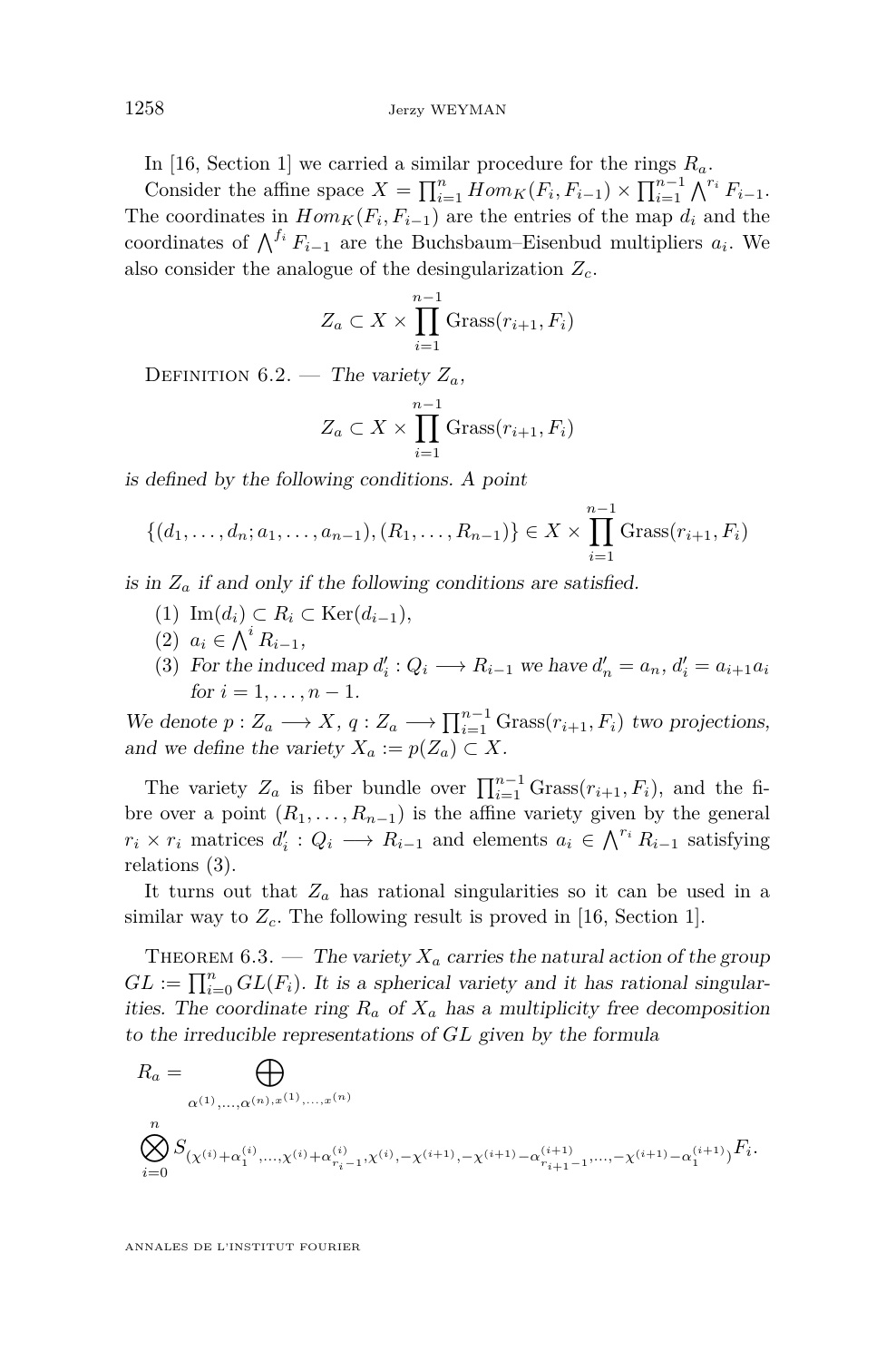Here the notation is as follows. We sum over all *n*-tuples  $(\alpha^{(1)}, \ldots, \alpha^{(n)})$ of partitions, with the *i*-th partition  $\alpha^{(i)} = (\alpha_1^{(i)}, \dots \alpha_{r_i-1}^{(i)})$  having at most  $r_i-1$  parts. Here by convention  $\alpha^{(n+1)} = 0$  has no parts and  $\alpha^{(0)} = (0^{f_0 - r_1})$ has  $f_0 - r_1$  parts.

We also sum over *n*-tuples of natural numbers  $x^{(1)}, \ldots, x^{(n)}$  (degrees with respect to the  $a_i$ 's). The numbers  $\chi^{(i)}$  are partial Euler characteristics and they are

$$
\chi^{(i)} = \sum_{j=1}^{i} (-1)^{i-j} x^{(j)}.
$$

Note that  $\chi^{(i)} + \chi^{(i+1)} = x^{(i+1)}$ , so all the weights listed in the formula are dominant.

The defining relations of the ring *R<sup>a</sup>* are written down explicitly in [\[16,](#page-56-1) Section 1. The structure of  $R_a$  can be described also in a characteristic free way (replacing  $K$  by  $\mathbb Z$  and using filtrations instead of direct sums). This was done in [\[16,](#page-56-1) Section 1] and in [\[17\]](#page-56-3) where some errors in characteristic free part of the approach were fixed.

We denote by  $\mathbb{F}_{\bullet}^{a}$  the complex  $\mathbb{F}_{\bullet}^{c} \otimes_{R_{c}} R_{a}$ . This complex has a weaker universality property, true even in a characteristic free version.

THEOREM  $6.4.$  — The complex  $\mathbb{F}_\bullet^a$  is the universal complex of format  $(f_0, \ldots, f_n)$  which is acyclic in codimension 1. This means that for every pair  $(S, \mathbb{G})$  such that *S* is a Noetherian ring and  $\mathbb{G}$  is a complex of free modules of format  $(f_0, \ldots, f_n)$  over *S* which is acyclic of codimension 1 (i.e. the set of points where the complex is not acyclic has a defining ideal of depth  $\geq 2$ , then there is a unique homomorphism  $\varphi : R_a \longrightarrow S$  such that  $\mathbb{G} = \mathbb{F}_{\bullet}^{a} \otimes_{R_{a}} S$ .

This has the following consequence (which goes back to Hochster ([\[9\]](#page-55-1)) and is even true over  $\mathbb{Z}$ ).

COROLLARY 6.5. — For  $n = 2$  the pair  $(R_a, \mathbb{F}_\bullet^a)$  is a generic acyclic complex for the format  $(f_0, f_1, f_2)$ .

In the remainder of this section we look more closely at the homology modules of the complex  $\mathbb{F}_{\bullet}^{a}$ . These modules are possible to analyze thanks to the multiplicity free structure of the ring *Ra*.

We look at the module  $F_j \otimes R_a$  and compare it to the modules  $F_{j+1} \otimes R_a$ and  $F_{j-1}\otimes R_a$ . We describe the cancellations that occur between them when applying the map  $d_{i+1}$  and  $d_i$ . Looking at the representations  $F_i \otimes R_a$  and  $F_{j-1} \otimes R_a$ , let us assume that they have common representations coming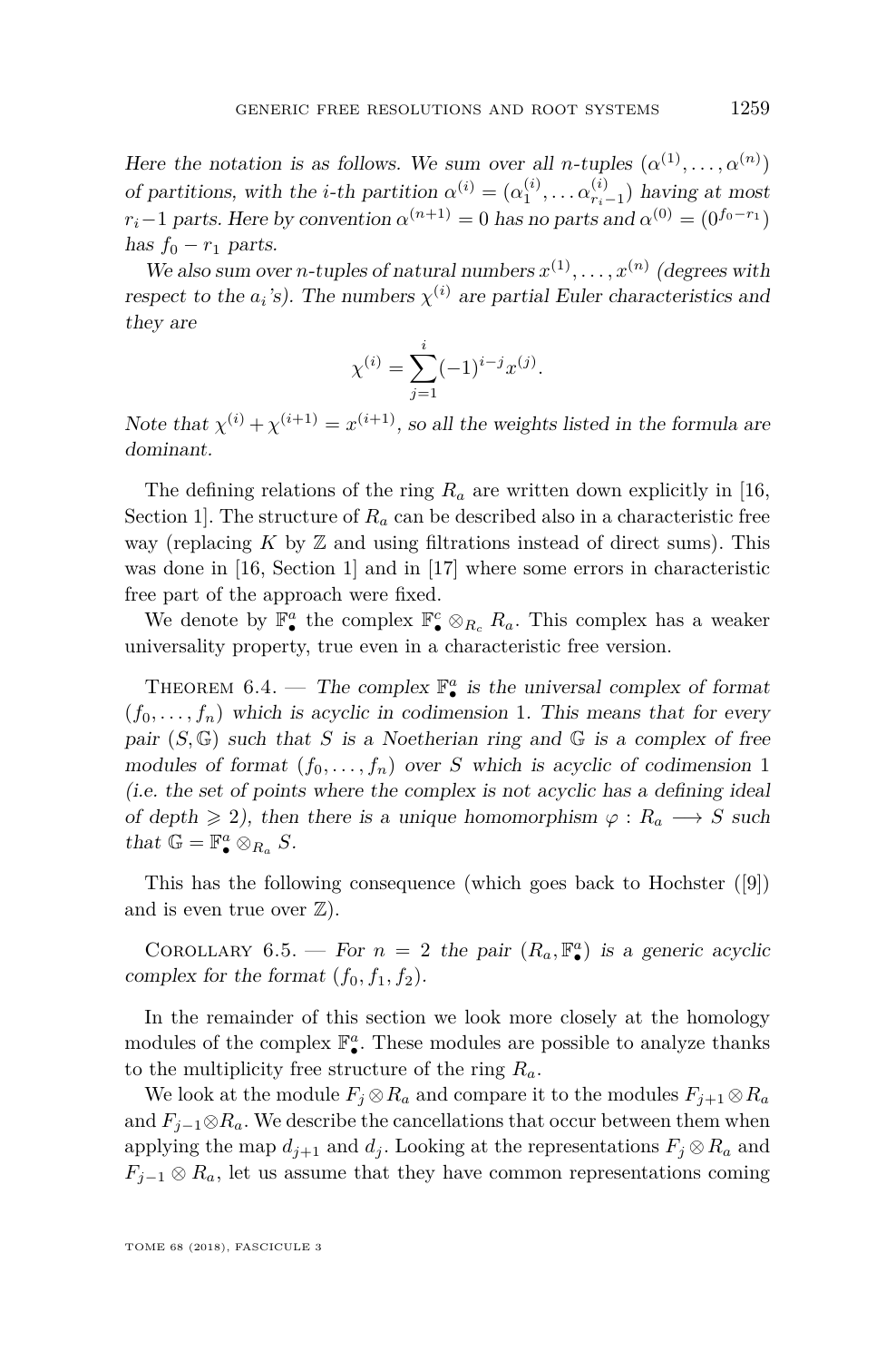from summands

$$
F_j \otimes \left[ \bigotimes_{i=0}^n S_{\left(\chi^{(i)} + \alpha_1^{(i)}, \dots, \chi^{(i)} + \alpha_{r_{i-1}}^{(i)}, \chi^{(i)}, -\chi^{(i+1)}, \dots, \chi^{(i+1)}\right)}^{-1} F_i \right]
$$

and

$$
F_{j-1} \otimes \left[ \bigotimes_{i=0}^{n} S_{\left(\psi^{(i)} + \beta_1^{(i)}, \dots, \psi^{(i)} + \beta_{r_{i-1}}^{(i)}, \psi^{(i)}, -\psi^{(i+1)}, \dots, -\beta_1^{(i+1)}\right)} F_i \right]
$$

We denote the degree of the first (resp. the second) representation with respect to the structure map  $a_i$  by  $x^{(i)}$  (resp.  $y^{(i)}$ ).

We note that by Pieri formula we have two possibilities. On the coordinate  $F_j$  we can add a box to first  $r_j - 1$  entries, or to the  $r_j$ -th entry.

It is easy to see that when we add a box in  $F_j \otimes R_a$  to one of the first  $r_j - 1$  places, we can always find a corresponding representation in  $F_{j-1} \otimes R_a$ , with  $\alpha^{(i)} = \beta^{(i)}$ ,  $\chi^{(i)} = \psi^{(i)}$  for  $i = 1, ..., n$ .

Consider the crucial case when we add a box in  $F_j \otimes R_a$  to the  $r_j$ -th place, and we add a box in  $F_{j-1} \otimes R_a$  in the  $(r_{j-1} + 1)$ 'st place. Then comparing the weights we have:

$$
\chi^{(i)} = \psi^{(i)}, \quad \alpha^{(i)} = \beta^{(i)}, \quad \forall \ i \neq j,
$$
  

$$
\chi^{(j)} + 1 = \psi^{(j)}, \quad \alpha_k^{(j)} = \beta_k^{(j)} - 1, \quad \forall \ 1 \leq k \leq r_j - 1.
$$

This translates to  $x^{(i)} = y^{(i)} \forall i \neq j, j + 1$ , and  $x^{(j)} = y^{(j)} + 1$ ,  $x^{(j+1)} =$  $y^{(j+1)} - 1.$ 

This means such cancellation cannot occur when  $y^{(j+1)} = 0$ , so the corresponding representations stay in  $H_{j-1}(\mathbb{F}_\bullet^a)$ . Notice that this does not happen for  $j - 1 = n, n - 1$ , as there is no  $y^{(j+1)}$  in such cases.

THEOREM 6.6. — The homology groups  $H_n(\mathbb{F}_{\bullet}^a) = H_{n-1}(\mathbb{F}_{\bullet}^a) = 0$ . For  $1 \leqslant j - 1 \leqslant n - 2$  we have

$$
H_{j-1}(\mathbb{F}_{\bullet}^{a}) = \bigoplus_{\beta^{(1)},\ldots,\beta^{(n)},y^{(1)},\ldots,y^{(n)},y^{(j+1)}=0}
$$
  
\n
$$
\bigotimes_{i=0}^{j-2} S_{(\psi^{(i)}+\beta_1^{(i)},\ldots,\psi^{(i)}+\beta_{r_{i-1}}^{(i)},\psi^{(i)},\psi^{(i+1)},-\psi^{(i+1)}-\beta_{r_{i+1}-1}^{(i+1)},\ldots,-\psi^{(i+1)}-\beta_1^{(i+1)})}F_i
$$
  
\n
$$
\bigotimes S_{(\psi^{(j-1)}+\beta_1^{(j-1)},\ldots,\psi^{(j-1)}+\beta_{r_{j-1}-1}^{(j-1)},\psi^{(j-1)},1-\psi^{(j)},-\psi^{(j)}-\beta_{r_{j}-1}^{(j)},\ldots,-\psi^{(j)}-\beta_1^{(j)})}F_{j-1}
$$
  
\n
$$
\bigotimes \bigotimes_{i=j}^{n} S_{(\psi^{(i)}+\beta_1^{(i)},\ldots,\psi^{(i)}+\beta_{r_{i-1}}^{(i)},\psi^{(i)},-\psi^{(i+1)},-\psi^{(i+1)}-\beta_{r_{i+1}-1}^{(i+1)},\ldots,-\psi^{(i+1)}-\beta_1^{(i+1)})}F_i.
$$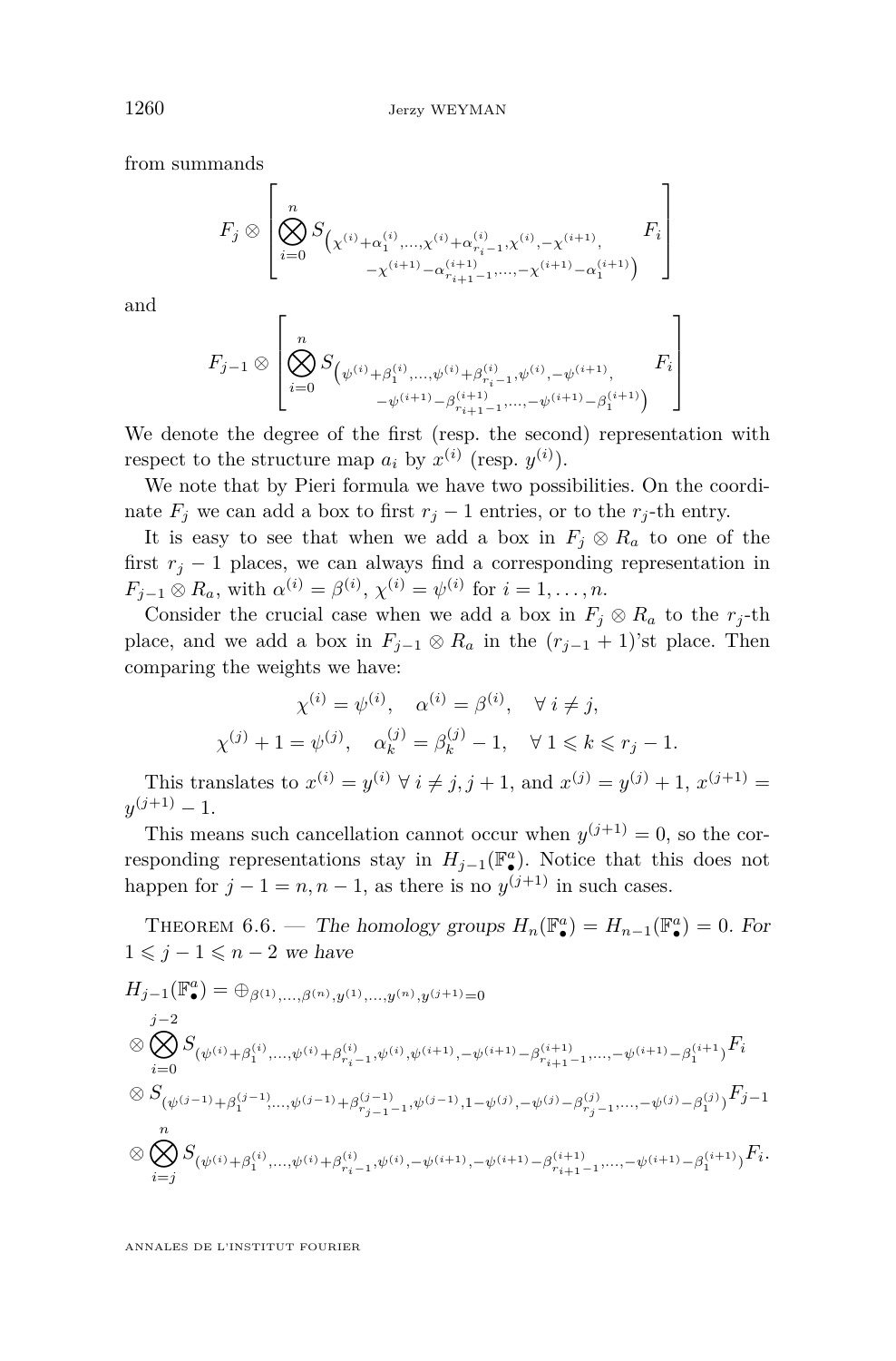In particular the homology group  $H_{j-1}(\mathbb{F}_\bullet^a)$  is annihilated by the ideal  $I(a_{i+1})$  generated by the entries of the  $(j + 1)$ 'st Buchsbaum–Eisenbud multiplier map.

Proof. — To prove the theorem it is enough to show that the indicated cancellations indeed occur. This is not difficult since for each *i* the module  $F_i \otimes R_a$  is multiplicity free as a  $GL(\mathbb{F})$ -module. Moreover the highest weight vectors of irreducible representations are not difficult to write down as only the Pieri formula of multiplying by  $F_i$  is involved. We skip the details here since the result is not used elsewhere.  $\hfill \square$ 

Let us look at the generator of  $H_{j-1}(\mathbb{F}_\bullet^a)$  for  $n-2 \geq j-1 \geq 1$ . It will be a minimal partition in  $H_{j-1}(\mathbb{F}_{\bullet}^a)$ . We obtain it by setting  $\beta^{(i)} = 0$ for  $i = 1, \ldots, n$ ,  $\psi^{(i)} = 0$  for  $i > j - 1$ ,  $\psi^{(i)} = (-1)^{j-1-i}$  for  $1 \leqslant i \leqslant i$ *j* −1. The resulting representation is (up to maximal exterior powers of  $F_i$ )  $\bigwedge^{r_{j-1}+1} F_{j-1}$ . The existence of such cycle  $q_1^{(j-1)}$  means in the generic ring one will need to add a representation  $F_j^* \otimes \bigwedge^{r_{j-1}+1} F_{j-1}$ , corresponding to  $\phi$  the map  $p_1^{(j-1)}: \bigwedge^{r_{j-1}+1} F_{j-1}\otimes R \longrightarrow F_j\otimes R$  covering this cycle. The maps  $p_1^{(j-1)}$  are the same as the maps  $b_{j-1}$  coming from the Second Structure Theorem of Buchsbaum and Eisenbud ([\[3,](#page-55-3) Section 6]).

Finally we note the key property of the lattice of weights of *Ra*.

Remark 6.7. — Let  $\Lambda$  be the lattice of highest weights of the ring  $R_a$ . Let  $\Lambda_{even}$  (resp.  $\Lambda_{odd}$ ) be the projection of the weight of  $GL(\mathbb{F})$  onto the weight of  $GL(\mathbb{F}_{even})$  (resp.  $GL(\mathbb{F}_{odd})$ ), where

$$
GL(\mathbb{F})_{even} = \prod_{i \ even} GL(F_i), GL(\mathbb{F})_{odd} = \prod_{i \ odd} GL(F_i).
$$

Then the projections  $\Lambda \longrightarrow \Lambda_{even}$  (resp.  $\Lambda \longrightarrow \Lambda_{odd}$ ) are isomorphisms. In other words every weight in *R<sup>a</sup>* is uniquely determined by its even and odd parts.

Let us specialize to the case  $n = 3$ . We will use slightly different notation. The incidence variety  $Y_a$  giving a modification of variety  $X_a := \text{Spec } R_a$ .

 $Y_a$  is a subset of  $X_a \times \text{Grass}(r_3, F_2) \times \text{Grass}(r_2, F_1) \times \text{Gras}(r_1, F_0)$  consisting of tuples  $((d_3, d_2, d_1, a_2, a_1), R_2, R_1, R_0)$  such that

- $(1)$   $(d_3, d_2, d_1, a_2, a_1) \in X_a$
- (2) Im( $a_i$ ) ⊂  $\bigwedge^{r_i} R_i$ , Im  $d_i$  ⊂  $R_i$  ⊂ Ker  $d_{i-1}$  for  $i = 0, 1, 2$ ,
- (3) For the induced maps  $d'_i: Q_i := F_i/R_i \longrightarrow R_{i-1}$  and  $a'_i \in \bigwedge^{r_i} R_i$ , we have  $\det(d'_3) = a'_3$ ,  $\det(d'_2) = a'_3a'_2$ ,  $\det(d'_1) = a'_2a'_1$ .

One has natural projections  $p_a: Y_a \longrightarrow X_a, q_a: Y_a \longrightarrow$  Grass where  $Gross := Grass(r_3, F_2) \times Grass(r_2, F_1) \times Grass(r_1, F_0).$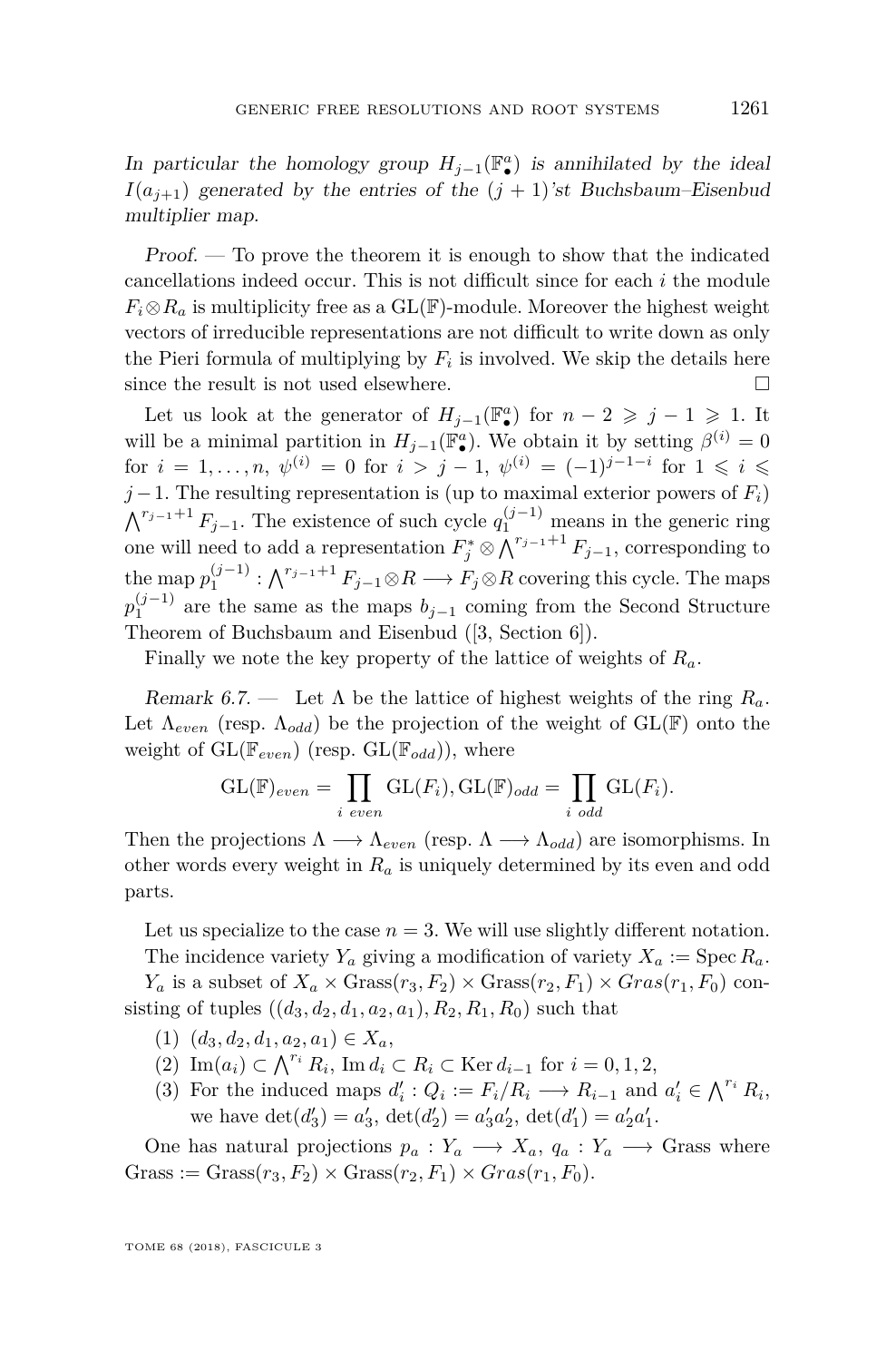One gets the decomposition of *R<sup>a</sup>* ([\[16,](#page-56-1) Section 1], [\[18,](#page-56-0) (10)])

PROPOSITION  $6.8.$  – We have

$$
R_{a} = \bigoplus_{\mathbf{a},\mathbf{b},\mathbf{c},\alpha,\beta,\gamma} S_{(\mathbf{a}-\mathbf{b}+\mathbf{c}+\alpha_{1},...,\mathbf{a}-\mathbf{b}+\mathbf{c}+\alpha_{r_{3}-1},\mathbf{a}-\mathbf{b}+\mathbf{c})} F_{3}
$$
  
\n
$$
\otimes S_{(\mathbf{b}-\mathbf{c}+\beta_{1},...,\mathbf{b}-\mathbf{c}+\beta_{r_{2}-1},\mathbf{b}-\mathbf{c},-\mathbf{a}+\mathbf{b}-\mathbf{c},-\alpha_{r_{3}-1},...,-\mathbf{a}+\mathbf{b}-\mathbf{c}-\alpha_{1})} F_{2}
$$
  
\n
$$
\otimes S_{(\mathbf{c}+\gamma_{1},...,\mathbf{c}+\gamma_{r_{1}-1},\mathbf{c},\mathbf{c}-\mathbf{b},\mathbf{c}-\mathbf{b}-\beta_{r_{2}-1},...,\mathbf{c}-\mathbf{b}-\beta_{1})} F_{1}
$$
  
\n
$$
\otimes S_{(0^{r_{0}},-\mathbf{c},-\mathbf{c}-\gamma_{r_{1}-1},...,-\mathbf{c}-\gamma_{1})} F_{0}
$$

where we sum over all triples of natural numbers **a, b, c** and triples of partitions  $\alpha$ ,  $\beta$ ,  $\gamma$  such that  $\alpha'_1 < r_3$ ,  $\beta'_1 < r_2$  and  $\gamma'_1 < r_1$ .

COROLLARY 6.9. — The ring  $R_a$  is a multiplicity free representation for the action of the group  $\prod_{i=0}^{3} GL(F_i)$ , so the variety  $X_a$  is spherical.

In the case of  $n = 3$  we have over the ring  $R_a$  depth  $I(d_1) = 1$ , depth  $I(d_2) = \text{depth } I(d_3) = 2$ . In order to get acyclicity of  $\mathbb{F}_\bullet^a$  it is enough to raise the depth of  $I(d_3)$  to 3. This can be done by killing the cycles in  $\mathbb{F}_{\bullet}^a$ , in the Koszul complex on  $I(d_3)$  and killing the higher direct image  $R^1 j_*(\mathcal{O}_{U_a})$  where  $U_a = X_a \setminus V(I(d_3))$  and  $j: U_a \longrightarrow X_a$  is an inclusion. By the results of section 5 we know that vanishing of first homology groups of both complexes and of  $R^1j_*(\mathcal{O}_{U_a})$  is equivalent.

We denote

$$
\mathcal{K}_a: 0 \longrightarrow \bigwedge^0 \mathcal{K} \longrightarrow \bigwedge^1 \mathcal{K} \longrightarrow \bigwedge^2 \mathcal{K} \longrightarrow \bigwedge^3 \mathcal{K}
$$

the beginning of the Koszul complex on  $I(d_3)$ , the ideal of maximal minors of  $d_3$ . Thus  $K := \bigwedge^{r_3} F_3^* \otimes \bigwedge^{r_3} F_2 \otimes_{\mathbb{C}} R_a$ . We treat  $\mathcal{K}_a$  as a complex concentrated in degrees, 0 to 3 with differential of degree  $-1$ .

PROPOSITION  $6.10.$  — We have the following isomorphisms.

- $H_1(\mathbb{F}_\bullet^a)=\mathrm{Ker}\left(\bigwedge^3 \mathcal{K}\otimes R^1j_*(\mathcal{O}_{U_a})\overset{d_3\otimes 1}{\longrightarrow} \bigwedge^2 \mathcal{K}\otimes R^1j_*(\mathcal{O}_{U_a})\right).$
- $(H_1(\mathcal{K}_a)) = \text{Ker}\left(F_3 \otimes R^1 j_*(\mathcal{O}_{U_a}) \stackrel{d_3 \otimes 1}{\longrightarrow} F_2 \otimes R^1 j_*(\mathcal{O}_{U_a})\right),$  i.e. it is the set of elements in  $R^1 j_*(\mathcal{O}_{U_a})$  annihilated by  $I(d_3)$ .

Let us identify the generator of  $H_1(\mathcal{K}_a)$ .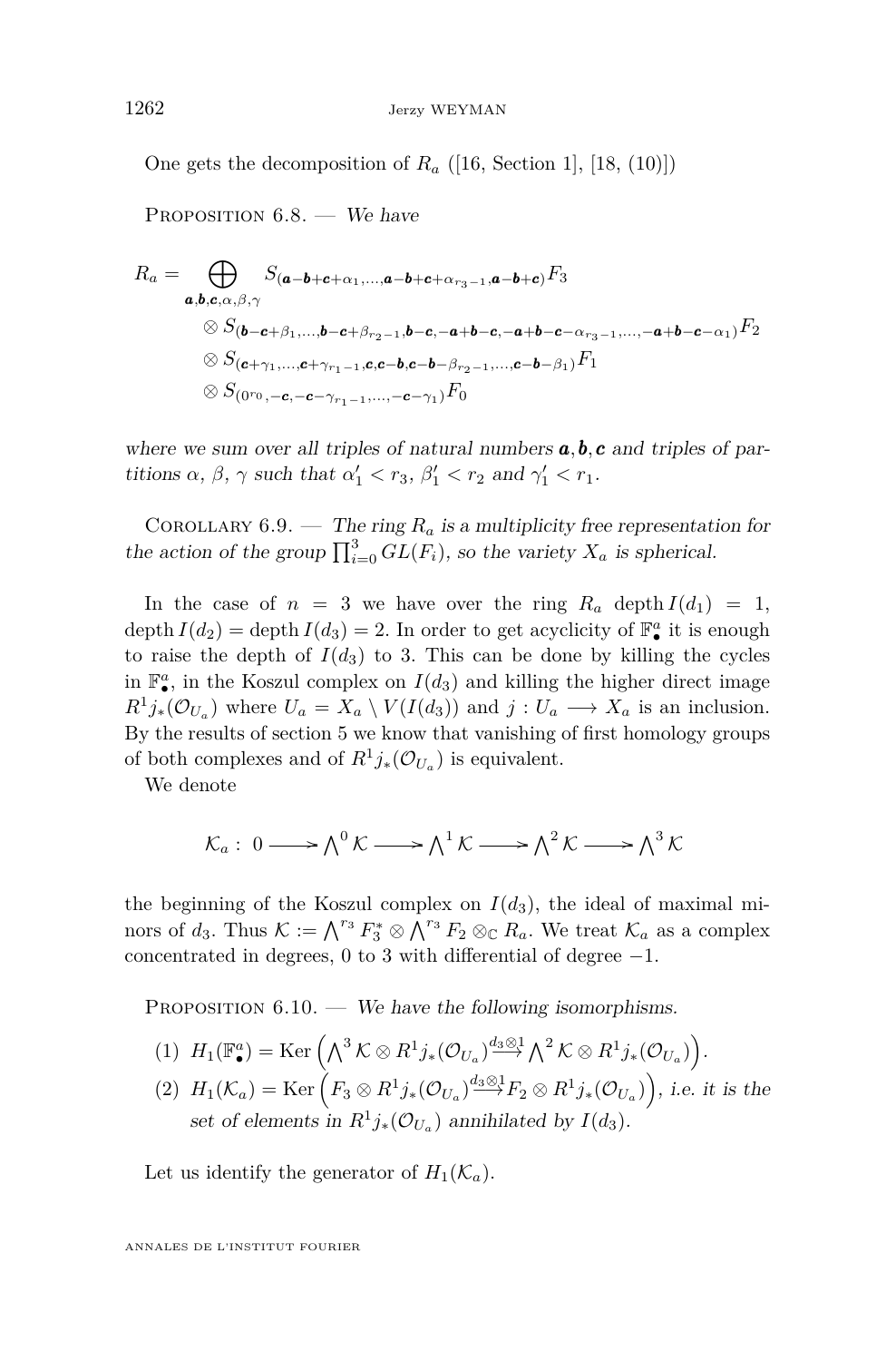PROPOSITION 6.11. — The module  $H_1(\mathcal{K}_a)$  is generated by the image of the map

$$
q_1: F_3^* \otimes \bigwedge^{r_1+1} F_1 \longrightarrow \bigwedge^2 \left( \bigwedge^{r_3} F_3^* \otimes \bigwedge^{r_3} F_2 \right) \otimes R_a
$$
  
=  $S_{2^{r_3}} F_3^* \otimes \bigwedge^2 \left( \bigwedge^{r_3} F_2 \right) \otimes R_a.$ 

There is the only one (up to nonzero scalar) nonzero equivariant map of this type.

In terms of the formula it is given by

$$
h_t^* \otimes f_{i_1} \wedge \cdots \wedge f_{i_{r_1+1}} \longmapsto \sum_{J,K} u_{I,J,K} g_J \otimes g_K
$$

where the coefficient  $u_{I,J,K}$  is given by the formula

$$
\sum \pm \langle 1, \ldots, \hat{t}, \ldots, r_3 | j_1 \ldots, \hat{j}_s, \ldots, j_{r_3} \rangle_3 \langle (j_s, k_1, \ldots, k_{r_3})' | (i_1, \ldots, i_{r_1+1})' \rangle_2.
$$

Here  $I = (i_1, \ldots, i_{r_1+1}), J = (j_1, \ldots, j_{r_3}), K = (k_1, \ldots, k_{r_3}),$  and *J'* denotes the complement of the set *J*. Also  $\langle \cdot \rangle_i$  denotes the minors of  $d_i$  for  $i = 2, 3.$ 

Proof. — Let us look at possible equivariant maps  $q_1$  as stated in the Proposition 6.11. Looking at the weight corresponding to  $GL(F_1)$  we see that the only way such a map can occur is for the summand in  $R_a$  having  $\mathbf{b} = \mathbf{c} = 0$ ,  $\gamma = 0$  and  $\beta_1 = \cdots = \beta_{r_2-1} = 1$ . Looking at the weight of  $GL(F_2)$  we need a trivial  $SL(F_2)$  representation in  $\bigwedge^2(\bigwedge^{r_3}F_2) \otimes$  $S_{(1^{r_2-1},0^2,(-1)^{r_3-1})}F_2$ . It can happen only once, choosing the representation  $S_{2^{r_3-1},1^2}$  *F*<sub>2</sub> in  $\bigwedge^2(\bigwedge^{r_3}F_2)$ . Similar reasoning shows that the representation  $F_3^* \otimes \bigwedge^{r_1+1} F_1$  cannot occur in  $\bigwedge^{r_3} F_3^* \otimes \bigwedge^{r_3} F_2 \otimes R_a$ . Indeed, looking at the weight of  $GL(F_1)$  we see again that we need  $\mathbf{b} = \mathbf{c} = \gamma = 0$ and  $\beta_1 = \cdots = \beta_{r_2-1} = 1$ . Then looking at the weight of  $GL(F_2)$  we get a contradiction. Finally looking at the occurrence of  $F_3^* \otimes \bigwedge^{r_1+1} F_1$  in  $\bigwedge^3(\bigwedge^{r_3} F_3^* \otimes \bigwedge^{r_3} F_2) \otimes R_a$  we see it cannot happen, as the representation  $S_{(3^{r_3-1},2,1)}F_2$  does not occur in  $\bigwedge^3(\bigwedge^{r_3}F_2).$ 

There is another way to see that there is a cycle  $q_1$  of the required form and that it generates  $H_1(\mathcal{K}_a)$ .

We can calculate the higher direct image of  $\mathcal{O}_{Z_a}$  with the map  $a'_3$  inverted. This is done using Bott Theorem, applied to the quadruples of weights (corresponding respectively to  $F_3, F_2, F_1, F_0$ ):

$$
((\boldsymbol{a}-\boldsymbol{b}+\boldsymbol{c}+\alpha_1,\ldots,\boldsymbol{a}-\boldsymbol{b}+\boldsymbol{c}+\alpha_{r_3-1},\boldsymbol{a}-\boldsymbol{b}+\boldsymbol{c}),
$$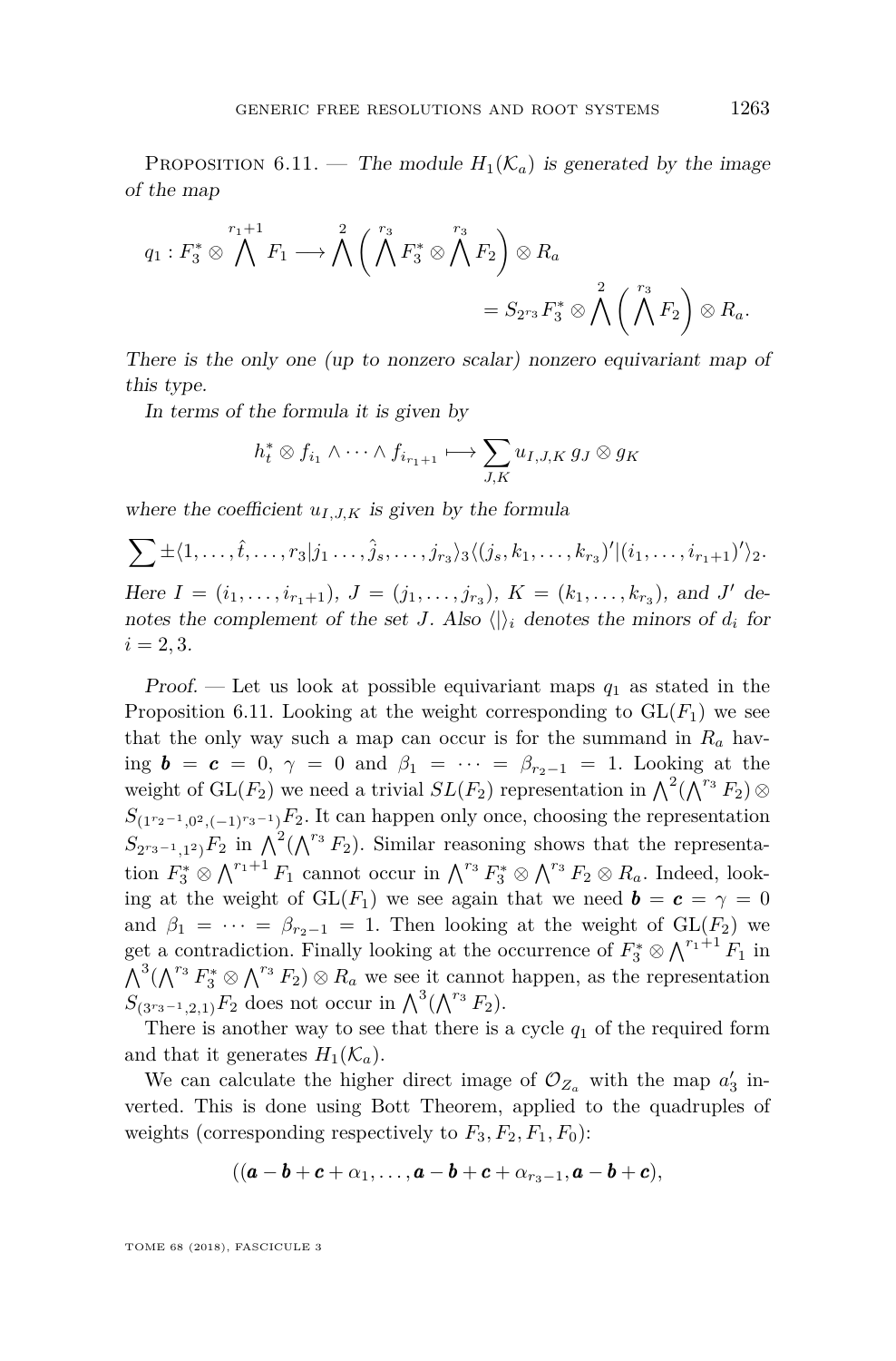$$
(\boldsymbol{b}-\boldsymbol{c}+\beta_1,\ldots,\boldsymbol{b}-\boldsymbol{c}+\beta_{r_2-1},\boldsymbol{b}-\boldsymbol{c},-\boldsymbol{a}+\boldsymbol{b}-\boldsymbol{c},\\-\boldsymbol{a}+\boldsymbol{b}-\boldsymbol{c}-\alpha_{r_3-1},\ldots,-\boldsymbol{a}+\boldsymbol{b}-\boldsymbol{c}-\alpha_1),\\(\boldsymbol{c}+\gamma_1,\ldots,\boldsymbol{c}+\gamma_{r_1-1},\boldsymbol{c},\boldsymbol{c}-\boldsymbol{b},\boldsymbol{c}-\boldsymbol{b}-\beta_{r_2-1},\ldots,\boldsymbol{c}-\boldsymbol{b}-\beta_1),\\(0^{r_0},-\boldsymbol{c},-\boldsymbol{c}-\gamma_{r_1-1},\ldots,-\boldsymbol{c}-\gamma_1))
$$

where we sum over all partitions  $\alpha, \beta, \gamma$ ,  $\mathbf{b}, \mathbf{c} \in \mathbb{N}$  and  $\mathbf{a} \in \mathbb{Z}$ , and then calculate the homology by Bott Theorem. We see that in  $R^1j_*(\mathcal{O}_{U_a})$  we get the required representation for

$$
\mathbf{a} = -2, \; \mathbf{b} = \mathbf{c} = \gamma = 0, \; \beta_1 = \cdots = \beta_{r_2 - 1} = 1, \; \alpha_1 = \cdots = \alpha_{r_3 - 1} = 1.
$$

Moreover, if we increase **a** by one to  $-1$ , there will be no corresponding representation in  $R^1 j_*(\mathcal{O}_{U_a})$ , so our representation is annihilated by  $I(d_3)$ , so it gives an element in  $H_1(\mathcal{K}_a)$ .

The formula giving  $q_1$  can be deduced from analyzing the way the equivariant map  $q_1$  was constructed. Looking at the summand of  $R_a$  we used it is clear it has to involve the products of  $(r_3 - 1) \times (r_3 - 1)$  minors of  $d_3$ and of  $(r_2 - 1) \times (r_2 - 1)$  minors of  $d_2$ .

Remark 6.12. — Notice that we used the  $SL(F_2) \times SL(F_1)$  equivariance instead of  $GL(F_2) \times GL(F_1)$  equivariance to construct the map  $q_1$ . It is caused by the fact that under the exact identification of weights in the Lie algebra of type  $T_{p,q,r}$  with the weights of  $GL(F_3) \times GL(F_1)$  there is a copy of line bundle which centralizes  $\mathfrak{g}_0$  which acts in a nontrivial way.

Let us compare the elements  $q^{(1)}$  and  $q_1$  as elements of  $F_3 \otimes R^1 j_*(\mathcal{O}_{U_a})$ and  $R^1 j_*(\mathcal{O}_{U_a})$  respectively. Representation theory and Bott theorem show that they are related as follows.

The map  $q^{(1)}$  can be expressed as a composition

$$
\bigwedge^{r_1+1} F_1 \otimes M_3^{-1} \otimes M_2 \otimes M_1^{-1} \xrightarrow{tr \otimes 1} F_3 \otimes F_3^* \otimes \bigwedge^{r_1+1} F_1 \otimes M_3^{-1} \otimes M_2 \otimes M_1^{-1}
$$

$$
\xrightarrow{q_1 \otimes 1} F_3 \otimes R^1 j_*(\mathcal{O}_{U_a}).
$$

Conversely, the map  $q_1$  can be expressed in terms of  $q^{(1)}$  as follows

$$
F_3^* \otimes \bigwedge^{r_1+1} F_1 \otimes M_3^{-1} \otimes M_2 \otimes M_1^{-1} \xrightarrow{1 \otimes q^{(1)}} F_3^* \otimes F_3 \otimes R^1 j_*(\mathcal{O}_{U_a})
$$

$$
\xrightarrow{ev \otimes 1} R^1 j_*(\mathcal{O}_{U_a}).
$$

This follows from the fact that  $R^1 j_*(\mathcal{O}_{U_a})$  is multiplicity free.

We conclude that adding to  $R_a$  the entries of the cycle *b* killing  $q^{(1)}$ and cycle  $p_1$  killing  $q_1$ , and performing the ideal transform with respect to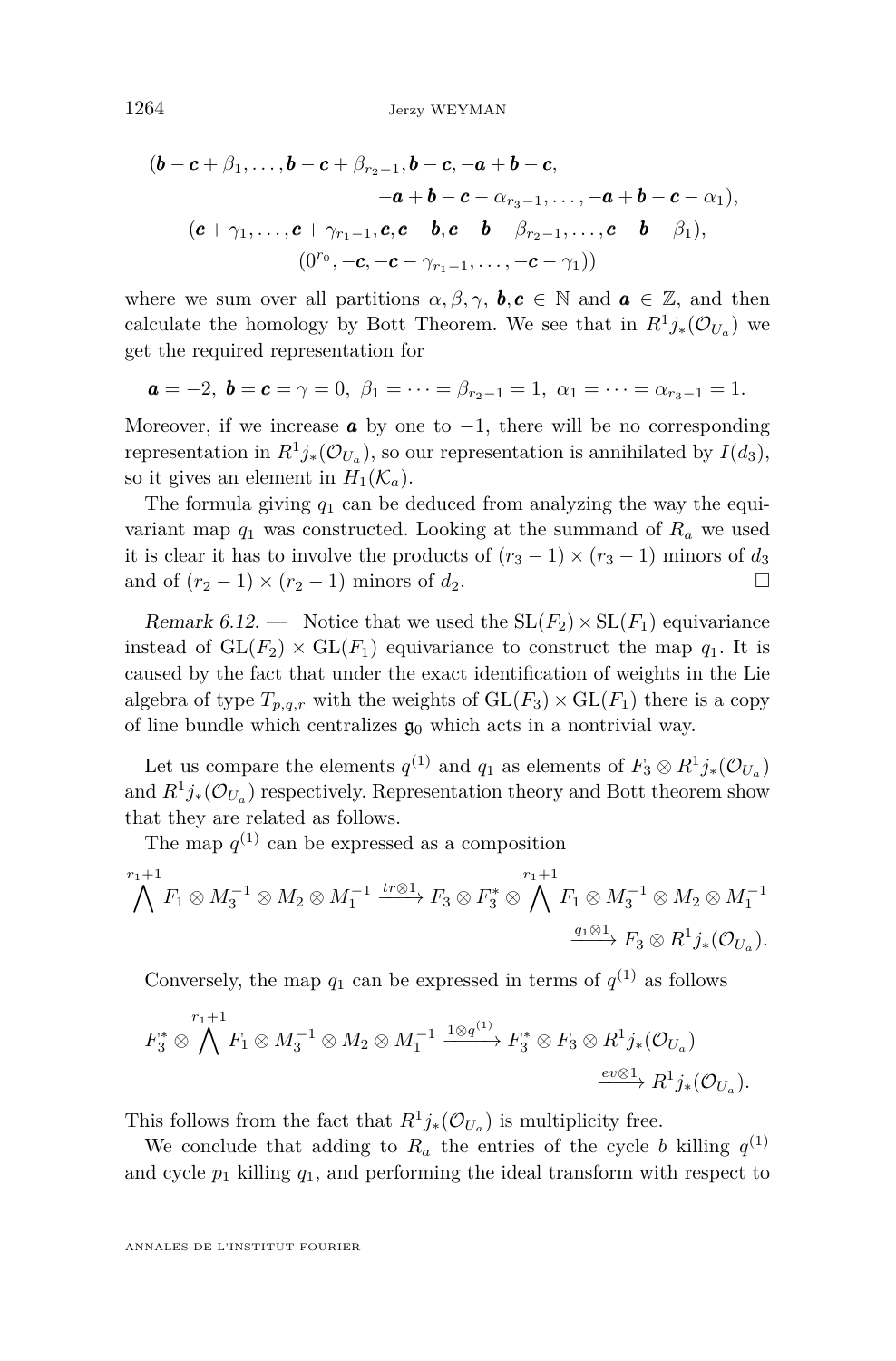$I(d_3)$  results in the same ring  $R_1$ . We denote  $X_1 = \text{Spec}(R_1)$  and  $U_1 =$  $X_1 \setminus V(I(d_3))$ . Over the open set  $U_a$  these rings are isomorphic to  $\mathcal{O}_{U_a}$  with the variables corresponding to the first defect  $F_3^* \otimes \bigwedge^{r_1+1} F_1$ .

#### **7. The structure maps** *p<sup>i</sup>*

<span id="page-25-0"></span>Let  $\mathbb{F}_{\bullet}$  be an acyclic complex of length three over a ring *R*. Let  $\mathbb{L} :=$  $\mathbb{L}(r_1+1, F_3, F_1)$  be the corresponding defect algebra. Finally, let

$$
0 \longrightarrow \bigwedge^0 \mathcal{K} \longrightarrow \bigwedge^1 \mathcal{K} \longrightarrow \bigwedge^2 \mathcal{K} \longrightarrow \bigwedge^3 \mathcal{K}
$$

be the beginning of the Koszul complex on  $I(d_3)$ , the ideal of maximal minors of  $d_3$ . Thus  $K := \bigwedge^{r_3} F_3^* \otimes \bigwedge^{r_3} F_2 \otimes_{\mathbb{C}} R$ .

In Section [6](#page-16-0) we constructed the map  $p_1 : \mathbb{L}_1^* \longrightarrow \bigwedge^1 \mathcal{K}$  covering the cycle *q*<sub>1</sub>. We continue to construct the higher maps  $p_i$  ( $i \geq 2$ ).

PROPOSITION 7.1. — Let  $\mathbb{F}_{\bullet}$  be an acyclic complex of format  $(f_0, f_1, f_2)$  $f_2, f_3$ ). There exists a structure map  $p_2$  making the following diagram commute.

$$
0 \longrightarrow \Lambda^0 \mathcal{K} \longrightarrow \Lambda^1 \mathcal{K} \longrightarrow \Lambda^2 \mathcal{K} \longrightarrow \Lambda^3 \mathcal{K}
$$
  
\n
$$
\uparrow_{p_2} \qquad \qquad \uparrow \Lambda^2(p_1)
$$
  
\n
$$
0 \longrightarrow \mathbb{L}_2^* \longrightarrow (\Lambda^2 \mathbb{L}_1)^*
$$

Proof. — Since the upper row is an exact sequence, it is enough to check that the composition of the Koszul differential with  $\bigwedge^2(p_1)$  restricted to the image of  $\mathbb{L}_2^*$  is zero. This calculation is carried out in Theorem 2.9 from [\[18\]](#page-56-0) (the map  $p_1$  is denoted there by  $b^{\#}$ ).  $\#$ ).

The defect of the map  $p_2$  is equal to  $\mathbb{L}_2$ . The definition of the defect algebra allows to introduce the higher maps *p<sup>i</sup>* .

THEOREM 7.2 ([\[18\]](#page-56-0)). — Let  $\mathbb{F}_{\bullet}$  be an acyclic complex of format  $(f_0, f_1, f_2)$  $f_2, f_3$ ). There exists a sequence of structure maps  $p_i: \mathbb{L}_i^* \longrightarrow \bigwedge^1 \mathcal{K}$  satisfying the following commutative diagram

$$
0 \longrightarrow \bigwedge^{0} \mathcal{K} \longrightarrow \bigwedge^{1} \mathcal{K} \longrightarrow \bigwedge^{2} \mathcal{K} \longrightarrow \bigwedge^{3} \mathcal{K}
$$
  

$$
\downarrow^{p_{m+1}} \qquad \qquad \downarrow^{q_{2,m+1}} \qquad \qquad \downarrow^{q_{3,m+1}}
$$
  

$$
0 \longrightarrow \mathbb{L}_{m+1}^{*} \longrightarrow (\bigwedge^{2} \mathbb{L})_{m+1}^{*} \longrightarrow (\bigwedge^{3} \mathbb{L})_{m+1}^{*}
$$

where  $q_{2,m+1} = \sum (p_i \wedge p_j), q_{3,m+1} = \sum (p_i \wedge p_j \wedge p_k).$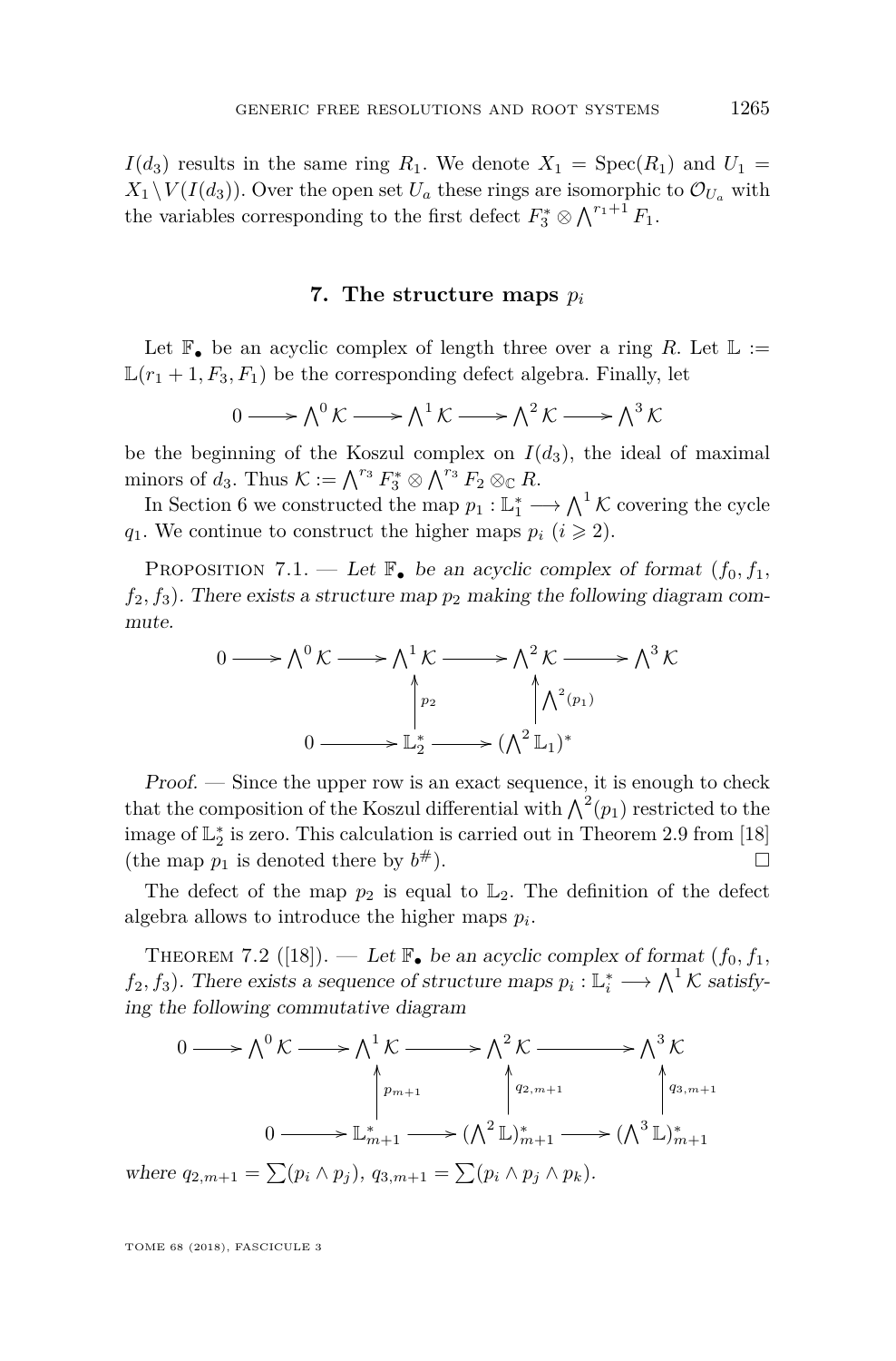Proof. — The upper row is an exact complex, and the diagram commutes by the definition of the Koszul differential and the maps in the lower row. The result follows by an elementary diagram chase.

The relation with the defect Lie algebra is that the defect (i.e. nonuniqueness) of each map  $p_m$  is equal to  $\mathbb{L}_m$ . Defect refers to the fact that  $p_{m+1}$  is a lifting of certain cycles and we can modify  $p_m$  by the map from  $\mathbb{L}_m^*$  to R, i.e. by an element of  $\mathbb{L}_m$ .

The idea of the construction of the generic ring carried out in [\[18\]](#page-56-0) is to build it up taking these symmetries into account. More precisely, define  $R_m$  to be the ring we obtain from  $R_a$  by adding generically the coefficients of the maps  $p_1, \ldots, p_m$ , and then dividing by the appropriate relations (those that vanish when specializing to a splitting complex with arbitrary choice of the maps  $p_1, \ldots, p_m$ , compare [\[18,](#page-56-0) Lemma 2.4]), and take the ideal transform with respect to  $I(d_2)I(d_3)$ . We get the action of the Lie algebra  $\mathbb{L}/(\sum_{j>m} \mathbb{L}_j)$  on such ring  $R_m$  ([\[18,](#page-56-0) Theorem 2.12]).

DEFINITION 7.3. — We define  $\hat{R}_{gen} := \lim_{m} R_m$ ,  $\mathbb{F}_{\bullet}^{gen} = \mathbb{F}_{\bullet}^{a} \otimes_{R_a} \hat{R}_{gen}$ . Similarly, for every *m* we have a diagram

$$
U_m := Y_m \setminus p_m^{-1}(D_3) \xrightarrow{j'_m} Y_m \xrightarrow{q_{gen}} \text{Grass}
$$

$$
\downarrow p'_m
$$

$$
X_m \setminus D_3 \xrightarrow{j_m} X_m
$$

so finally, after including all *p<sup>i</sup>* 's we get a diagram

$$
U_{gen} := Y_{gen} \setminus p_{gen}^{-1}(D_3) \xrightarrow{j'_{gen}} Y_{gen} \xrightarrow{q_{gen}} \text{Grass}
$$

$$
\downarrow^{p'_{gen}} \qquad \qquad \downarrow^{p_{gen}} \qquad \qquad \downarrow^{p_{gen}}
$$

$$
X_{gen} \setminus D_3 \xrightarrow{j_{gen}} X_{gen}
$$

Our goal is to show that  $\mathcal{R}^1(j_{gen})_*\mathcal{O}_{X_{gen}\backslash D_3}=0$  proving that the complex  $\mathbb{F}_{\bullet}^{gen} := \mathbb{F}_{\bullet}^{a} \otimes_{R_a} \mathcal{O}_{X_{gen}}$  is the generic complex.

<span id="page-26-0"></span>Remark 7.4. — Two observations will be useful in the future.

(1) The set  $U_{gen} := Y_{gen} \setminus p_{gen}^{-1}(D_3)$  has a simple geometric interpretation. It is isomorphic to  $U_0 := X_a \setminus p_a^{-1}(D_3) \times \bigoplus_{i>0} \mathbb{L}_i$ . Indeed, if the map  $d_3$  splits, then each map  $p_i$  splits into its defect and a map defined uniquely. Moreover, the affine space  $\oplus_{i>0} \mathbb{L}_i$  is clearly isomorphic to the open Schubert cell in the homogeneous space  $\mathcal{G}/\mathcal{P}$ where  $\mathcal G$  is the Kac–Moody group associated to the graph  $T_{p,q,r}$  and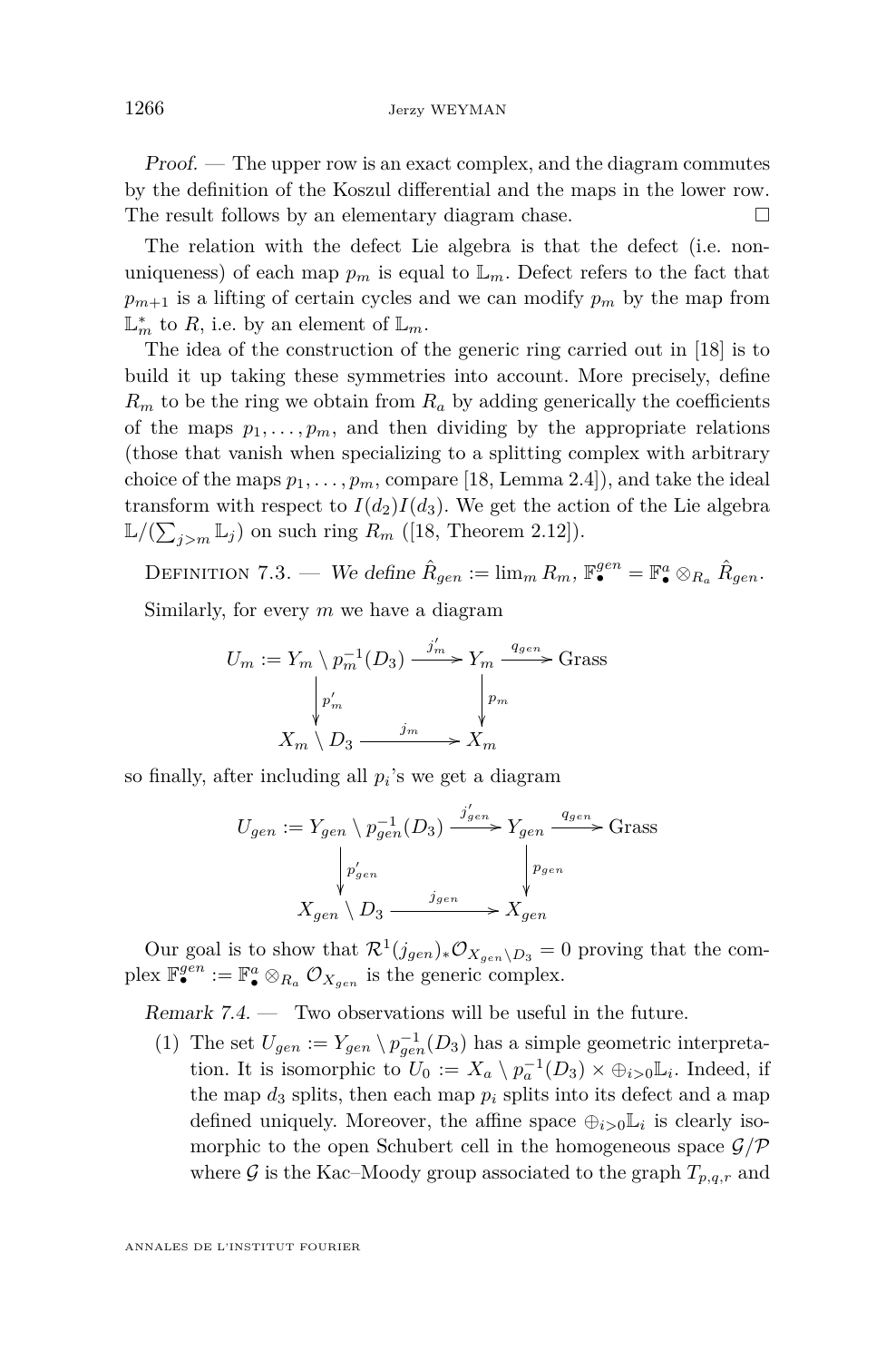$P$  is the parabolic associated to the simple root corresponding to the vertex  $z_1$ .

(2) The rings  $R_m$  (and therefore the ring  $R_{gen}$ ) are domains. Indeed, by construction the depth of the ideal  $I(d_3)$  in these rings is  $\geq 1$ and after inverting an  $r_3 \times r_3$  minor *D* of  $d_3$  we get a polynomial ring over  $R_a[D^{-1}]$ .

#### <span id="page-27-0"></span>**8.** The spectral sequence and the complexes  $\mathcal{K}(\alpha, \beta, s)$ . **over**  $U(\mathbb{L})$

The next step ([\[18,](#page-56-0) Section 3]) is the analysis of the spectral sequence which allows us to calculate the cohomology of  $\mathcal{F}_{gen} := q_{gen*}(\mathcal{O}_{Y_{gen}\setminus D_3})$ (see notation precedeng Remark 7.4). The spectral sequence is equivariant with respect to the group  $\prod_{i=0}^{3} GL(F_i)$ . However the representations occurring in  $U(\mathbb{L})$  do not contain the representations of  $F_0$  and they contain only the maximal exterior power of  $F_2$ . Thus the  $U(\mathbb{L})$ -module structure will be preserved on the isotypic components of the group  $\mathbb{G}_{even}$  :=  $SL(F_2) \otimes GL(F_0)$ . Let us also denote  $\mathbb{G}_{odd} := SL(F_3) \otimes SL(F_1)$ .

Analyzing the isotypic components of the representations one reaches the following conclusion. The isotypic component of the cohomology of  $\mathcal{F}_{gen}$  is calculated as a cohomology of a complex  $\mathcal{K}(\sigma, \tau, t)$  of the form

$$
0 \longrightarrow K_0 \longrightarrow K_1 \longrightarrow K'_2 \oplus K''_2
$$

where each term consists of a single irreducible representation of the group  $\hat{\mathbb{G}}\mathbb{L}_{odd} := GL(F_3) \times GL(F_1)$  tensored with  $U(\mathbb{L})^*$ . Dualizing we obtain the following statement.

THEOREM 8.1 ([\[18,](#page-56-0) page 26, formula  $(38)$ ]). — All duals of isotypic components of the spectral sequence are the complexes of the form

$$
S_{(\sigma_1+t+u,\sigma_2,\ldots,\sigma_{r_3})}F_3
$$
\n
$$
\otimes S_{(\tau_1+t+u,\ldots,\tau_{r_1}+t+u,\tau_{r_1+1}+t,\tau_{r_1+2}+u,\tau_{r_1+3},\ldots,\tau_{r_1+r_2})}F_1^* \otimes U(\mathbb{L})
$$
\n
$$
\oplus S_{(\sigma_1+t,\sigma_2+s,\sigma_3,\ldots,\sigma_{r_3})}F_3 \otimes S_{(\tau_1+t+s,\ldots,\tau_{r_1+1}+t+s,\tau_{r_1+2},\ldots,\tau_{r_1+r_2})}F_1^* \otimes U(\mathbb{L})
$$
\n
$$
\downarrow
$$
\n
$$
S_{(\sigma_1+t,\sigma_2,\ldots,\sigma_{r_3})}F_3 \otimes S_{(\tau_1+t,\ldots,\tau_{r_1+1}+t,\tau_{r_1+2},\ldots,\tau_{r_1+r_2})}F_1^* \otimes U(\mathbb{L})
$$
\n
$$
\downarrow
$$
\n
$$
S_{(\sigma_1,\sigma_2,\ldots,\sigma_{r_3})}F_3 \otimes S_{(\tau_1,\ldots,\tau_{r_1+1},\tau_{r_1+2},\ldots,\tau_{r_1+r_2})}F_1^* \otimes U(\mathbb{L}).
$$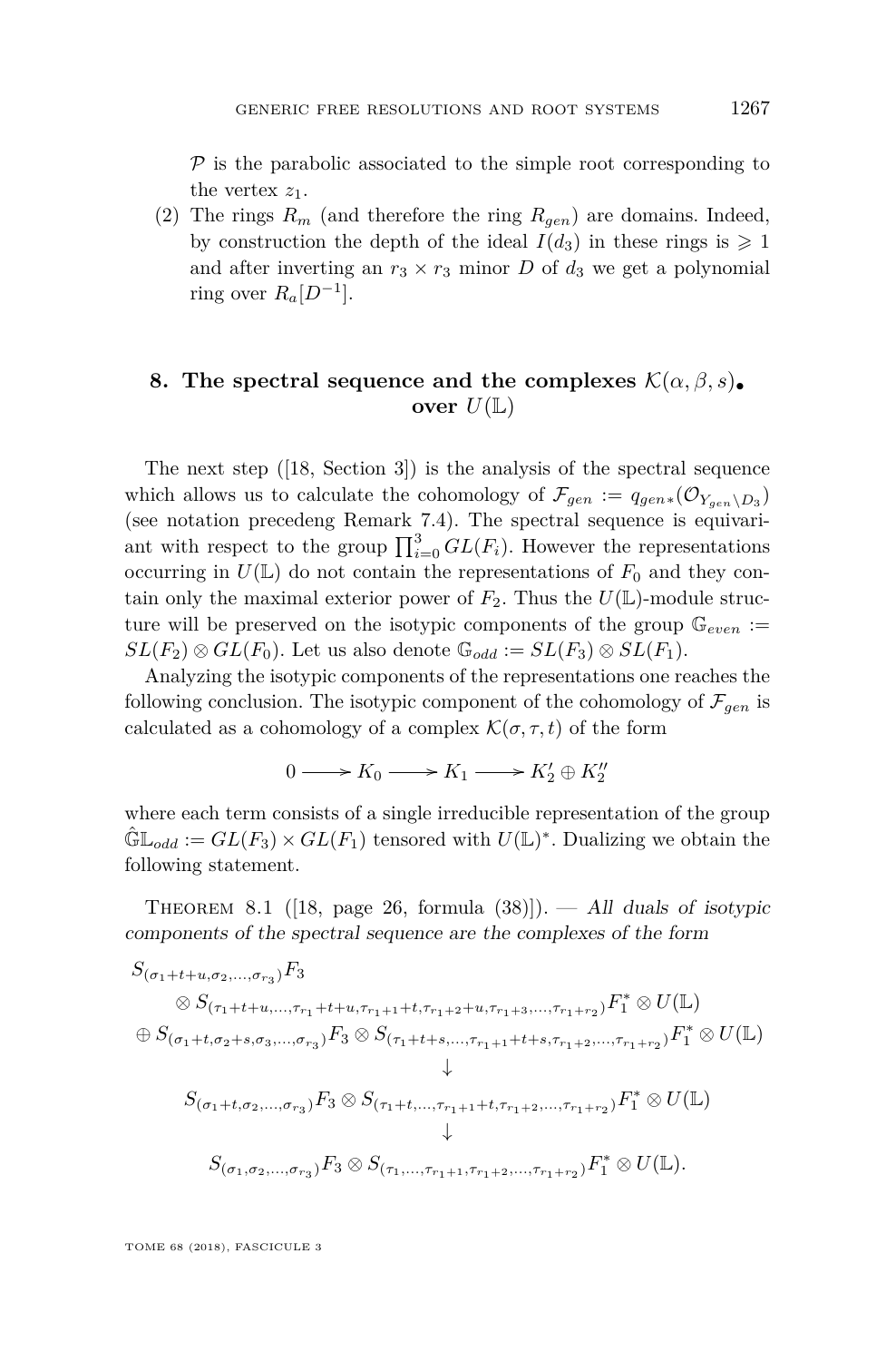Here the numbers *u* and *s* are uniquely determined by the triple  $(\sigma, \tau, t)$  by equalities

$$
\sigma_2 + s = \sigma_1 + 1, \quad \tau_{r_1+2} + u = \tau_{r_1+1} + 1.
$$

We denote the complex listed in the Theorem by  $\mathcal{K}^*(\sigma, \tau, t)$ . We have the following crucial consequence.

<span id="page-28-1"></span>COROLLARY 8.2 ([\[18,](#page-56-0) Theorem 3.1]). — Assume that all the complexes  $\mathcal{K}^*(\sigma, \tau, t)$  are exact at their middle term. Then  $\mathcal{R}^1(j_{gen})_*\mathcal{F}_{gen} = 0$  and therefore

$$
(j_{gen})_*\mathcal{O}_{X_{gen}\setminus D_3} = H^0(\text{Grass}, \mathcal{F}_{gen})
$$

and the complex  $\mathbb{F}_{\bullet}^{gen}$  is acyclic over  $(j_{gen})_{*}\mathcal{O}_{X_{gen}\setminus D_3}$ , so it is the generic ring for our format.

In the next section we will see that the complexes are indeed exact at the middle term by identifying them with the beginning part of certain parabolic *BGG* resolution.

#### **9. Main result**

<span id="page-28-0"></span>In this section we draw the consequences from previous considerations. The main result is

THEOREM 9.1. — For every format  $(f_0, f_1, f_2, f_3)$  there exists a generic pair

$$
(\hat{R}_{gen}, \mathbb{F}^{gen}_{\bullet}):=((j_{gen})_{*}\mathcal{O}_{X_{gen}\backslash D_3}, \mathbb{F}^{a}_{\bullet}\otimes_{R_a}(j_{gen})_{*}\mathcal{O}_{X_{gen}\backslash D_3}).
$$

The generic ring  $\hat{R}_{gen}$  is a general fibre of a flat family where a special fibre  $\hat{R}_{spec}$  has a multiplicity free action of  $\mathfrak{g}(T_{p,q,r}) \times \mathfrak{gl}(F_2) \times \mathfrak{gl}(F_0)$ , where  $f_3 = r - 1, f_2 = q + r, f_1 = p + q, r_1 = p - 1$ . If the algebra  $\mathbb{L}(r_1 + 1, F_3, F_1)$ is finite dimensional, then the generic ring  $\hat{R}_{gen}$  is Noetherian.

Proof. — The complexes  $\mathcal{K}^*(\sigma, \tau, t)$  from the Corollary [8.2.](#page-28-1) are identical to the part of *BGG* complex identified in Proposition [4.4.](#page-14-0) The partition *α* is just *λ* restricted to the third arm of the graph. The partition *β* is *λ* restricted to the graph  $A_{p+q-1}$  we get when we omit the third arm of the graph  $T_{p,q,r}$ . The number  $t := \lambda_{p+q} + 1$ . The differentials are the same because each component is nonzero and there is (up to a nonzero scalar) only one possible  $\mathfrak{gl}(F_3) \times \mathfrak{gl}(F_1)$  map of free  $U(\mathbb{L})$ -modules in each case, so both differentials have to be the same.

Thus the complexes  $\mathcal{K}^*(\sigma, \tau, t)$  are exact at the middle term so Corol-lary [8.2](#page-28-1) assures that the complex  $\mathbb{F}_{\bullet}^{gen}$  is acyclic over  $\hat{R}_{gen}$ .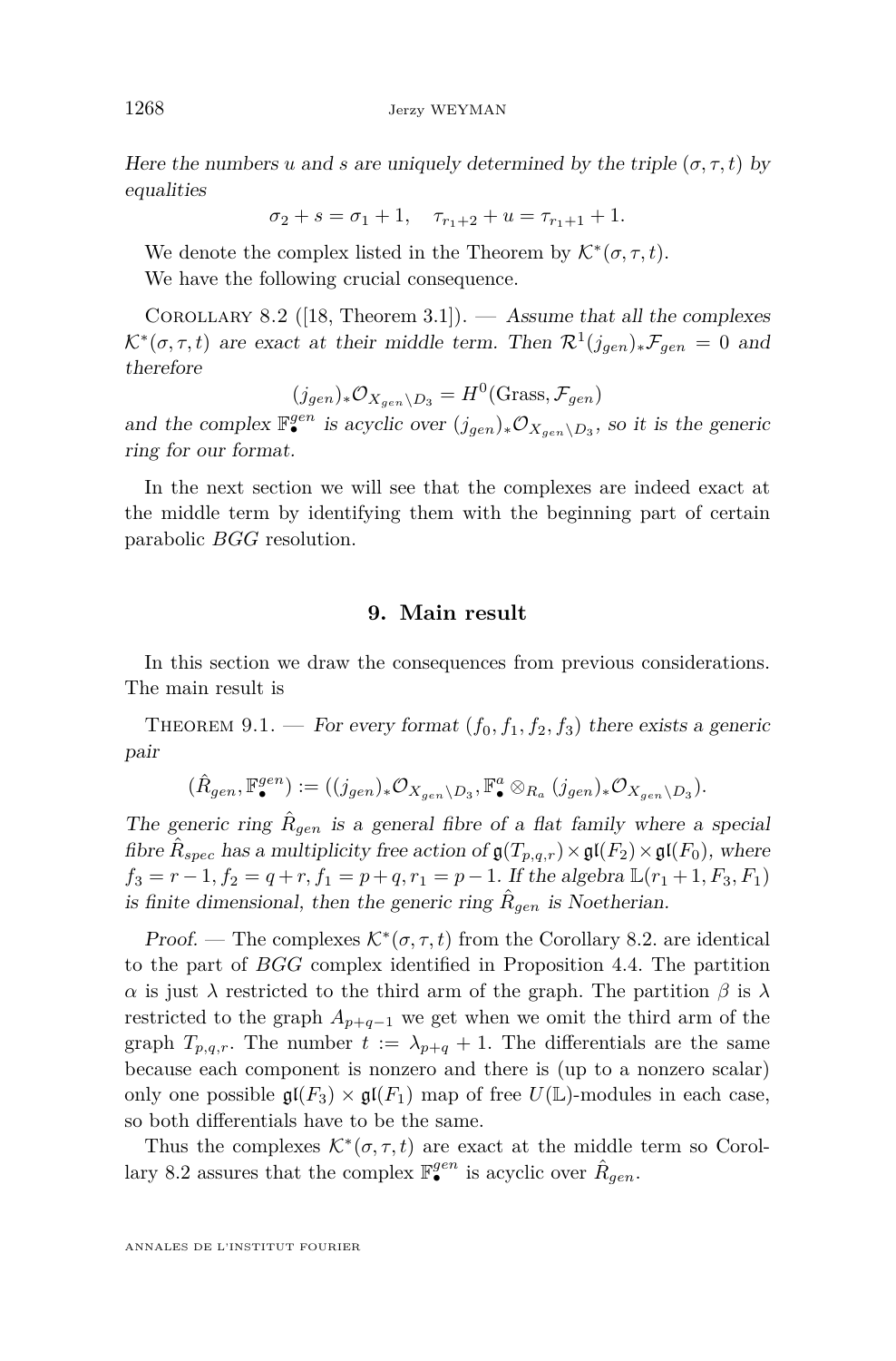Let us prove that the pair  $(\hat{R}_{gen}, \mathbb{F}^{gen}_{\bullet})$  has the universality property. It was constructed by killing a series of cycles in the Koszul complex of  $I(d_3)$ . In every realization  $(S, \mathbb{G}_{\bullet})$  where *S* is Noetherian and  $\mathbb{G}_{\bullet}$  is a resolution of format  $(r_1, r_2, r_3)$  these cycles are boundaries. This and the universal property of the ideal transform give a homomorphism  $\varphi : \hat{R}_{gen} \longrightarrow S$  such that  $\mathbb{G}_{\bullet} = \mathbb{F}_{\bullet}^{gen} \otimes_{\hat{R}_{gen}} S$ .

This completes the proof that  $\hat{R}_{gen}$  is indeed a generic ring.

To prove the part about the deformation, let us decompose the ring  $\hat{R}_{gen}$ to the  $\mathfrak{gl}(F_2) \times \mathfrak{gl}(F_0)$  isotypic components.

$$
\hat{R}_{gen}=\oplus_{\mu}\hat{R}_{gen,\mu}=\oplus_{\mu}S_{\varphi(\mu)}F_0\otimes S_{\theta(\mu)}F_2\otimes V_{\lambda(\sigma(\mu),\tau(\mu),\mathbf{a})}.
$$

The cokernel of the complex  $\mathcal{K}^*(\sigma, \tau, t)$  (i.e. the parabolic BGG complex) is an irreducible highest weight module for  $\mathfrak{g}(T_{p,q,r})$ , so the component  $\hat{R}_{gen,\mu}$  acquires the structure of an irreducible  $\mathfrak{g}(T_{p,q,r}) \times \mathfrak{gl}(F_2) \times \mathfrak{gl}(F_0)$ lowest weight module. This action on  $\oplus_{\mu} \hat{R}_{gen,\mu}$  is obviously multiplicity free. The problem is that this does not give the structure of the  $\mathfrak{g}(T_{p,q,r})$  ×  $\mathfrak{gl}(F_2) \times \mathfrak{gl}(F_0)$  module on the ring  $\hat{R}_{gen}$  because the multiplication might not be  $\mathfrak{g}(T_{p,q,r}) \times \mathfrak{gl}(F_2) \times \mathfrak{gl}(F_0)$  equivariant.

However for every two pieces  $\hat{R}_{gen,\mu}$  and  $\hat{R}_{gen,\nu}$  their product goes to the sum of several graded pieces with the extremal one being  $\hat{R}_{gen,\mu+\nu}$ . We can deform the multiplication on  $\hat{R}_{gen}$  by shrinking the other components of the product to zero. This gives us a new commutative algebra

$$
\hat{R}_{spec}:=\oplus_{\mu\in \Lambda}\hat{R}_{gen,\mu}.
$$

The connection between the rings  $\hat{R}_{gen}$  and  $\hat{R}_{spec}$  was explained in Grosshans lecture notes [\[8,](#page-55-9) Chapter 15]. In its theorem 15.14 Grosshans showed that there is an algebra *D* which is a free  $\mathbb{C}[x]$  module such that the general fibre of the resulting map

$$
\pi:\;{\rm Spec}\, D\longrightarrow \mathbb{C}
$$

over a point  $z \in \mathbb{C}$  is isomorphic to Spec  $\hat{R}_{gen}$  and the fibre over 0 is isomorphic to  $\hat{R}_{spec}$ . The next point is that the Cartan part of the multiplication map

$$
\hat{R}_{gen,\mu} \otimes \hat{R}_{gen,\nu} \longrightarrow \hat{R}_{gen,\mu+\nu}
$$

is not only  $\mathfrak{sl}(F_0)\times\mathfrak{sl}(F_2)\times\mathfrak{g}_+(T_{p,q,r})$ -equivariant, but also  $\mathfrak{sl}(F_0)\times\mathfrak{sl}(F_2)\times$  $\mathfrak{g}(T_{p,q,r})$ -equivariant (so an epimorphism). The reason is as follows. It is well-known (see [\[12,](#page-55-7) Chapter X]) that the homogeneous coordinate ring of the homogeneous space  $\mathcal{G}/\mathcal{P}$  is a direct sum of irreducible representations  $\bigoplus_{\lambda \in \Lambda} V(\lambda)$  of irreducible representations  $V(\lambda)$  of  $\mathfrak{g}(T_{p,q,r})$  with  $\Lambda$  consisting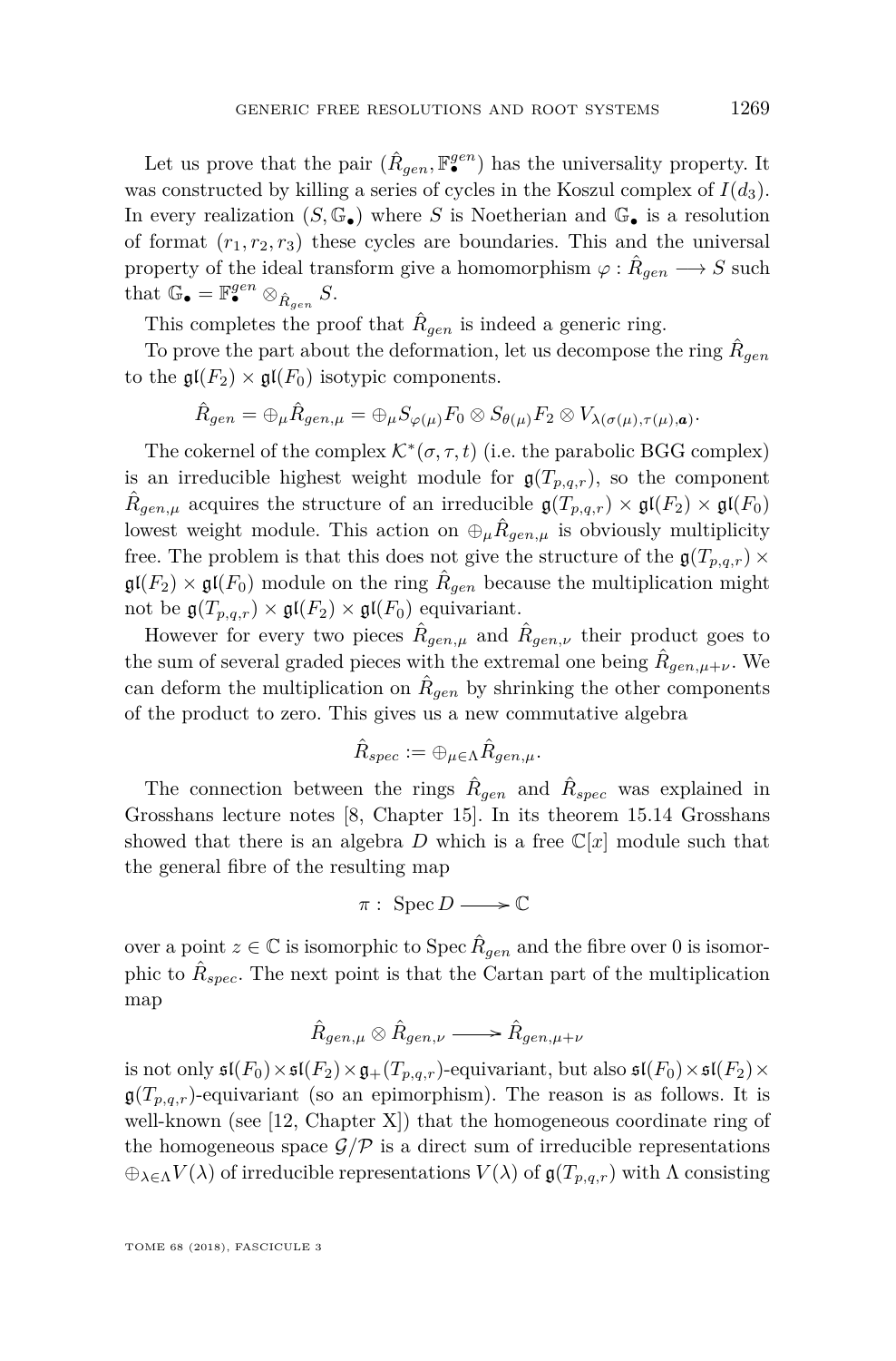of all weights of type  $\lambda(\sigma(\mu), \tau(\mu), \mathbf{a})$ . The multiplication map in this ring is just the Cartan multiplication  $V(\lambda_1) \otimes V(\lambda_2) \longrightarrow V(\lambda_1 + \lambda_2)$ , which is an epimorphism.

In order to compare the multiplications in the homogeneous coordinate ring of  $\mathcal{G}/\mathcal{P}$  and the map  $\hat{R}_{gen,\mu} \otimes \hat{R}_{gen,\nu} \longrightarrow \hat{R}_{gen,\mu+\nu}$  we need one more fact.

The complexes  $\mathcal{K}(\sigma, \tau, t)$  we got in [\[18\]](#page-56-0) as isotypic components of the spectral sequence, before dualizing to get  $\mathcal{K}^*(\sigma, \tau, t)$  have another interpretation in terms of Grothendieck–Cousin complex introduced by George Kempf in [\[11\]](#page-55-10). The precise definitions of all the notions using in the remainder of this section can be found in [\[12,](#page-55-7) Chapter 9].

The terms of the Grothendieck–Cousin complex are the local cohomology modules associated to the stratification of the homogeneous space  $Z :=$  $\mathcal{G}/\mathcal{P}$  where  $\mathcal G$  is the Kac–Moody group corresponding to  $T_{p,q,r}$  and  $\mathcal P$  is the parabolic subgroup corresponding to the simple root corresponding to the vertex  $z_1$  (see Section [4\)](#page-11-0). The homogeneous space  $Z$  has a stratification by Schubert cells and we denote by *Z<sup>i</sup>* the closed subset which is a union of all Schubert cells of codimension  $\geq i$ . Let  $\mathcal{V}(\lambda(\sigma(\mu), \tau(\mu), \mathbf{a}))$  be a homogeneous vector bundle on *Z* corresponding to the weight  $\lambda(\sigma(\mu), \tau(\mu), \mathbf{a})$ .

<span id="page-30-0"></span>PROPOSITION 9.2 ([\[11\]](#page-55-10), [\[12,](#page-55-7) section 9.2]). — The isotypic component  $\mathcal{K}(\sigma, \tau, t)$  of the spectral sequence is the beginning part of the Grothendieck– Cousin complex

$$
0 \longrightarrow H_{Z_0/Z_1}^0(Z, \mathcal{V}(\lambda(\sigma(\mu), \tau(\mu), \mathbf{a})) \longrightarrow H_{Z_1/Z_2}^1(Z, \mathcal{V}(\lambda(\sigma(\mu), \tau(\mu), \mathbf{a}))
$$

$$
\longrightarrow H_{Z_2/Z_3}^2(Z, \mathcal{V}(\lambda(\sigma(\mu), \tau(\mu), \mathbf{a})).
$$

Now, looking at two weights  $(\lambda(\sigma(\mu), \tau(\mu), \mathbf{a}))$  and  $(\lambda(\sigma(\nu), \tau(\nu), \mathbf{a}'))$  we see that both the Cartan part of their multiplication in  $\hat{R}_{gen}$  and the multiplication of the elements of the kernels of Grothendieck–Cousin complexes from Proposition [9.2](#page-30-0) are the same because they come from multiplication of sections on the open set *Ugen* which, as we noted in Remark [7.4,](#page-26-0) is just the open Schubert cell, i.e.  $Z_0 \setminus Z_1$ .

This allows us to prove that if  $T_{p,q,r}$  is a Dynkin diagram, then the rings  $\hat{R}_{gen}$  and  $\hat{R}_{spec}$  are Noetherian.

We know that the Lie algebra  $\mathbb{L}(r_1 + 1, F_3, F_1)$  is finite dimensional if and only if  $T_{p,q,r}$  is a Dynkin diagram. In such a case all irreducible highest weight modules for  $\mathfrak{g}(T_{p,q,r})$  are finite dimensional. Therefore it is enough to show that the semigroup of weights occurring in  $\hat{R}_{gen}$  is finitely generated. But this semigroup is the semigroup of the terms in our spectral sequence which give the contribution to  $H_0$ . Thus we get the set of sextuples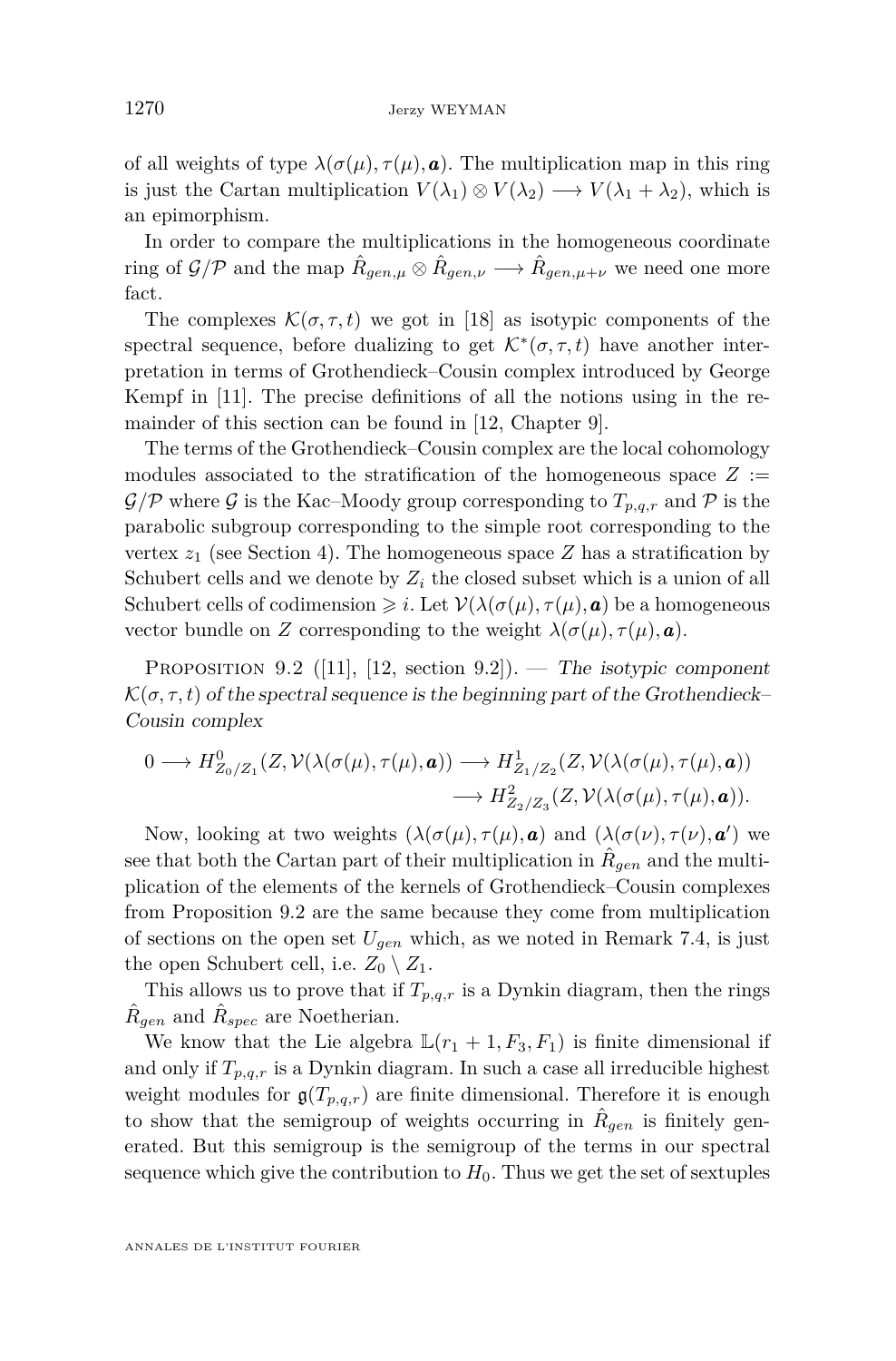$(a, b, c, \alpha, \beta, \gamma)$  with  $a \in \mathbb{Z}, b, c \in \mathbb{N}$  such that all the weights

$$
(\mathbf{a} - \mathbf{b} + \mathbf{c} + \alpha_1, \dots, \mathbf{a} - \mathbf{b} + \mathbf{c} + \alpha_{r_3 - 1}, \mathbf{a} - \mathbf{b} + \mathbf{c}),
$$
  
\n
$$
(\mathbf{b} - \mathbf{c} + \beta_1, \dots, \mathbf{b} - \mathbf{c} + \beta_{r_2 - 1}, \mathbf{b} - \mathbf{c}, -\mathbf{a} + \mathbf{b} - \mathbf{c}, -\mathbf{a} + \mathbf{b} - \mathbf{c} - \alpha_1)
$$
  
\n
$$
-\mathbf{a} + \mathbf{b} - \mathbf{c} - \alpha_{r_3 - 1}, \dots, -\mathbf{a} + \mathbf{b} - \mathbf{c} - \alpha_1)
$$
  
\n
$$
(\mathbf{c} + \gamma_1, \dots, \mathbf{c} + \gamma_{r_1 - 1}, \mathbf{c}, \mathbf{c} - \mathbf{b}, \mathbf{c} - \mathbf{b} - \beta_{r_2 - 1}, \dots, \mathbf{c} - \mathbf{b} - \beta_1),
$$
  
\n
$$
(0^{f_0 - r_1}, -\mathbf{c}, -\mathbf{c} - \gamma_{r_1 - 1}, \dots, -\mathbf{c} - \gamma_1)
$$

are dominant. This translates to the condition that  $a \geqslant 0$ , so our semigroup is finitely generated.  $\Box$ 

Let us summarize the properties of  $\hat{R}_{spec}$ .

PROPOSITION 9.3. — We have an  $\mathfrak{gl}(F_0) \times \mathfrak{gl}(F_2) \times \mathfrak{gl}(T_{p,q,r})$  decomposition

$$
\hat{R}_{spec}=\oplus_{\mu}S_{\varphi(\mu)}F_0\otimes S_{\theta(\mu)}F_2\otimes V_{\lambda(\sigma(\mu),\tau(\mu),\bm{a})}
$$

where  $V_{\lambda}$  is the irreducible lowest weight module of weight  $\lambda$  for  $\mathfrak{g}(T_{p,q,r})$ . It is the highest weight representation for the opposite Borel subalgebra. It is also irreducible. The ring  $\hat{R}_{spec}$  is a multiplicity free representation of  $\mathfrak{gl}(F_0) \times \mathfrak{gl}(F_2) \times \mathfrak{g}(T_{p,q,r})$ . Its lattice of weights is saturated.

<span id="page-31-1"></span><span id="page-31-0"></span>Remarks 9.4.

(1) The easiest way to identify the module  $V_{\lambda(\sigma(\mu),\tau(\mu),\mathbf{a})}$  is as follows. This module has a grading

$$
V_{\lambda(\sigma(\mu),\tau(\mu),\mathbf{a})} = \bigoplus_{i \geqslant 0} V_{\lambda(\sigma(\mu),\tau(\mu),\mathbf{a})}^{(i)}
$$

induced by the grading on  $\mathfrak{g}(T_{p,q,r})$ . The lowest graded component  $V^{(0)}_{\lambda/\sigma}$ *λ*(*σ*(*µ*)*,τ*(*µ*)*,a*) is the representation of *GL*(*F*3)×*GL*(*F*1) that occurs in the  $GL(F_2) \times GL(F_1)$  isotopic component of  $R_a$  corresponding to  $(\sigma(\mu), \tau(\mu), \mathbf{a})$ . This identification allows also to describe the correct  $GL(F_3) \times GL(F_1)$  structure of higher graded components of  $V_{\lambda(\sigma(\mu),\tau(\mu),\mathbf{a})}$ . The multiplication by the first component  $F_3^* \otimes \bigwedge^{r_1+1} F_1$ 

$$
F_3^* \otimes \bigwedge^{r_1+1} F_1 \otimes V_{\lambda(\sigma(\mu),\tau(\mu),\mathbf{a})}^{(i)} \longrightarrow V_{\lambda(\sigma(\mu),\tau(\mu),\mathbf{a})}^{(i+1)}
$$

has to be  $GL(F_3) \times GL(F_1)$ -equivariant.

(2) I expect that the rings  $\hat{R}_{gen}$  are also  $\mathfrak{gl}(F_0) \times \mathfrak{gl}(F_2) \times \mathfrak{gl}(T_{p,q,r})$ equivariant. In fact it is enough to check the quadratic relations more precisely to see that they really hold in  $\hat{R}_{gen}$ . In every example analyzed below it is true.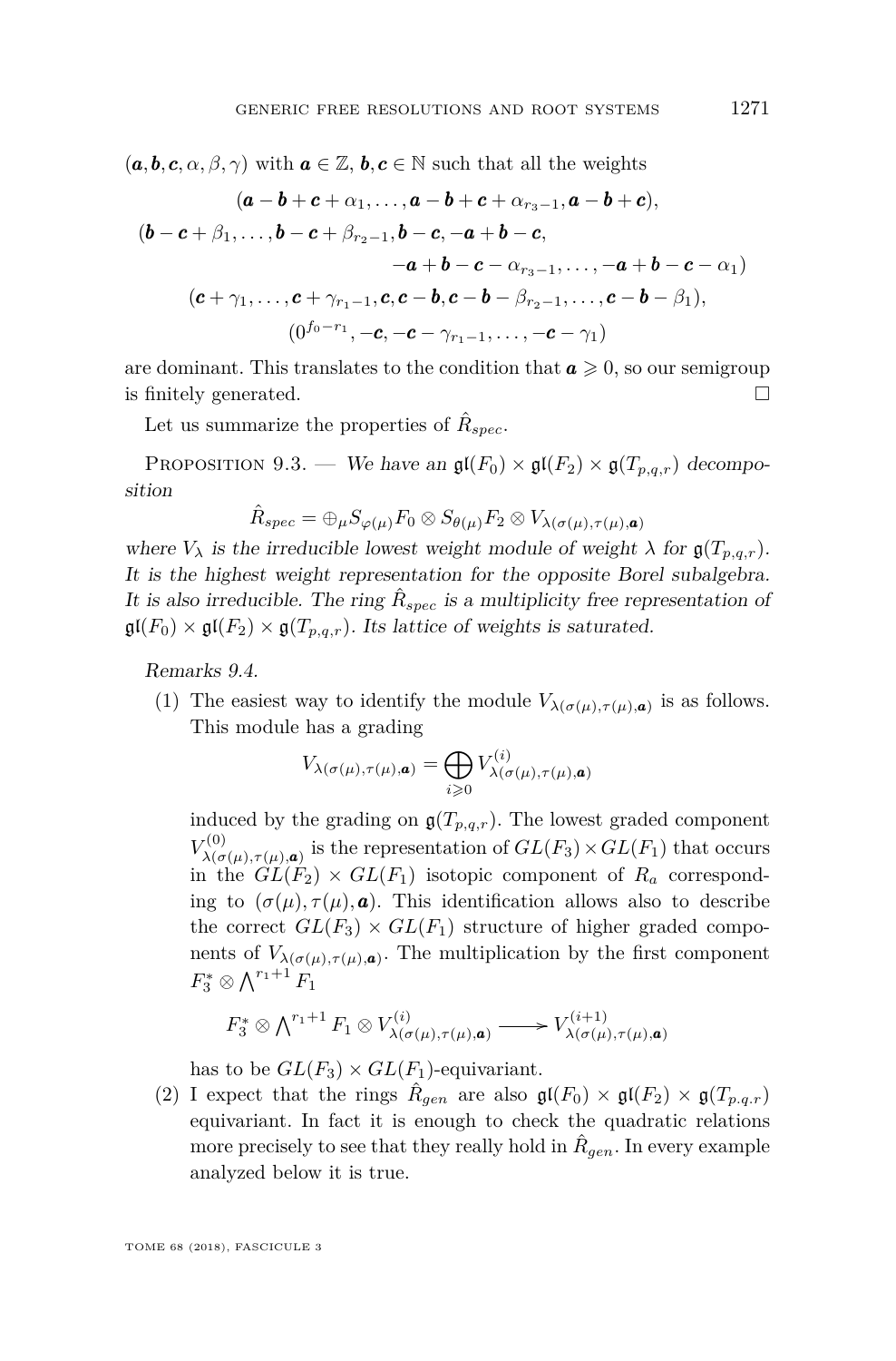Let us exhibit the decomposition of  $\hat{R}_{spec}$  explicitly. For given  $\alpha, \beta, t$  we define the weight  $\lambda(\sigma, \tau, t)$  of  $\mathfrak{g}(T_{p,q,r})$  as follows. We label the vertices of  $T_{p,q,r}$  on the third arm by the coefficents of fundamental weights in  $\sigma$ , i.e.

$$
\lambda_{p+q+i} = \sigma_{r-1-i} - \sigma_{r-i}
$$

for  $i = 1, \ldots, r-2$ . We also label the vertices at the center and the first two arms by coefficients of fundamental weights in  $\tau$ , i.e.

$$
\lambda_0 = \tau_p - \tau_{p+1},
$$
  

$$
\lambda_i = \tau_{p-i} - \tau_{p-i+1}
$$

for  $1 \leqslant i \leqslant p-1$ , and

 $λ<sub>i</sub> = τ<sub>i</sub> - τ<sub>i+1</sub>$ 

for  $i = p + 1, \ldots, p + q - 1$ . Finally, we put

$$
\lambda_{p+q} = \boldsymbol{a}.
$$

We also set  $t := a + 1$ .

For a sextuple  $\mu = (\mathbf{a}, \mathbf{b}, \mathbf{c}, \alpha, \beta, \gamma)$  with  $\mathbf{a} \geq 0$ , as in the decomposition of  $(q_a)_* \mathbb{F}_\bullet^a$  we define

$$
\sigma(\mu) := (\mathbf{a} - \mathbf{b} + \mathbf{c} + \alpha_1, ..., \mathbf{a} - \mathbf{b} + \mathbf{c} + \alpha_{r_3-1}, \mathbf{a} - \mathbf{b} + \mathbf{c}),
$$
  
\n
$$
\tau(\mu) := (\mathbf{c} + \gamma_1, ..., \mathbf{c} + \gamma_{r_1-1}, \mathbf{c}, \mathbf{c} - \mathbf{b}, \mathbf{c} - \mathbf{b} - \beta_{r_2-1}, ..., \mathbf{c} - \mathbf{b} - \beta_1),
$$
  
\n
$$
\theta(\mu) := (\mathbf{b} - \mathbf{c} + \beta_1, ..., \mathbf{b} - \mathbf{c} + \beta_{r_2-1}, \mathbf{b} - \mathbf{c},
$$
  
\n
$$
-\mathbf{a} + \mathbf{b} - \mathbf{c}, -\mathbf{a} + \mathbf{b} - \mathbf{c} - \alpha_{r_3-1}, ..., -\mathbf{a} + \mathbf{b} - \mathbf{c} - \alpha_1),
$$
  
\n
$$
\varphi(\mu) := (0^{f_0 - r_1}, -\mathbf{c}, -\mathbf{c} - \gamma_{r_1-1}, ..., -\mathbf{c} - \gamma_1).
$$

For the formats for which the algebra is not finite dimensional we do not have a Noetherian generic ring  $\hat{R}_{gen}$ . Still the multiplicity free structure of  $\hat{R}_{spec}$  could be useful for applications.

Remark  $9.5.$  — In particular we proved the conjecture from [\[16\]](#page-56-1) stating that the generic ring  $\hat{R}_{gen}$  constructed there for the format  $(f_0, f_1, f_2, f_3)$  $(1, n, n, 1)$  is Noetherian. However the generators stated in [\[16\]](#page-56-1) in that case are not correct. See the next section for more precise analysis of this case.

#### $10.$  Properties of the rings  $\hat{R}_{gen}$

<span id="page-32-0"></span>We start with the description of generators of the semigroup of weights of representations in  $\hat{R}_{spec}$ . This will be useful when identifying the generators of  $\hat{R}_{gen}$ . This semigroup is the same as the semigroup of weights of  $R_a$ . Therefore we have.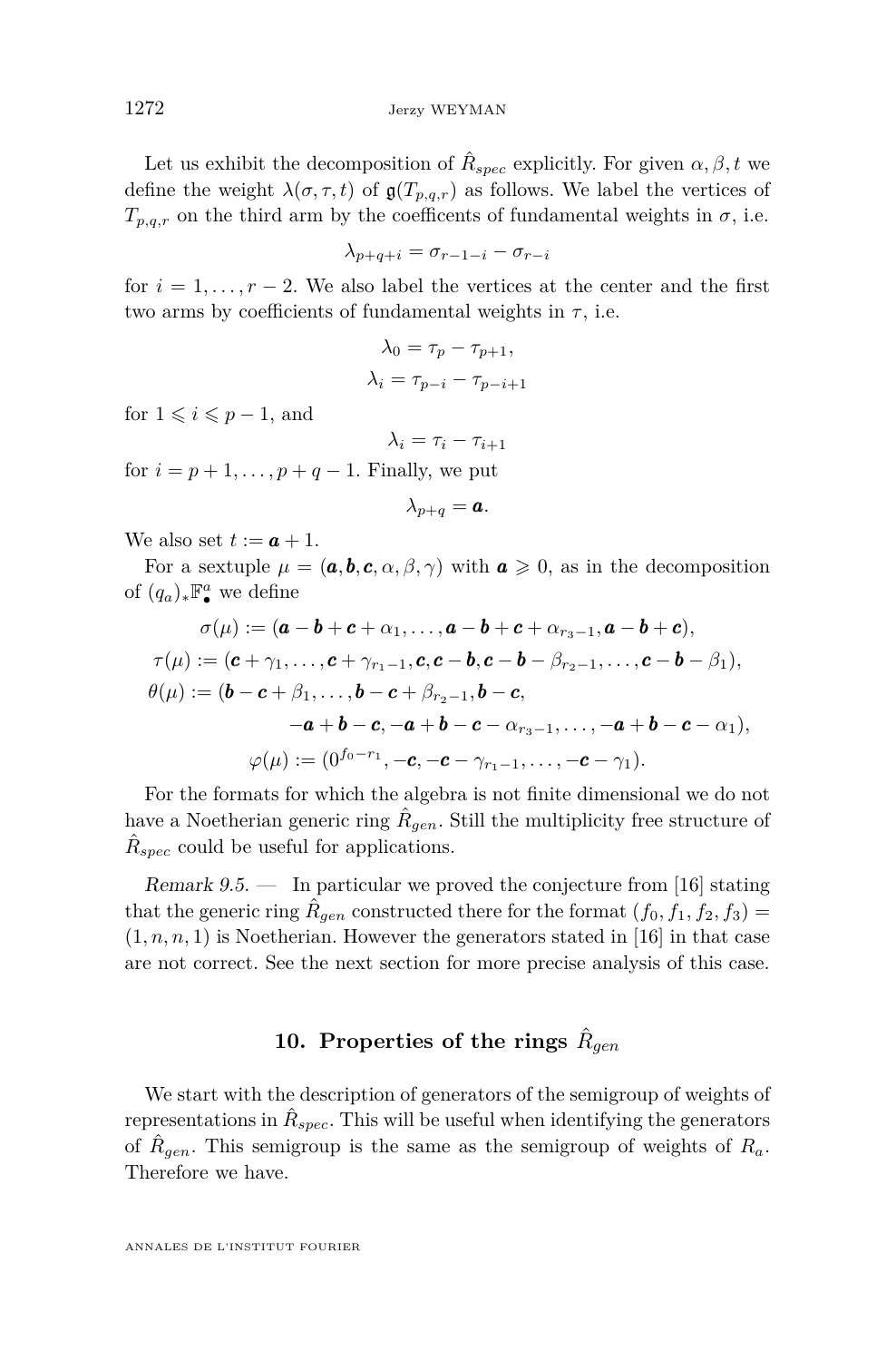<span id="page-33-0"></span>PROPOSITION  $10.1$ . — The generators of the semigroup of weights in  $\hat{R}_{spec}$  are as follows

(1)  $\alpha = (1^i), \beta = \gamma = \mathbf{a} = \mathbf{b} = \mathbf{c} = 0$ , for  $1 \leq i \leq r_3 - 1$ , (2)  $a = 1, \alpha = \beta = \gamma = b = c = 0,$ (3)  $\beta = (1^j)$ ,  $\alpha = \gamma = \mathbf{a} = \mathbf{b} = \mathbf{c} = 0$ , for  $1 \leq j \leq r_2 - 1$ , (4)  $\mathbf{b} = 1, \ \alpha = \beta = \gamma = \mathbf{a} = \mathbf{c} = 0,$ (5)  $\gamma = (1^k)$ ,  $\alpha = \beta = \mathbf{a} = \mathbf{b} = \mathbf{c} = 0$ , for  $1 \leq k \leq r_1 - 1$ , (6)  $c = 1, \alpha = \beta = \gamma = a = b = 0.$ 

The multiplicity free property of the ring  $\hat{R}_{spec}$  also implies the following.

THEOREM 10.2. — Assume that the ring  $\hat{R}_{gen}$  constructed above is Noetherian (i.e. the graph  $T_{p,q,r}$  is Dynkin). Then Spec  $\hat{R}_{gen}$  has rational singularities, in particular it is Cohen–Macaulay.

Proof. — As observed above the semigroup of weights of  $\hat{R}_{spec}$  is saturated so the ring  $\hat{R}_{spec}$  is normal and therefore its spectrum is an affine spherical variety. This means that  $\hat{R}_{spec}$  has rational singularities, by stan-dard results on spherical varieties, see [\[15,](#page-56-4) Corollary 4.3.15 and the following footnote]. Now  $\hat{R}_{gen}$  also has rational singularities by the old result of Elkik  $[6]$ .

Our next goal is to describe the (non-minimal) presentation of the ring  $\hat{R}_{gen}$ . In order to do this let us recall the deformation technique of Grosshans [\[8,](#page-55-9) Chapter 15].

Given an irreducible affine spherical variety *X* for a reductive group *G*, with the coordinate ring

$$
K[X]=\oplus_{\lambda\in\Lambda}V_{\lambda},
$$

where  $\Lambda$  is some saturated lattice in the lattice of dominant integral weights for *G*, he constructed a flat deformation of *X* with the special fibre  $X_0$ where we also have

$$
K[X_0] = \oplus_{\lambda \in \Lambda} V_{\lambda}
$$

but the product in  $K[X_0]$  is given by the Cartan product that multiplies two representations  $V_{\lambda}$  and  $V_{\mu}$  into their Cartan piece  $V_{\lambda+\mu}$ .

It is then known (Kostant's theorem, see [\[12,](#page-55-7) Section 10.1, especially Corollary 10.1.11) that the relations defining  $K[X_0]$  are quadratic in the generators.

Applying this result we get

THEOREM 10.3. — The ring  $\hat{R}_{gen}$  is generated by its subrepresentations  $\hat{R}_{gen,\mu}$  corresponding to the generators  $\mu$  of the semigroup of weights for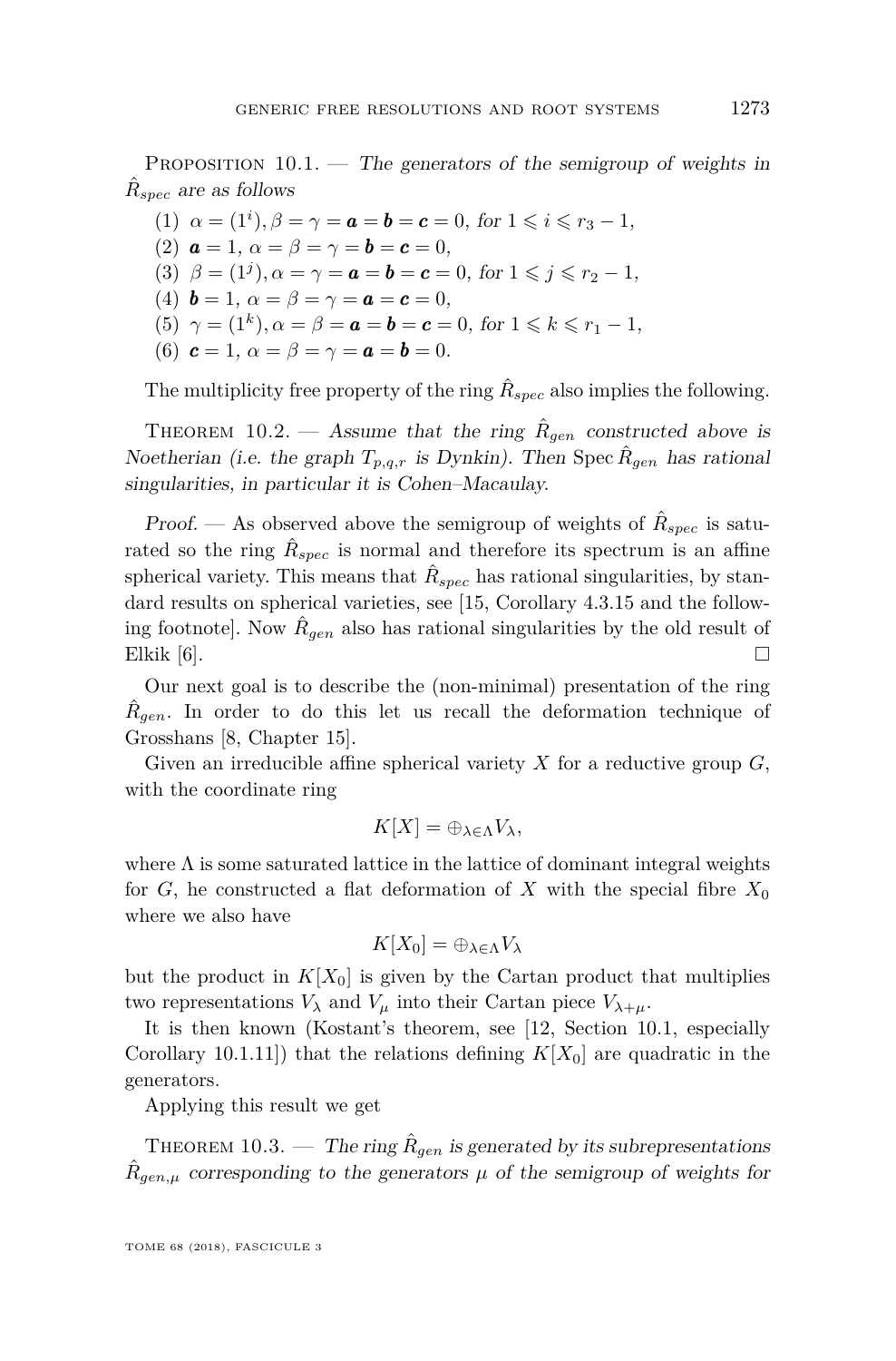$\hat{R}_{spec}$  given by Proposition [10.1,](#page-33-0) with the relations that are quadratic in those generators. This presentation is not minimal.

The way to deal with relations is to use the following result from [\[18\]](#page-56-0).

<span id="page-34-0"></span>PROPOSITION 10.4. — A given  $\prod_{i=0}^{3} GL(F_i)$ -equivariant set *W* of relations holds in  $\hat{R}_{gen}$  if and only if it vanishes when specializing to the splitting complex  $\mathbb{G}_{\bullet}$  of the format  $(f_0, f_1, f_2, f_3)$  with the generic choice of the structure maps.

We conclude this section with the example of how one can work out the relations effectively.

Example 10.5. — We analyze the presentation of  $\hat{R}_{gen}$  for the format  $(1, 4, 4, 1)$ . The graph  $T_{p,q,r}$  is a graph of type  $D_4$ 

$$
\begin{array}{c}\nx_1 - u - y_1 \\
\downarrow \\
z_1\n\end{array}
$$

We number the vertices as follows

$$
\begin{array}{c}\n3-2-1 \\
\mid \\
4\n\end{array}
$$

The Lie algebra  $\mathfrak{g}(T_{p,q,r})$  is  $\mathfrak{so}(F_1 \oplus F_1^*)$ .

The weights of Proposition 9.3 are

$$
\sigma(\mu) = (\boldsymbol{a} - \boldsymbol{b} + \boldsymbol{c}),
$$

$$
\tau(\mu) = (\boldsymbol{c}, \boldsymbol{c} - \boldsymbol{b}, \boldsymbol{c} - \boldsymbol{b} - \beta_2, \boldsymbol{c} - \boldsymbol{b} - \beta_1),
$$

$$
\theta(\mu) = (\boldsymbol{b} - \boldsymbol{c} + \beta_1, \boldsymbol{b} - \boldsymbol{c} + \beta_2, \boldsymbol{b} - \boldsymbol{c}, -\boldsymbol{a} + \boldsymbol{b} - \boldsymbol{c}),
$$

$$
\varphi(\mu) = (-\boldsymbol{c}).
$$

The weight  $\lambda(\sigma(\mu), \tau(\mu), \mathbf{a})$  is

$$
\begin{matrix} \boldsymbol{b} - \beta_2 - \beta_1 - \beta_2 \\ | \\ \boldsymbol{a} \end{matrix}
$$

The generators given by the Proposition 10.1. are as follows (the generators of type (1) and (5) do not exist in this case)

(2)  $F_2^* \otimes V(\omega_4)$ , (3)  $F_2 \otimes V(\omega_1), \Lambda^2 F_2 \otimes V(\omega_2),$  $(4) V(\omega_3),$ (6) C.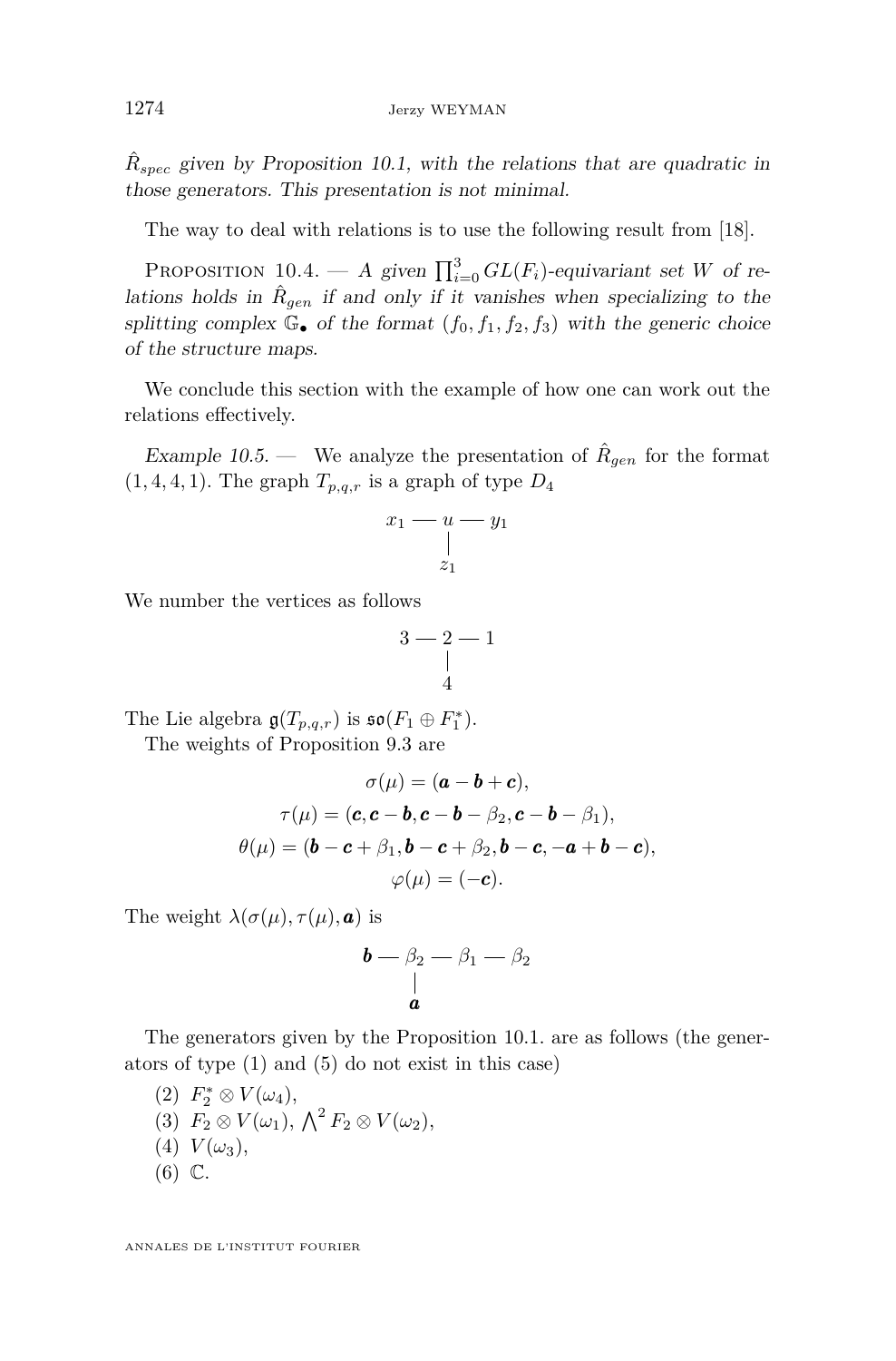- $(P_2 \otimes [F_3 \oplus \bigwedge^2 F_1 \oplus F_3^* \otimes \bigwedge^4 F_1] = (d_3, p_1, v_2),$
- (3)  $F_2 \otimes V(\omega_1) = F_2 \otimes (F_1^* \oplus F_3^* \otimes F_1) = (d_2, c), \ \bigwedge^2 F_2 \otimes V(\omega_2)$  do not give new generators,
- (4)  $V(\omega_3) = (F_1 \oplus F_3^* \otimes \bigwedge^3 F_1) = (a_2, p'_1),$
- (6)  $\mathbb{C} = (a_1)$ .

Here  $d_3, d_2, d_1$  are differentials in  $\mathbb{F}_{\bullet}$ ,  $a_2, a_1$  are the Buchsbaum–Eisenbud multipliers,  $p_1: \bigwedge^2 F_1 \longrightarrow F_2$  is the second structure map,  $c: F_1 \otimes F_2 \longrightarrow$  $F_3$  and  $p'_1: \bigwedge^3 F_1 \longrightarrow F_3$  are graded components of multiplication in  $\mathbb{F}_{\bullet}$ ,  $v_2: \bigwedge^4 F_1 \longrightarrow F_2$  is the structure map coming from the comparison of  $\mathbb{F}_{\bullet}$ and the Koszul complex on  $a_2$  (see the next section).

We know that the relations are quadratic, so let us look at them in order. For the remainder of this consideration we skip the powers of representation  $F_3$ .

There are four basic representations (the representation of type (6) just adds the extra variable  $a_1$ ). They are:

$$
F_2^* \otimes V(\omega_4)
$$
,  $F_2 \otimes V(\omega_1)$ ,  $V(\omega_3)$  and  $\bigwedge^2 F_2 \otimes V(\omega_2)$ .

Let us look at the quadratic relations we get.

In degree  $(2, 0, 0, 0)$  we have

$$
S_2(F_2^* \otimes V(\omega_4)) = \bigwedge^2 F_2^* \otimes V(\omega_2) \oplus S_2F_2^* \otimes [V(2\omega_4) \oplus \mathbb{C}].
$$

The first summand is the second representation of type (3). In the second summand the first part is a Cartan piece. The second part gives relation which is the factorization  $d_3v_2 = S_2(p_1)$ .

The next case of degree (1*,* 1*,* 0*,* 0) will be considered in some detail. We look at the relations of type  $F_2^* \otimes V(\omega_4) \otimes F_2 \otimes V(\omega_1)$ . We have a tensor product decomposition  $V(\omega_4) \otimes V(\omega_1) = V(\omega_1 + \omega_4) \oplus V(\omega_3)$ . Of course we also have  $F_2^* \otimes F_2 = \text{adj}(F_2) \oplus \mathbb{C}$ . Out of four representations in the tensor product, two  $(\text{adj}(F_2) \otimes V(\omega_1 + \omega_4) \text{ and } \mathbb{C} \otimes V(\omega_3))$  are in  $\hat{R}_{gen}$  (as a Cartan piece and the generators of type (4)).

The remaining two representations form relations. Indeed we see from that representations of this type do not occur in  $\hat{R}_{gen}$ .

The representation  $\mathbb{C} \otimes V(\omega_1 + \omega_4)$  consists of relations that can be described as follows. The representation  $V(\omega_1) \otimes V(\omega_4) = (F_1^* + F_1) \otimes (\mathbb{C} +$  $\bigwedge^2 F_1 + \bigwedge^4 F_1$ , with the subrepresentation  $V(\omega_3) = F_1 + \bigwedge^3 F_1$ . The factor has four components:  $F_1^*$  (giving relation  $d_2d_3 = 0$ ),  $S_{1,1,0,-1}F_1 + S_{1,0,0,0}F_1$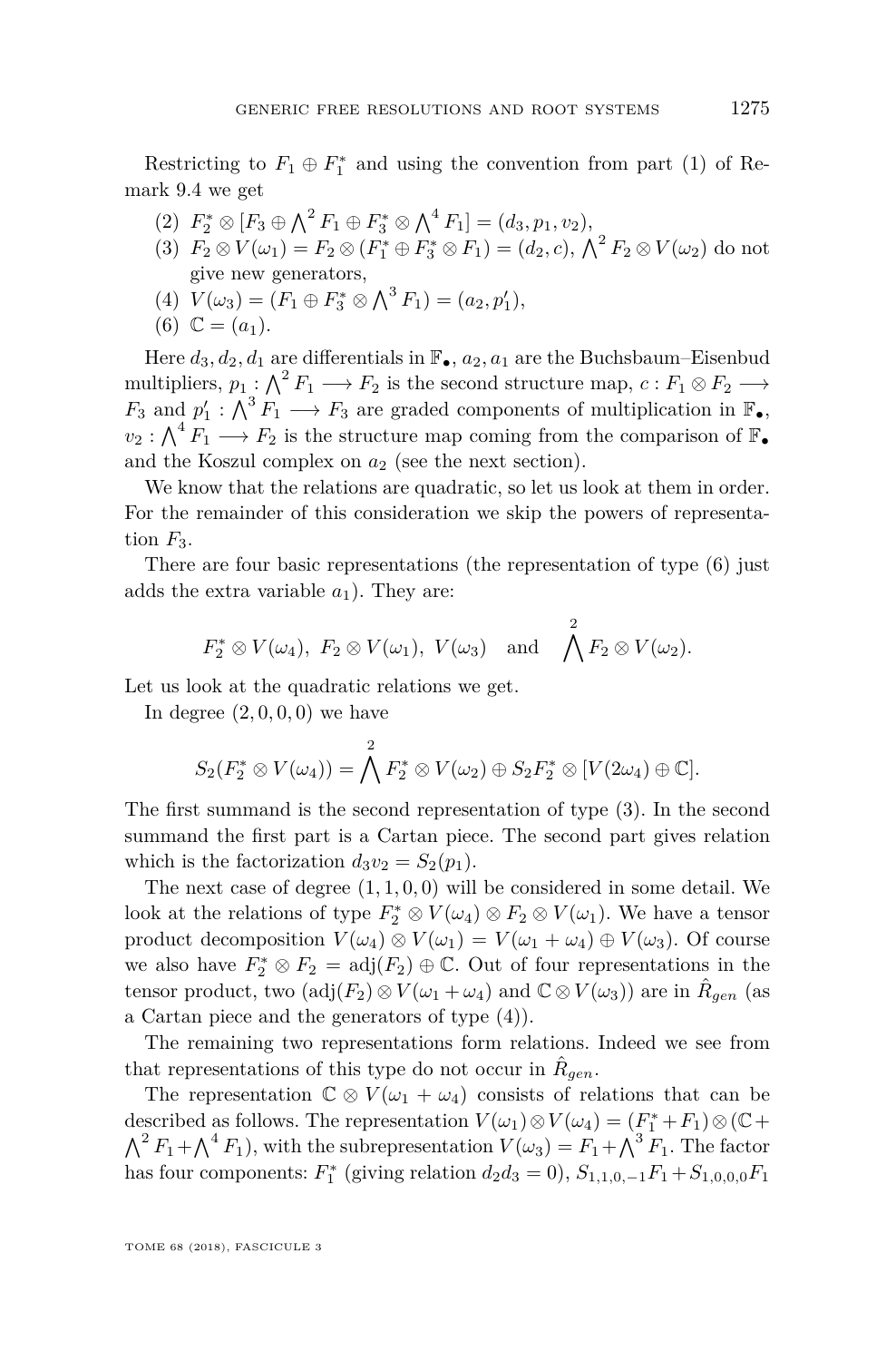(giving relations coming from the factorization  $d_3c = d_2p_1 \pm x$ ),  $S_{2,1,0,0}F_1 +$  $S_{1,1,1,0}F_1$  (giving the relation between  $d_2v_2$  and  $cp_1$ ), and  $S_{2,1,1,1}F_1$  (giving the relation  $cv_2$ ).

The most interesting are the relations from the representation  $\text{adj}(F_2) \otimes$  $V(\omega_3)$ . They are not readily seen from the relations of  $R_a$ .

We use Proposition [10.4.](#page-34-0) Taking the splitting resolution in the form

$$
d_3 = \begin{bmatrix} 0 \\ 0 \\ 0 \\ 1 \end{bmatrix}, \ d_2 = \begin{bmatrix} 1 & 0 & 0 & 0 \\ 0 & 1 & 0 & 0 \\ 0 & 0 & 1 & 0 \\ 0 & 0 & 0 & 0 \end{bmatrix}, \ d_1 = \begin{bmatrix} 0 & 0 & 0 & 1 \end{bmatrix}
$$

and denoting  $\{e_1, e_2, e_3, e_4\}$  a basis in  $F_1$ ,  $\{f_1, f_2, f_3, f_4\}$  a basis in  $F_2$ , g the basis element in  $F_3$ , the generic multiplication is given by

$$
e_1 \cdot e_2 = b_{12} f_4, \quad e_1 \cdot e_3 = b_{13} f_4, \quad e_2 \cdot e_3 = b_{23} f_4,
$$

$$
e_1 \cdot e_4 = -f_1 + b_{14}f_4, \quad e_2 \cdot e_4 = -f_2 + b_{24}f_4, \quad e_3 \cdot e_4 = -f_3 + b_{34}f_4
$$

where  $b_{i,j}$  are variables. One calculates easily that

$$
e_1 \cdot f_1 = 0, \qquad e_1 \cdot f_2 = -b_{12}g, \qquad e_1 \cdot f_3 = -b_{13}g, \qquad e_1 \cdot f_4 = 0,
$$
  
\n
$$
e_2 \cdot f_1 = b_{12}g, \qquad e_2 \cdot f_2 = 0, \qquad e_2 \cdot f_3 = -b_{23}g, \qquad e_2 \cdot f_4 = 0,
$$
  
\n
$$
e_3 \cdot f_1 = b_{13}g, \qquad e_3 \cdot f_2 = b_{23}g, \qquad e_3 \cdot f_3 = 0, \qquad e_3 \cdot f_4 = 0,
$$
  
\n
$$
e_4 \cdot f_1 = -b_{14}g, \qquad e_4 \cdot f_2 = -b_{24}g, \qquad e_4 \cdot f_3 = -b_{34}g, \qquad e_4 \cdot f_4 = g.
$$

Moreover we have the multiplication  $e_1e_2e_3 = 0$ ,  $e_1e_2e_4 = b_{1,2}g$ ,  $e_1e_3e_4 =$  $b_{1,3}g$ ,  $e_2e_3e_4 = b_{2,3}g$ . Finally we have the components of  $v_2$  to be equal to  $(v_2)_1 = b_{2,3}, (v_2)_2 = -b_{1,3}, (v_2)_3 = b_{1,2}, (v_2)_4 = b_{1,2}b_{3,4} - b_{1,3}b_{2,4} + b_{1,4}b_{2,3}.$ 

The relations corresponding to  $\mathbb{C} \otimes V(\omega_1 + \omega_4)$  involve the polynomials of the type

$$
(v_2)_4(d_2)_{1,1} = p_{23}^4 c_4^1 - p_{24}^4 c_3^1 + p_{34}^4 c_2^1
$$

corresponding to the weight vector  $f_4^* \otimes f_1 \otimes e_2 \wedge e_3 \wedge e_4$  in  $\text{adj}(F_2) \otimes \bigwedge^3 F_1 \subset$ adj $(F_2) \otimes V(\omega_3)$ .

Using Proposition [10.4](#page-34-0) we can prove these relations are satisfied. After specializing we get on both sides  $b_{12}b_{34} - b_{13}b_{24} + b_{14}b_{23}$ .

Relations of degree  $(1,0,1,0)$  form the subrepresentation  $F_2^* \otimes V(\omega_1)$ inside of  $F_2^* \otimes V(\omega_4) \otimes V(\omega_3)$ . The first component  $F_2^* \otimes \bigwedge^3 F_1$  contains the commutativity relations of type  $p_1a_2 = p'_1d_3$ . The second component  $F_2^* \otimes S_{2,1,1,1}F_1$  contains the equalities of type  $p_1p_1' = v_2a_2$ .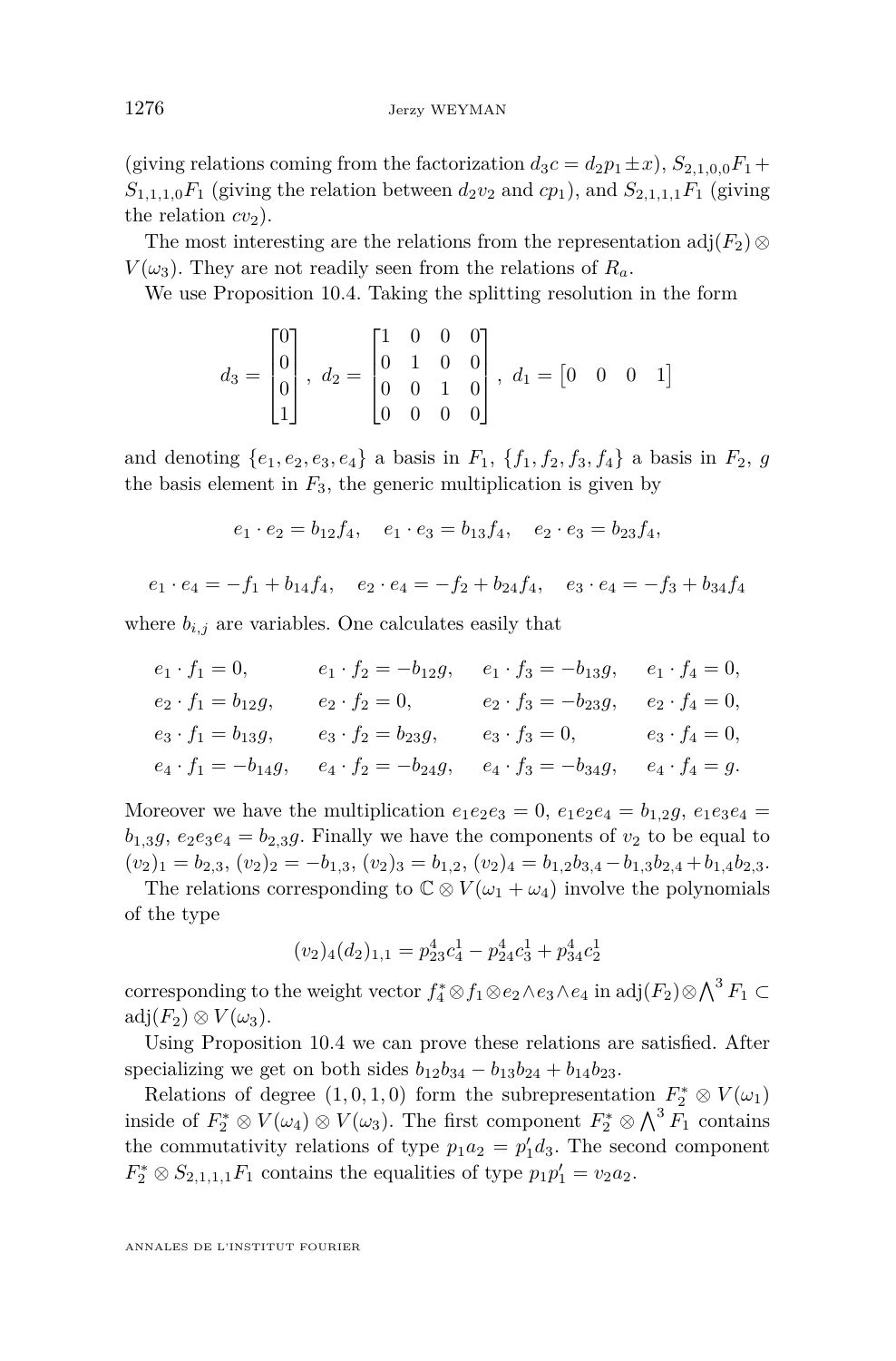Relations of degree (1*,* 0*,* 0*,* 1) are a subrepresentation in

$$
F_2^* \otimes V(\omega_4) \otimes \bigwedge^2 F_2 \otimes V(\omega_2)
$$
  
=  $[S_{1,0,0,0}F_2 \oplus S_{1,1,0,-1}F_2] \otimes [V(\omega_2 + \omega_4) \oplus V(\omega_1 + \omega_3) \oplus V(\omega_4)].$ 

Only  $S_{1,1,0,-1}F_1 \otimes V(\omega_2 + \omega_4)$  survives in the ring  $\hat{R}_{gen}$ . The relations come from the relations in degree  $(1, 1, 0, 0)$  by multiplying by  $F_2 \otimes V(\omega_1)$ . Indeed, we have that  $V(\omega_1 + \omega_4) \otimes V(\omega_1)$  maps epimorphically onto  $V(\omega_4) \otimes V(\omega_2)$ and  $V(\omega_3) \otimes V(\omega_1)$  maps onto  $V(\omega_1 + \omega_3) + V(\omega_4)$ .

Relations of degree  $(0, 2, 0, 0)$  occur in

$$
S_2(F_2 \otimes V(\omega_1)) = S_{2,0,0,0}F_2 \otimes [V(2\omega_1) + \mathbb{C}] \oplus S_{1,1,0,0}F_2 \otimes V(\omega_2)
$$

so only the representation  $S_{2,0,0,0}F_2 \otimes \mathbb{C}$  is a relation. This is a relation of the form

$$
\sum_{i=1}^{4} (d_2)_{i,j} c_{k,i} + \sum_{i=1}^{4} (d_2)_{i,k} c_{j,i}
$$

which can be checked by restricting to the splitting case.

Relations of degree  $(0, 1, 1, 0)$  occur in

$$
F_2\otimes[V(\omega_1+\omega_3)\oplus V(\omega_4)]
$$

and only  $F_2 \otimes V(\omega_4)$  give the relations. Three components are  $F_2 \otimes \mathbb{C}$  (giving the relation  $a_2d_2 = 0$ ),  $F_2 \otimes \bigwedge^2 F_1$  (giving the relations of type  $d_2p'_1 + ca_2$ ), and  $F_2 \otimes \bigwedge^4 F_1$  (giving the relation of type  $cp'_1$ ).

Relations of degree (0*,* 1*,* 0*,* 1) occur in

$$
[S_{2,1,0,0}F_2 \oplus S_{1,1,1,0}F_2] \otimes [V(\omega_1 + \omega_2) \oplus V(\omega_3 + \omega_4) \oplus V(\omega_1)].
$$

The representations surviving in the ring are

$$
S_{2,1,0,0}F_2 \otimes V(\omega_1 + \omega_2), S_{1,1,1,0}F_2 \otimes V(\omega_3 + \omega_4).
$$

The relations come from the Cauchy formula (as  $\bigwedge^3 V(\omega_1) = V(\omega_3 + \omega_4)$ and  $S_{2,1}V(\omega_1) = V(\omega_1 + \omega_2) + V(\omega_1)$  and from multiplying the relation of degree  $(0, 2, 0, 0)$  by  $F_2 \otimes V(\omega_1)$ .

Relations of degree (0*,* 0*,* 2*,* 0) occur in

$$
S_2V(\omega_3)=V(2\omega_3)\oplus\mathbb{C}
$$

and only  $\mathbb C$  gives a relation which is of the type  $a_2p'_1$ , checked by restricting to the splitting case.

Relations of degree  $(0, 0, 1, 1)$  occur in

$$
\bigwedge^2 F_2 \otimes [V(\omega_2 + \omega_3) \oplus V(\omega_1 + \omega_4) \oplus V(\omega_3)]
$$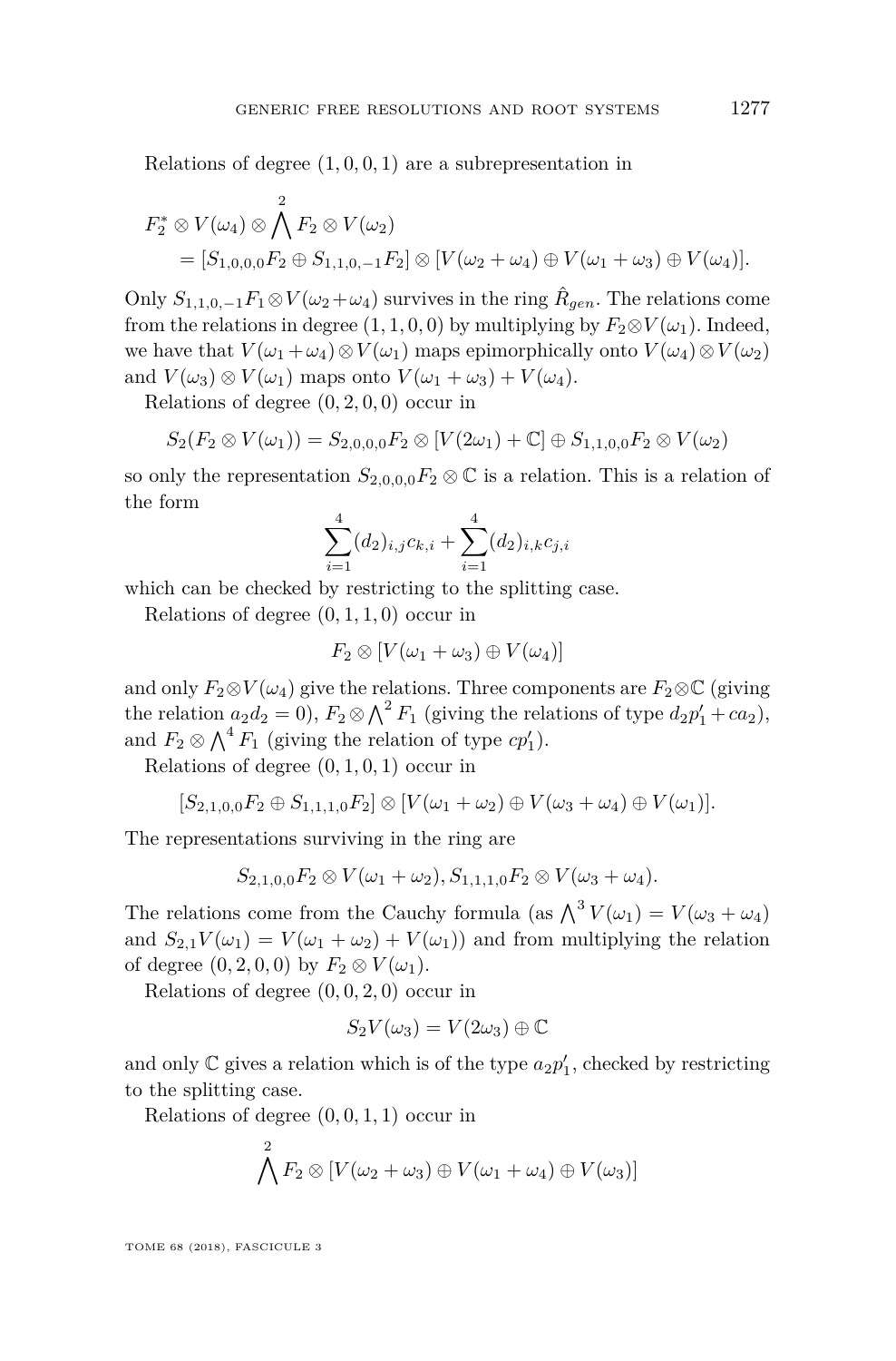and two representations are in the relations. They come from multiplying the relations of degree  $(0, 1, 1, 0)$  by  $F_2 \otimes V(\omega_1)$ .

Relations of degree  $(0, 0, 0, 2)$  occur in

$$
[S_{2,2,0,0}F_2 \oplus S_{1,1,1,1}F_2] \otimes [V(2\omega_2) \oplus V(2\omega_1) \oplus V(2\omega_3) \oplus V(2\omega_4)]
$$
  

$$
\oplus [S_{2,1,1,0}F_2 \otimes [V(\omega_1 + \omega_3 + \omega_4) \oplus V(\omega_2)].
$$

The surviving representations are  $S_{2,2}F_2 \otimes V(2\omega_2)$ ,  $S_{2,1,1,0}F_2 \otimes V(\omega_1 +$  $\omega_3 + \omega_4$ ) The relations involving  $S_{2,2}F_2$  and  $S_{2,1,1}F_2$  come from the relations involving Cauchy formula and the relations of degrees  $(0, 2, 0, 0)$ and  $(0, 1, 0, 1)$ . The relations involving  $S_{1,1,1,1}F_2$  come from the fact that  $\bigwedge^4 V(\omega_1) = V(2\omega_3) + V(2\omega_4)$  and in the ring  $\hat{R}_{gen}$   $S_{1,1,1,1}F_2$  occurs only with  $V(\omega_3)$ .

We conclude this example with the comment on the action of  $\mathfrak{gl}(F_2)$  ×  $\mathfrak{gl}(F_0)\times\mathfrak{g}(T_{p,q,r})$  on  $\hat{R}_{gen}$ . The lowering operators for the action of  $\mathfrak{g}(T_{p,q,r})$ are the derivations acting on  $\hat{R}_{gen}$ , forming the algebra  $\mathbb{L}$ . The subring of constants of these derivations is the ring *Ra*. In each representation

$$
S_{\theta(\mu)}F_2 \otimes S_{\varphi(\mu)}F_0 \otimes V(\lambda(\sigma(\mu), \tau(\mu), a))
$$

it picks the lowest component with respect to the induced grading on the module  $V(\lambda(\sigma(\mu), \tau(\mu), a)$ . Let us consider the subring spanned by the highest graded components. Recall that on the generators we had

- (1)  $F_2^* \otimes [F_3 \oplus \bigwedge^2 F_1 \oplus F_3^* \bigwedge^4 F_1] = (d_3, p_1, v_2),$
- $(P_1 \otimes V(\omega_1) = F_2 \otimes (F_1^* \oplus F_3^* \otimes F_1) = (d_2, c), \ \bigwedge^2 F_2 \otimes V(\omega_2)$  do not give new generators,
- (3)  $V(\omega_3) = (F_1 \oplus F_3^* \otimes \bigwedge^3 F_1) = (a_2, p'_1),$
- $(4)$   $\mathbb{C} = (a_1)$ .

So our subring contains  $v_2, c, p'_1$  and  $a_1$ . Let us look at the sequence of maps:

$$
\bigwedge\nolimits^4 F_1 \otimes \hat{R}_{gen} \stackrel{v_2}{\rightarrow} F_2 \otimes \hat{R}_{gen} \stackrel{c}{\rightarrow} F_1^* \otimes \hat{R}_{gen} = \bigwedge\nolimits^3 F_1 \otimes \hat{R}_{gen} \stackrel{p'_1}{\rightarrow} F_3 \otimes \hat{R}_{gen}.
$$

The relations described above show this is a complex. Moreover, the structure map  $p_1$  of this complex is our map  $p_1$ . So the situation becomes self-dual. The resulting differential operators give the raising operators for the action of  $\mathfrak{g}(T_{p,q,r})$ . This is the simplest way to see that in this case  $\hat{R}_{gen}$ indeed carries the action of  $\mathfrak{gl}(F_2) \times \mathfrak{gl}(F_0) \times \mathfrak{gl}(T_{p,q,r})$  in this case.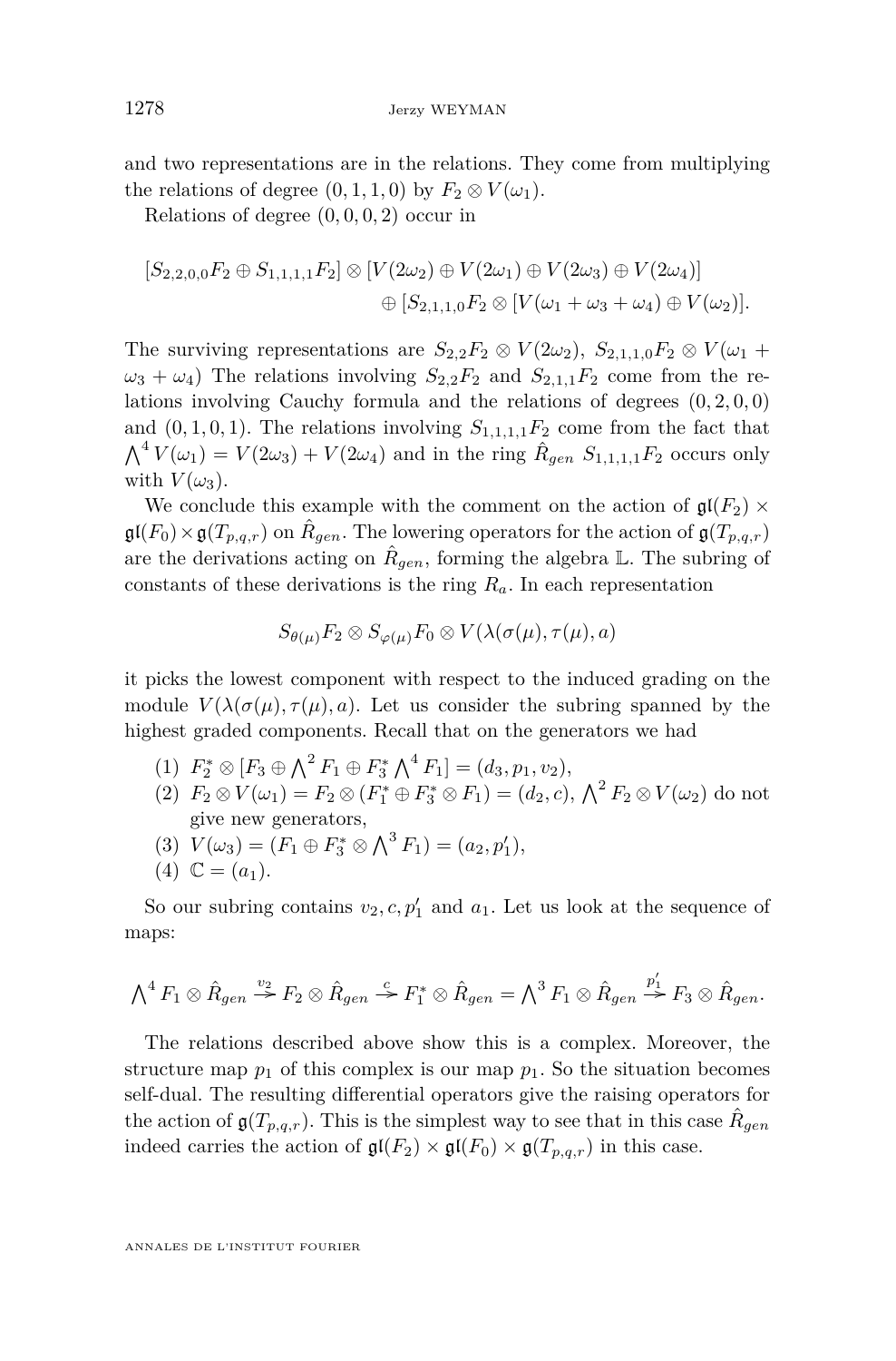We conclude this section with some remarks on the expected generators of the ring  $\hat{R}_{gen}$ . Before we start let us recall certain fact about the representations of  $g(T_{p,q,r})$ . Let us use the labeling on vertices by the labels  $x_i, y_j, z_k, u$ . We will use the convention that  $u = x_p = y_q = z_r$ . For a given vertex *v* we denote  $V(\omega_v)$  the fundamental representation of  $\mathfrak{g}(T_{p,q,r})$  corresponding to the weight  $\omega$ <sup>*v*</sup> which has label 1 at *v* and label 0 at all other vertices.

<span id="page-39-0"></span>PROPOSITION 10.6. — For each  $i \leq 1 \leq i \leq p$  the representation  $V(\omega_{x_{p-i}})$  occurs in  $\bigwedge^i V(x_{p-1})$ . Similar statement is true for vertices  $y_j$ and  $z_k$ .

Proof. — For the root systems of finite type this can be done by LiE computer algebra system. The general case follows from the fact that the highest weight in  $\bigwedge^i V(\omega_{x_{p-1}})$  is  $\omega_{x_{p-i}}$ .

<span id="page-39-1"></span>Remark 10.7. – Let us look more closely at the generators of  $\hat{R}_{gen}$ given in Proposition [10.1.](#page-33-0)

- (1) The generators of type (1) for  $i = 1$  (or of type (2) if  $r_3 = 1$ ) give is  $F_2^* \otimes V(\omega_{z_{r-1}})$ . The first graded component of this representation (when considered as the representation of  $\mathfrak{g}_0(T_{p,q,r})$ , with the grading coming from the grading on  $g(T_{p,q,r})$ , is the map  $d_3$ . We denote the others by  $p_i$ . They are indeed the maps  $p_i$ , all maps  $p_i$ appear there. The later components are also tensors corresponding to maps  $p_i$  occurring for the bigger formats (so for our format they sometimes do not have a defect). This will be clear in the examples. The maps of type (1) for higher *i* should not give new generators: because of the Proposition [10.6](#page-39-0) we expect these to be the minors of the generators of type  $(1)$  with  $i = 1$ .
- (2) The generators of type (2): This is  $\bigwedge^{r_2} F_2 \otimes V(\omega_{z_1})$ . These should also be the minors of generators of type  $(1)$  with  $i = 1$ .
- (3) The generators of type (3) for  $j = 1$  give is  $F_2 \otimes V(\omega_{y_{q-1}})$ . The first graded component of this representation (when considered as the representation of  $\mathfrak{g}_0(T_{p,q,r})$ , with the grading coming from the grading on  $\mathfrak{g}(T_{p,q,r})$ , is the map  $d_2$ . We denote the others by  $w_0, w_1, \ldots$ . In the most interesting case of  $r_1 = 1$  the tensor  $w_0$  is  $F_2 \otimes F_3^* \otimes F_2$ which gives part of the multiplicative structure on the resolution. For higher *j* the maps of type (3) should not give new generators: because of the Proposition [10.6](#page-39-0) we expect these to be the minors of the generators of type  $(3)$  with  $j = 1$ .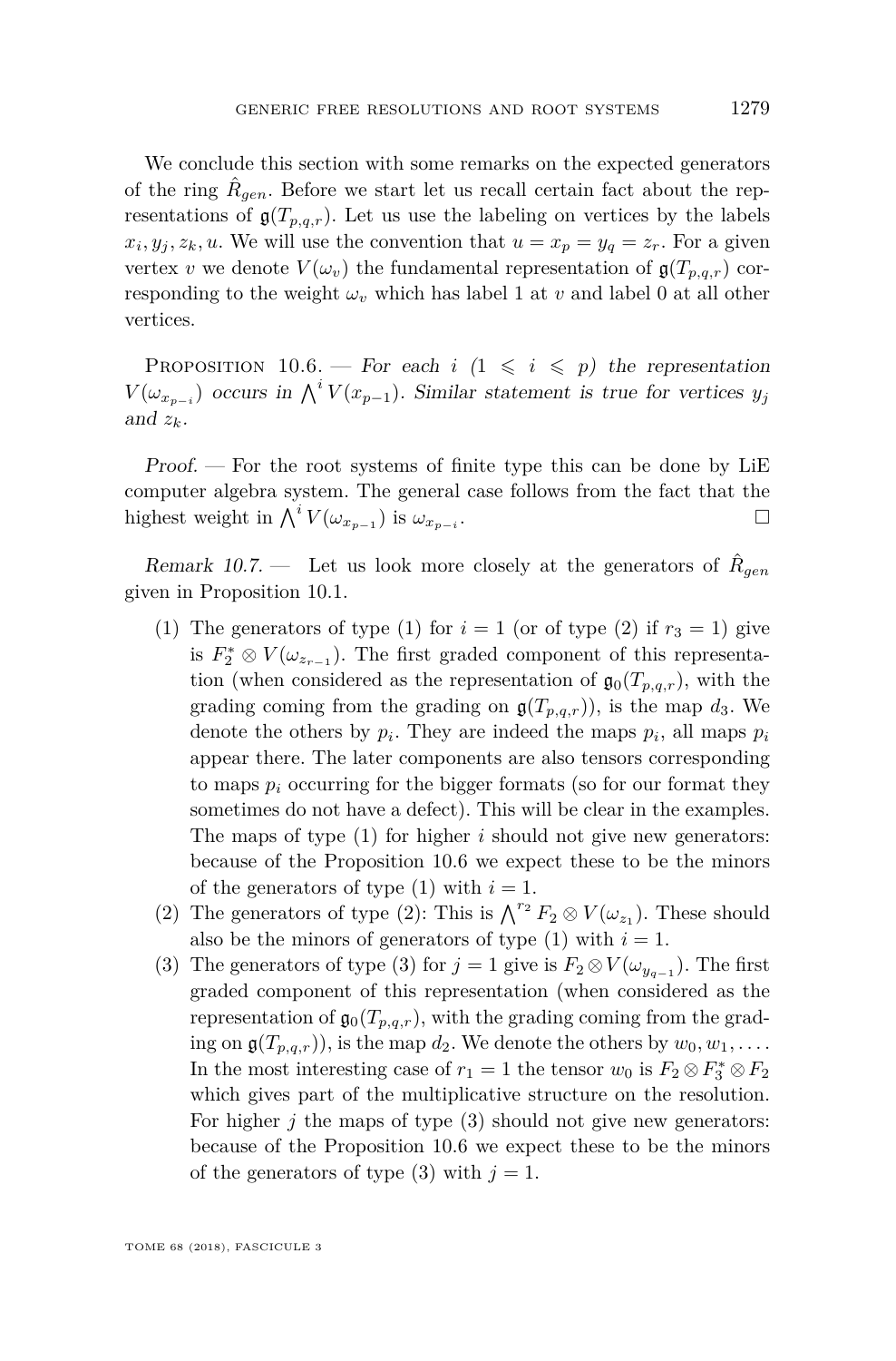- (4) Here we get the representation  $V(\omega_{x_1})$ . In the most interesting case  $r_1 = 1$  of resolutions of the cyclic modules we get the first component to be  $a_2$  and the second to be the tensor  $F_3^* \otimes \bigwedge^3 F_1$  which is the map  $p'_1$  giving the other part of the multiplicative structure on the resolution. The other components are denoted  $u_0, u_1, \ldots$ , with  $u_0 = p'_1.$
- (5) Again the generators for higher *k* should just be the minors in the generators for  $k = 1$ . For  $k = 1$  we get a representation  $F_0^* \otimes$  $V(\omega_{x_{p-1}})$ . these generators do not exist for  $r_1 = 1$ .
- (6) We get the representation  $\bigwedge^{r_1} F_0^* \otimes V(\omega_{x_1})$ . In the case  $r_1 = 1$  this is just the map *a*1. Otherwise this is the first component of our representation.

#### **11. Examples**

<span id="page-40-0"></span>This section is devoted to presenting the explicit descriptions of the generic rings  $\hat{R}_{gen}$  in the simplest cases. We do this for the diagrams  $T_{p,q,r}$ of types A and D.

#### **11.1.** The graph  $T_{p,q,r}$  is of type  $A_n$

Formally there are three such cases:  $p - 1 = 0 = r_1, q - 1 = 0 = r_2 - 2$ ,  $r-1=0=r_3$ . The first and third cases are not legitimate, so we consider the second. This means we have

$$
\dim F_3 = r_3, \quad \dim F_2 = r_3 + 2, \quad \dim F_1 = r_1 + 2, \quad \dim F_0 = r_1.
$$

Before we go further let us make some remarks about the resolutions of this type.

Consider some free minimal acyclic complex

$$
0 \longrightarrow G_3 \xrightarrow{d_3} G_2 \xrightarrow{d_2} G_1 \xrightarrow{d_1} G_0
$$

over some Noetherian ring *S*, with

$$
\dim G_3 = r_3, \quad \dim G_2 = r_3 + 2, \quad \dim G_1 = r_1 + 2, \quad \dim G_0 = r_1,
$$
  
\n
$$
rank(d_3) = r_3, \quad rank(d_2) = 2, \quad rank(d_1) = r_1.
$$

There is a structure map  $p_1 : \bigwedge^{r_1+1} F_1 \longrightarrow F_2$  (the second structure map of Buchsbaum–Eisenbud, called *b* in [\[3\]](#page-55-3)) and this map can be extended to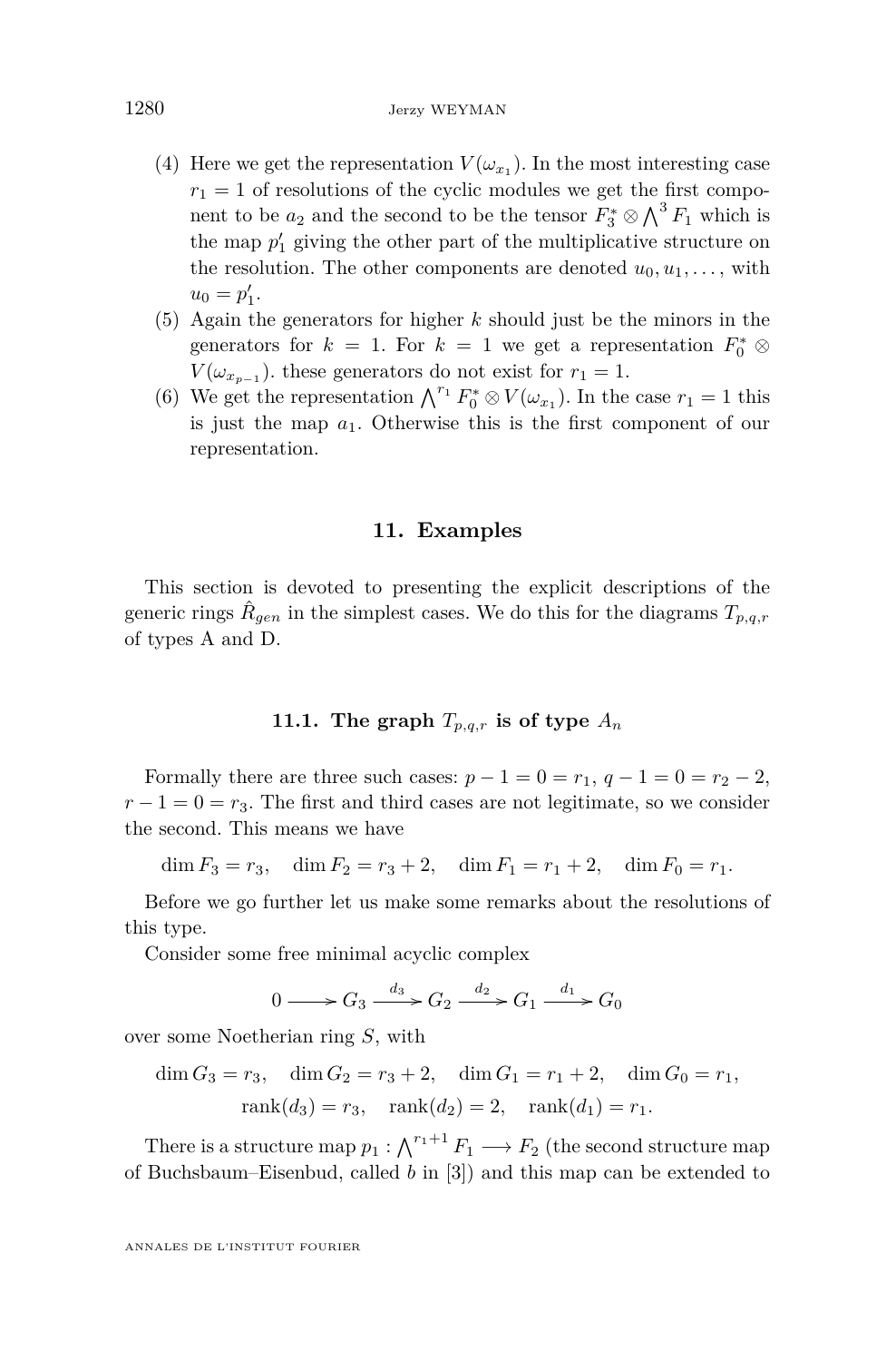the comparison map of complexes

$$
0 \longrightarrow G_3 \longrightarrow \begin{array}{c} d_3 \longrightarrow G_2 \longrightarrow \begin{array}{c} d_2 \longrightarrow G_1 \longrightarrow G_0 \\ \uparrow p_1' \end{array} \\ 0 \longrightarrow \bigwedge^{r_1+2} G_1 \otimes G_0^* \longrightarrow \bigwedge^{d_1^*} \bigwedge^{r_1+1} G_1 \longrightarrow \begin{array}{c} q_1 \\ \longrightarrow G_1 \end{array} \begin{array}{c} d_1 \\ \longrightarrow G_0 \end{array}
$$

What happens is that after adding the coefficients of  $p_1$  to the generic ring, the coefficients of  $p'_1$  are added when taking the ideal transform with respect to  $I(d_3)$ .

Now we come back to the generic ring we constructed.

The diagram *Tp,q,r* looks like this



with the distinguished root *z*1.

The algebra  $\mathfrak{g}(T_{p,q,r})$  can be identified with  $\mathfrak{sl}(F_3 \oplus \bigwedge^{r_1+1} F_1)$  =  $\mathfrak{sl}(F_3 \oplus F_1^*).$ 

Proposition 9.3 reduces to

$$
\hat{R}_{gen} = \bigoplus_{\mu} S_{\varphi(\mu)} F_0 \otimes S_{\theta(\mu)} F_2 \otimes S_{\lambda(\sigma(\mu), \tau(\mu), \mathbf{a})} \left( F_3 \oplus \bigwedge^{r_1+1} F_1 \right)
$$

where for a sextuple  $\mu = (\boldsymbol{a}, \boldsymbol{b}, \boldsymbol{c}, \alpha, \beta, \gamma)$  with  $\boldsymbol{a} \geq 0$ , as in the decomposition of  $(q_a)_* \mathbb{F}_\bullet^a$  we define

$$
\sigma(\mu) := (\mathbf{a} - \mathbf{b} + \mathbf{c} + \alpha_1, ..., \mathbf{a} - \mathbf{b} + \mathbf{c} + \alpha_{r_3 - 1}, \mathbf{a} - \mathbf{b} + \mathbf{c}),
$$
  
\n
$$
\tau(\mu) := (\mathbf{c} + \gamma_1, ..., \mathbf{c} + \gamma_{r_1 - 1}, \mathbf{c}, \mathbf{c} - \mathbf{b}, \mathbf{c} - \mathbf{b} - \beta_1),
$$
  
\n
$$
\theta(\mu) := (\mathbf{b} - \mathbf{c} + \beta_1, \mathbf{b} - \mathbf{c}, -\mathbf{a} + \mathbf{b} - \mathbf{c},
$$
  
\n
$$
-\mathbf{a} + \mathbf{b} - \mathbf{c} - \alpha_{r_3 - 1}, ..., -\mathbf{a} + \mathbf{b} - \mathbf{c} - \alpha_1),
$$
  
\n
$$
\varphi(\mu) := (0^{f_0 - r_1}, -\mathbf{c}, -\mathbf{c} - \gamma_{r_1 - 1}, ..., -\mathbf{c} - \gamma_1).
$$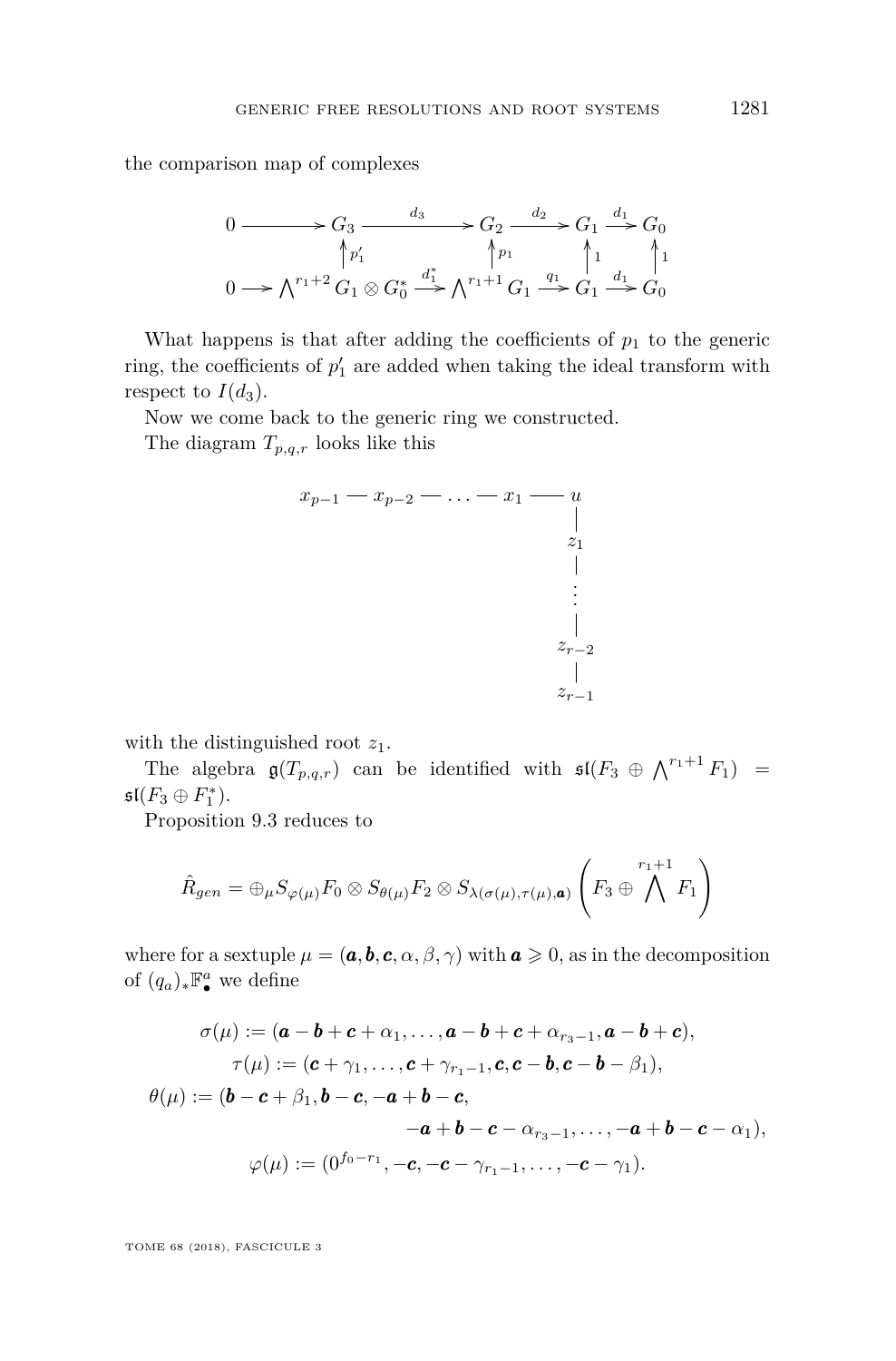The weight  $\lambda(\sigma(\mu), \tau(\mu), \mathbf{a})$  is the weight which corresponds to labeling the Dynkin diagram  $T_{p,q,r}$  as follows

$$
\begin{array}{c}\n\tau_1 - \tau_2 - \tau_3 - \ldots - \tau_{p-1} - \tau_p - \tau_{p-1} \\
\downarrow \quad \downarrow \\
\sigma_{r_3 - 1} - \sigma_{r_3} \\
\downarrow \\
\vdots \\
\sigma_2 - \sigma_3 \\
\downarrow \\
\sigma_1 - \sigma_2\n\end{array}
$$

The generators of the generic ring occur as the representations corresponding to the generators of the semigroup of highest weights of  $\hat{R}_{gen}$ . Some of them might be redundant, as the multiplication in  $\hat{R}_{gen}$  is not a Cartan multiplication.

The representations giving the generators of the generic ring are as follows. We number them according to Proposition [10.1.](#page-33-0)

- (1) with  $i = 1$ , i.e.  $d_3$ , i.e.  $F_3 \otimes F_2^*$  corresponding to  $\alpha$  being the first fundamental weight,  $a = 0$ . But this representation is really  $F_2^* \otimes (F_3 \oplus \bigwedge^{r_1+1} F_1)$ , so it has coordinates  $(d_3, p_1)$ . If  $\alpha$  is another fundamental representation, we get just the minors of the entries of the matrix  $(d_3, p_1)$ ,
- (2)  $\boldsymbol{a} = 1, \ \alpha = \beta = \gamma = 0$ , this corresponds to  $r_3 \times r_3$  minors of the matrix  $(d_3, p_1)$ .
- (3) with  $j = 1$ , i.e.  $\beta_1 = 1$ ,  $\boldsymbol{a} = 0$ ,  $\alpha = \gamma = 0$ . This is the representation  $F_2 \otimes \bigwedge^{r_3+1} (F_3 \oplus \bigwedge^{r_1+1} F_1)$  which gives the  $(r_3+1) \times (r_3+1)$  minors of the matrix  $(d_3, p_1)$ ,
- (4)  $\mathbf{b} = 1$ ,  $\mathbf{a} = \mathbf{c} = \alpha = \beta = \gamma = 0$ , this representation is redundant, as it corresponds to  $(r_3 + 2) \times (r_3 + 2)$  minors of  $(d_3, p_1)$ ,
- (5) with  $k = 1$ , i.e.  $\boldsymbol{a} = 0$ ,  $\alpha = \beta = 0$ ,  $\gamma$  is the first fundamental representation. We get the representation  $F_0^* \otimes (F_1 \oplus F_3^* \otimes \bigwedge^3 F_1)$ . The first part corresponds to  $d_1$  and the second part to the structure map  $p'_1: F_0^* \longrightarrow F_3$  constructed above. The higher fundamental representations  $\gamma$  will just give the minors of the two block matrix  $(d_1, p'_1).$
- (6) This is just the representation  $a_1$ .

We proved the following statement.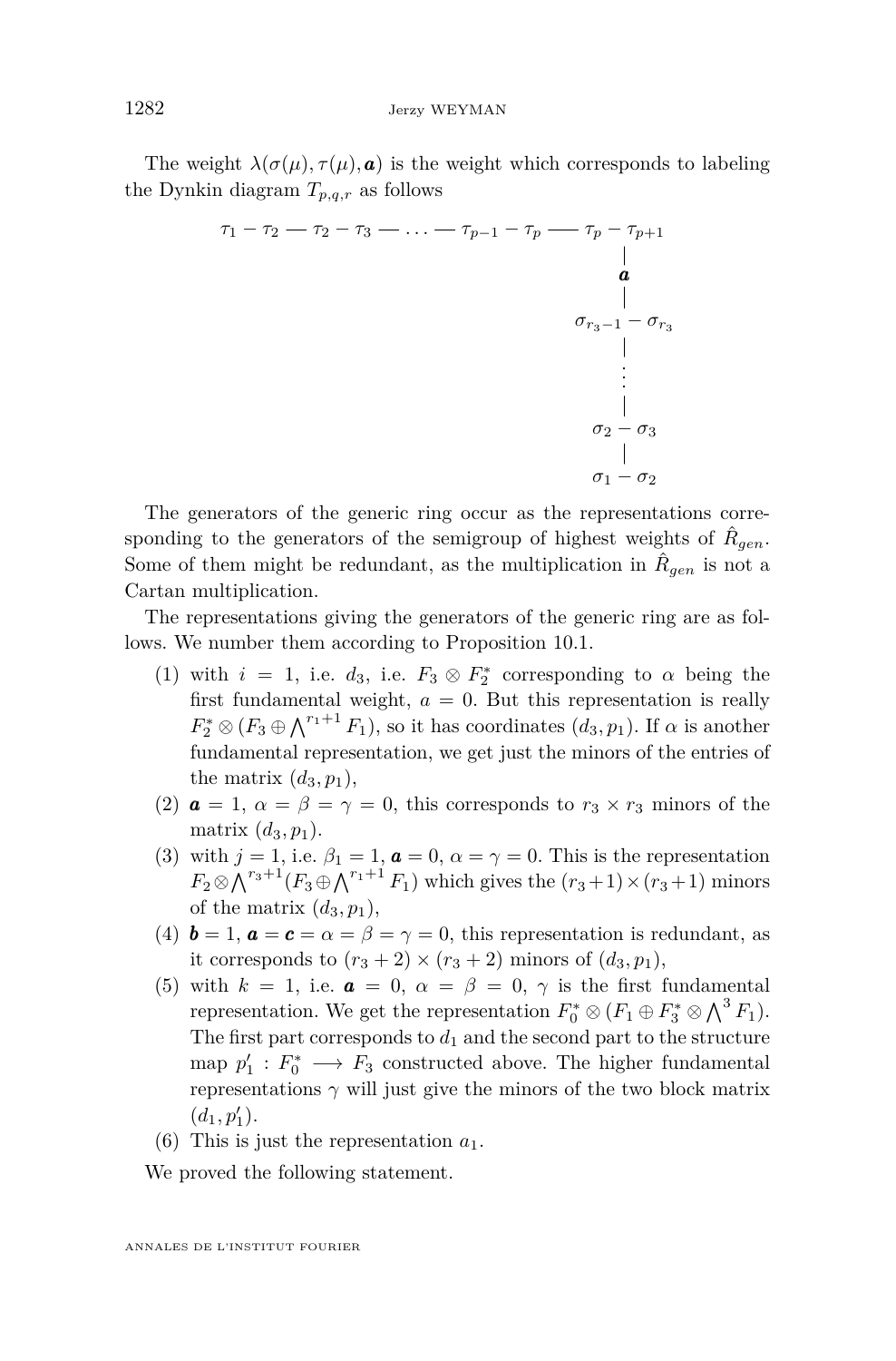<span id="page-43-1"></span>THEOREM 11.1. — The generic ring  $\hat{R}_{gen}$  for the resolution of the format  $(r_3, r_3 + 2, r_1 + 2, r_1)$  is generated as an algebra over  $R_a$  by the entries of the structure maps  $a_3$ ,  $a_2$ ,  $a_1$  and the structure maps  $p_1$ ,  $p'_1$ .

The defining relations for the generic ring include the relations coming from  $R_a$  and the commutative diagram relating  $p_1$  and  $p'_1$  given above. They will be described in detail in a subsequent paper.

A very interesting special case occurs when  $r_1 = 1$ .

<span id="page-43-0"></span>THEOREM 11.2. — The generic ring  $\hat{R}_{gen}$  for the resolution of the format  $(r_3, r_3 + 2, 3, 1)$  is a polynomial ring on the entries of the map  $(d_3, p_1)$ :  $F_3 \oplus F_1^* \longrightarrow F_2$  and the variable  $a_1$ .

Proof. — We know by the second structure theorem of Buchsbaum and Eisenbud that in this case the map  $q_1 = a_2$  is expressed through  $d_3$  and  $p_1$ . The only thing to show is to see that the map  $p'_1$  is expressed through  $d_3$  and  $p_1$ . Looking at the diagram defining  $p'_1$  is not difficult to see that in the polynomial ring

$$
\operatorname{Sym}((F_3 \oplus F_1^*) \otimes F_2) \otimes \operatorname{Sym}(F_0)
$$

the entries of the map  $p'_1$  will span the representation

$$
\bigwedge^{r_3-1}F_3\otimes\bigwedge^{r_3+2}F_2^*\otimes\bigwedge^3F_1^*\subset\bigwedge^{r_3-1}F_3\otimes\bigwedge^{r_3-1}F_2^*\otimes\bigwedge^3F_1^*\otimes\bigwedge^3F_2^*
$$

in bidegree  $(r_3 - 1, 3)$ . So the generic ring  $\hat{R}_{gen}$  is generated by the entries of  $d_3$  and  $p_1$ . We thus have

$$
\hat{R}_{gen} = \text{Sym}((F_3 \oplus F_1^*) \otimes F_2) \otimes \text{Sym}(F_0)
$$

as one can see easily that there are no relations satisfied by  $d_3$  and  $p_1$  that vanish on any specialization to an acyclic complex. Alternatively one could just prove using the exactness criterion of Buchsbaum and Eisenbud [\[2\]](#page-55-2) that the complex of length 3 with differentials  $d_3$ ,  $d_2$ ,  $d_1$  is acyclic over the polynomial ring. Also, one can identify the decomposition of  $\hat{R}_{gen}$  to the irreducible representations with the one we get for the polynomial ring using Cauchy formulas.

Just for completeness, let us give the formulas giving the differential *d*<sup>1</sup> in terms of  $d_3$ ,  $p_1$ . Denoting the matrix of  $p_1: F_1^* \longrightarrow F_2$  by

$$
B = \begin{pmatrix} b_{1,1} & b_{1,2} & b_{1,3} \\ b_{2,1} & b_{2,2} & b_{2,3} \\ \dots & \dots & \dots \\ b_{r_3+2,1} & b_{r_3+2,2} & b_{r_3+2,3} \end{pmatrix}.
$$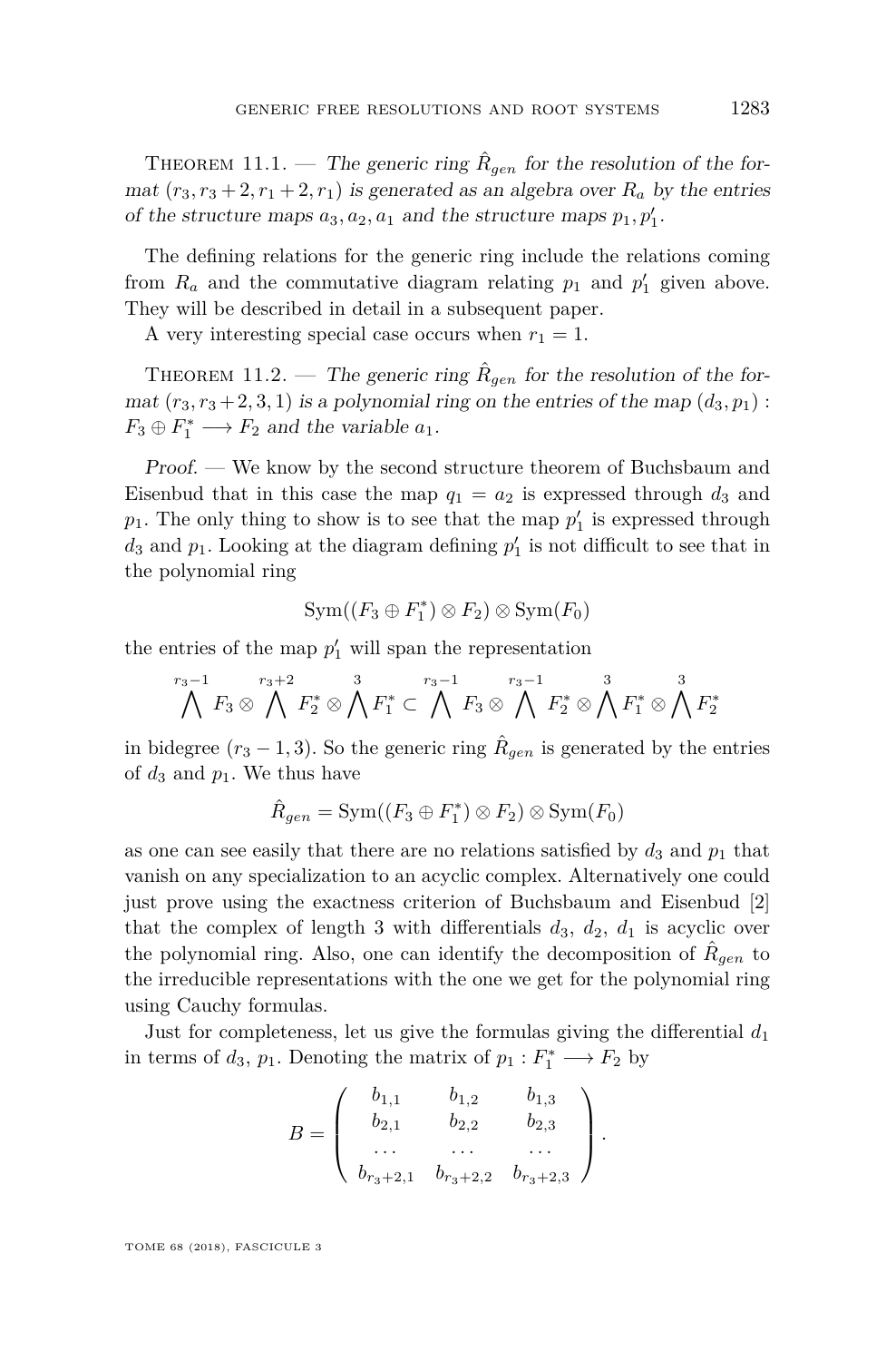Let us also denote

$$
\Delta = \left( \begin{array}{cccc} 0 & \Delta_{1,2} & \Delta_{1,3} & \dots & \Delta_{1,r_3+2} \\ -\Delta_{1,2} & 0 & \Delta_{2,3} & \dots & \Delta_{2,r_3+2} \\ \dots & \dots & \dots & \dots & \dots \\ -\Delta_{1,r_3+2} & -\Delta_{2,r_3+2} & -\Delta_{3,r_3+2} & \dots & 0 \end{array} \right)
$$

the skew-symmetric matrix whose entry  $\Delta_{i,j}$  is the maximal minor of the matrix of  $d_3$  wth the *i*-th and *j*-th row omitted. We have

$$
d_1 = (a_1x_1, a_1x_2, a_1x_3)
$$

where the entries  $x_1, x_2, x_3$  are given by the matrix equation of skewsymmetric matrices

$$
\begin{pmatrix} 0 & x_3 & -x_2 \\ -x_3 & 0 & x_1 \\ x_2 & -x_1 & 0 \end{pmatrix} = B^T \Delta B \qquad \Box
$$

Remark 11.3. — The case covered by Theorem [11.2](#page-43-0) was already observed by Buchsbaum and Eisenbud in Section 7 of [\[3\]](#page-55-3). Notice that the present approach gives this result and the more general Theorem [11.1](#page-43-1) from our main result just by analyzing the decomposition of  $\hat{R}_{gen}$  into irreducible representations, without any additional considerations.

#### **11.2.** The graph  $T_{p,q,r}$  is of type  $D_n$

We have three possible cases.

(a)  $p = q = 2$ . These are resolutions of the format  $(1, 4, r_3 + 3, r_3)$ . The graph *Tp,q,r* looks as follows



with the distinguished root  $z_1$ . The corresponding Lie algebra is

$$
\mathfrak{g}(T_{p,q,r}) = \mathfrak{so}(2(r_3+3)).
$$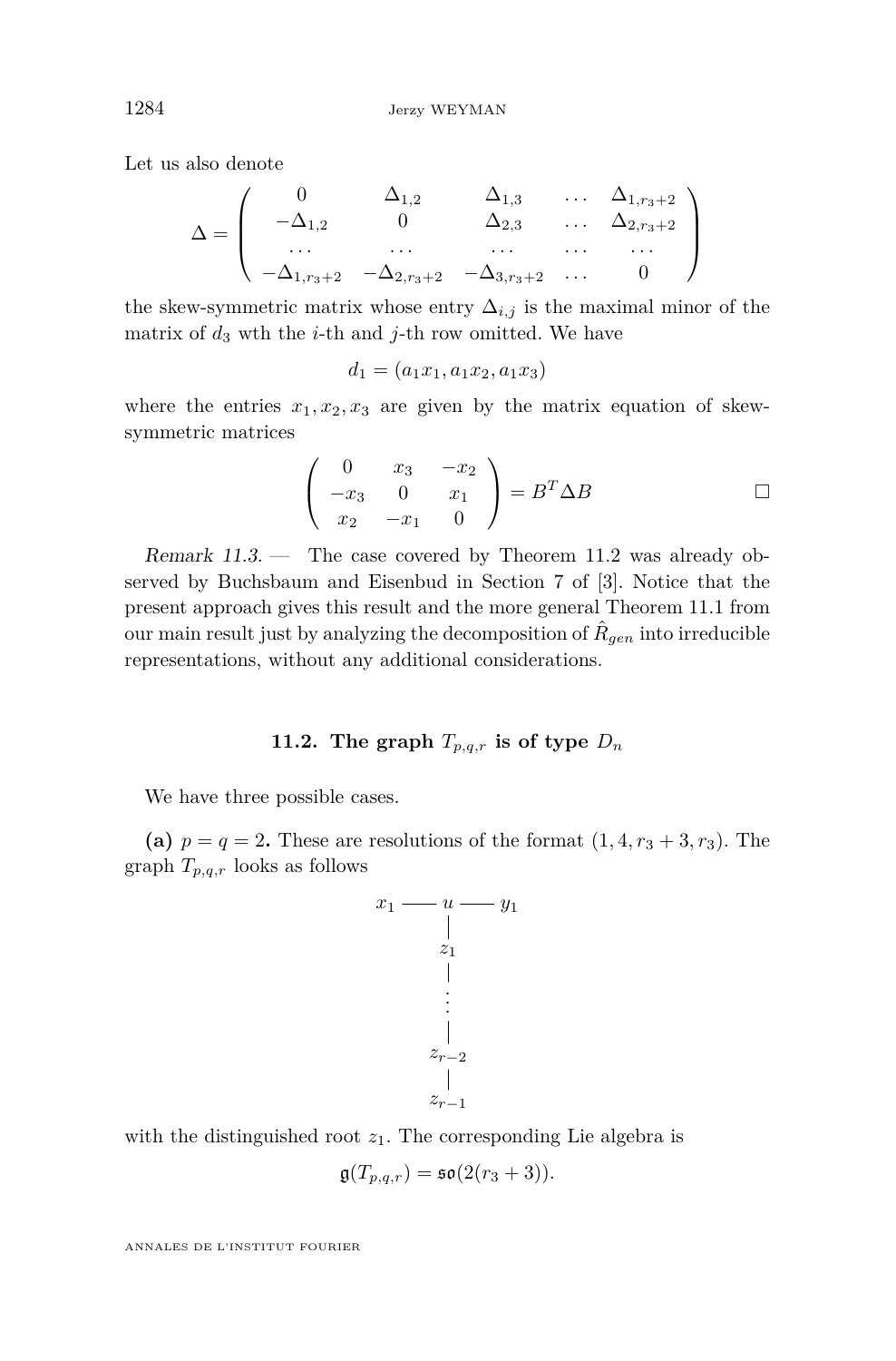The orthogonal space in question is

$$
U:=F_3\oplus \bigwedge^2 F_1\oplus F_3^*.
$$

The generic ring is given by

$$
\hat{R}_{gen} = \bigoplus_{\mu} S_{\varphi(\mu)} F_0 \otimes S_{\theta(\mu)} F_2 \otimes V_{\lambda(\sigma(\mu), \tau(\mu), \mathbf{a})} \left( F_3 \oplus \bigwedge^2 F_1 \oplus F_3^* \right)
$$

where  $V_{\lambda}$  denotes the irreducible representation of the special orthogonal Lie algebra of highest weight *λ*.

We have

$$
\sigma(\mu) = (\mathbf{a} - \mathbf{b} + \mathbf{c} + \alpha_1, ..., (\mathbf{a} - \mathbf{b} + \mathbf{c} + \alpha_{r_3-1}, (\mathbf{a} - \mathbf{b} + \mathbf{c}),
$$
  
\n
$$
\tau(\mu) = (\mathbf{c}, \mathbf{c} - \mathbf{b}, \mathbf{c} - \mathbf{b} - \beta_2, \mathbf{c} - \mathbf{b} - \beta_1),
$$
  
\n
$$
\theta(\mu) = (\mathbf{b} - \mathbf{c} + \beta_1, \mathbf{b} - \mathbf{c} + \beta_2, \mathbf{b} - \mathbf{c}, -\mathbf{a} + \mathbf{b} - \mathbf{c},
$$
  
\n
$$
-\mathbf{a} + \mathbf{b} - \mathbf{c} - \alpha_{r_3-1}, ..., -\mathbf{a} + \mathbf{b} - \mathbf{c} - \alpha_1),
$$
  
\n
$$
\varphi(\mu) = (-\mathbf{c}).
$$

The weight  $\lambda(\sigma(\mu), \tau(\mu), \mathbf{a})$  is given by labeling

$$
b \longrightarrow \beta_2 \longrightarrow \beta_1 - \beta_2
$$
\n
$$
\begin{array}{c}\n a \\
 a \\
 \hline\n \vdots \\
 \sigma_{r_3-1} - \sigma_{r_3} \\
 \vdots \\
 \sigma_2 - \sigma_3 \\
 \sigma_1 - \sigma_2\n \end{array}
$$

We analyze the generators according to Proposition [10.1.](#page-33-0)

(1) with  $i = 1, \alpha = (1, 0^{r_3-2})$ . We get the representation  $F_2^* \otimes (F_3 \oplus$  $\bigwedge^2 F_1 \oplus F_3^* \otimes \bigwedge^4 F_1$ ). The first component is just  $d_3$ , the second is  $p_1$ , the third one is  $p_2$ . It comes from the following factorization. The usual comparison map

$$
0 \longrightarrow G_3 \xrightarrow{d_3} G_2 \xrightarrow{d_2} G_1 \xrightarrow{d_1} R
$$
  
\n
$$
R = \bigwedge^4 G_1 \xrightarrow{\delta} \bigwedge^3 G_1 \xrightarrow{\delta} \bigwedge^2 G_1 \xrightarrow{\delta} G_1 \xrightarrow{\delta} G_1 \xrightarrow{\delta} R
$$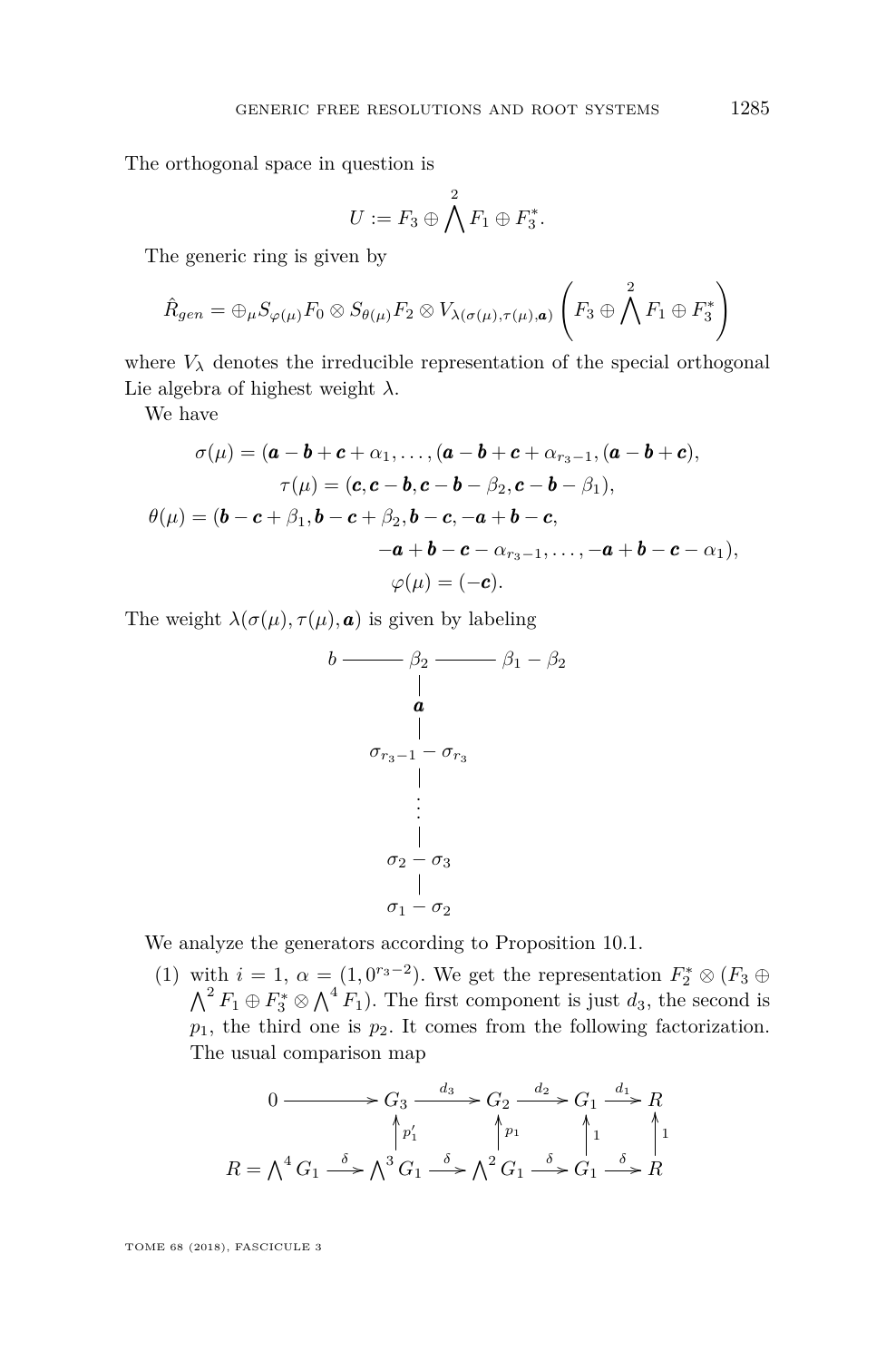gives a cycle  $p'_1 \delta$  which can be interpreted as a cycle

$$
0 \longrightarrow G_3 \xrightarrow{d_3} G_2 \xrightarrow{d_2} G_1 \xrightarrow{d_1} R
$$
  

$$
\uparrow u_2
$$
  

$$
G_3^*
$$

which factorizes to  $p_2: G_3^* \longrightarrow G_2$  which is the third component of our representation. Alternatively, the third component is just the map  $p_2$  defined in Section [7.](#page-25-0)

- (2) These representations do not give new generators because all fundamental representations of  $\mathfrak{so}(2(r_3+3))$  up to the  $r_3$ -rd one are the exterior powers of *U*.
- (3) We get (using part [\(1\)](#page-31-0) of Remark [9.4\)](#page-31-1)

$$
F_2 \otimes \left[\bigoplus_{s\geqslant 0}\bigwedge^{2s}(F_3^*) \otimes \left(\bigwedge^4 F_1\right)^{\otimes s} \otimes F_1^* \oplus \bigoplus_{s\geqslant 0}\bigwedge^{2s+1} F_3^* \otimes \bigwedge^4 F_1^{\otimes s} \otimes F_1\right].
$$

Note that we see there the representation  $F_2 \otimes F_1^*$  corresponding to  $d_2$  and the representation  $F_1 \otimes F_2 \otimes F_3^*$  corresponding to multiplication on the resolution.

(4) This gives another half-spinor representation

$$
\mathbb{C}\otimes\left[\bigoplus_{s\geqslant 0}\bigwedge^{2s}(F_3^*)\otimes\left(\bigwedge^4F_1\right)^{\otimes s}\otimes F_1\oplus\bigoplus_{s\geqslant 0}\bigwedge^{2s+1}F_3^*\otimes\bigwedge^4F_1^{\otimes s+1}\otimes F_1^*\right].
$$

- (5) These representations do not exist as  $r_1 = 1$ ,
- (6) This representation does not give new generators.

We conclude

THEOREM 11.4. — The generic ring  $\hat{R}_{gen}$  for the format  $(1, 4, r_3 + 3, r_3)$ is generated over  $R_a$  by the entries of the representations of types  $(1)$ ,  $(3), (4).$ 

**(b)**  $p = r = 2$ . These are resolutions of the format  $(1, r_2 + 1, r_2 + 1, 1)$ . The graph *Tp,q,r* looks like

$$
\begin{array}{c}\nx_1 - u - y_1 - G_1 - \cdots - y_{q-1} \\
\downarrow \\
z_1\n\end{array}
$$

with the distinguished root *z*1.

The Lie algebra

$$
\mathfrak{g}(T_{p,q,r}) = \mathfrak{so}(2(r_2+1)).
$$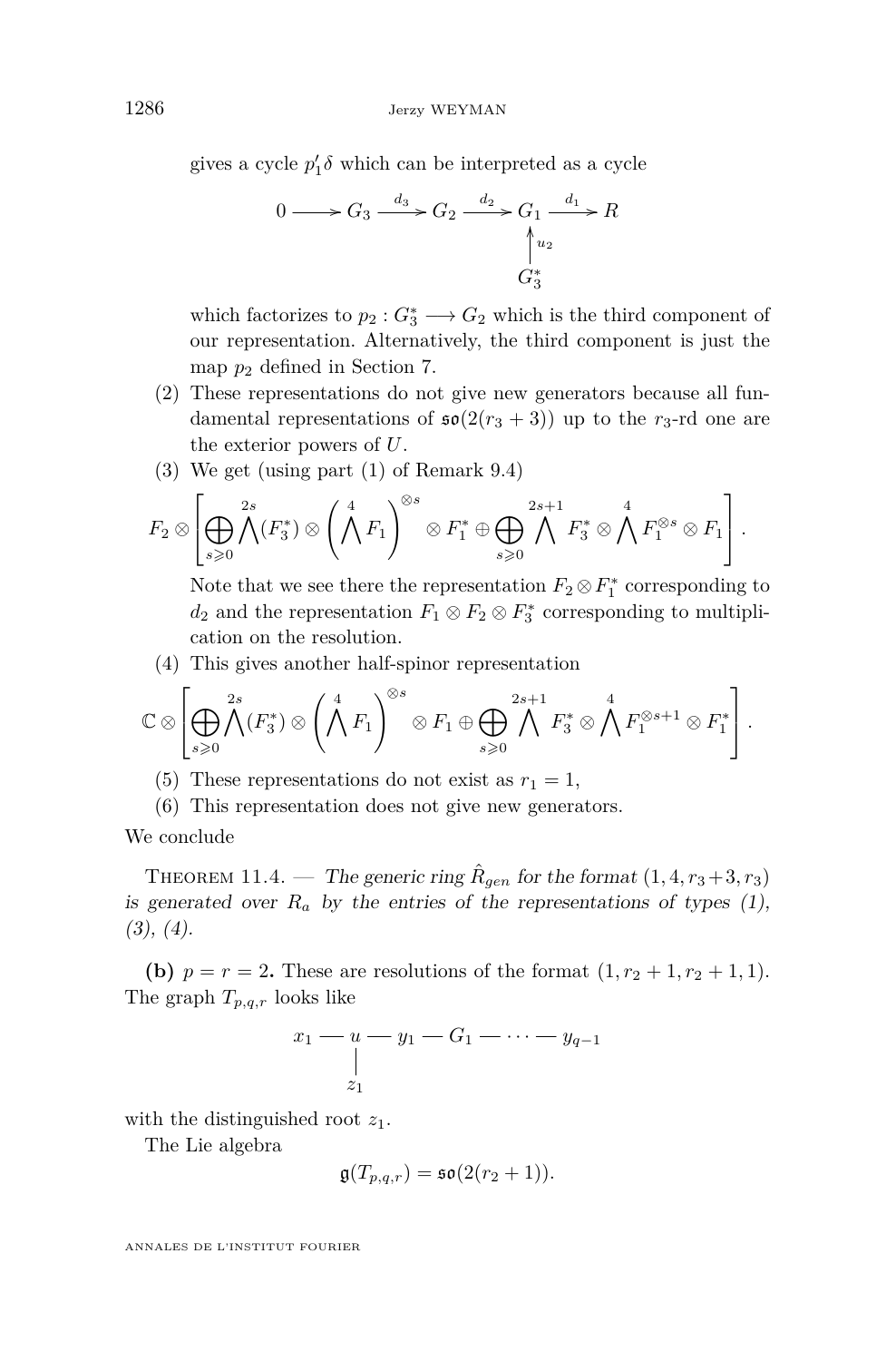The orthogonal space in question is

$$
U:=F_1\oplus F_1^*.
$$

The formulas from Section [9](#page-28-0) reduce to

$$
\hat{R}_{gen} = \bigoplus_{\mu} S_{\varphi(\mu)} F_0 \otimes S_{\theta(\mu)} F_2 \otimes V_{\lambda(\sigma(\mu), \tau(\mu), \mathbf{a})}(F_1 \oplus F_1^*)
$$

where  $V_{\lambda}$  denotes the irreducible representation of the special orthogonal Lie algebra of highest weight *λ*. Here we have

$$
\sigma(\mu) := (\mathbf{a} - \mathbf{b} + \mathbf{c}),
$$

$$
\tau(\mu) := (\mathbf{c}, \mathbf{c} - \mathbf{b}, \mathbf{c} - \mathbf{b} - \beta_{r_2 - 1}, \dots, \mathbf{c} - \mathbf{b} - \beta_1),
$$

$$
\theta(\mu) := (\mathbf{b} - \mathbf{c} + \beta_1, \dots, \mathbf{b} - \mathbf{c} + \beta_{r_2 - 1}, \mathbf{b} - \mathbf{c}, -\mathbf{a} + \mathbf{b} - \mathbf{c}),
$$

$$
\varphi(\mu) := (-\mathbf{c}).
$$

The weight  $\lambda(\sigma(\mu), \tau(\mu), a)$  corresponds to the labeling of the graph  $T_{p,q,r}$ given as follows

$$
\tau_1 - \tau_2 - \tau_3 - \tau_3 - \tau_4 - \cdots - \tau_{q+1} - \tau_{q+2}
$$

We analyze the generators according to Proposition [10.1.](#page-33-0)

- (1) These representations do not exist as  $r_3 = 1$ ,
- (2) This is a representation  $F_2^* \otimes V(\omega_{n-1})$  where  $V(\omega_{n-1})$  is halfspinor representation of  $\mathfrak{so}(F_1 \oplus F_1^*)$ .  $V(\omega_{n-1})$  can be identified as  $\oplus_{s\geqslant 0} F_3^{*\otimes s} \otimes \bigwedge^{2s} F_1$ .
- (3) with  $j = 1$ , this gives a multiplication  $c : F_1 \otimes F_2 \longrightarrow F_3$  on our resolution,
- (4) This gives another half-spinor representation  $V(\omega_n)$  of  $\mathfrak{so}(F_1 \oplus F_1^*)$ which can be identified as  $\bigoplus_{s\geqslant 0} F_3^{*\otimes s} \otimes \bigwedge^{2s+1} F_1$ .
- (5) These representations do not exist as  $r_1 = 1$ ,
- (6) This representation does not give new generators.

Let us now describe how the representations from 2, 4 can be constructed from explicit cycles. This idea goes back to Bruns.

We construct a sequence of structure maps as follows. We identify  $G_3$ with  $R$  so we drop representations of  $G_3$  in the remainder. Let

$$
0 \longrightarrow R \xrightarrow{d_3} G_2 \xrightarrow{d_2} G_1 \xrightarrow{d_1} R
$$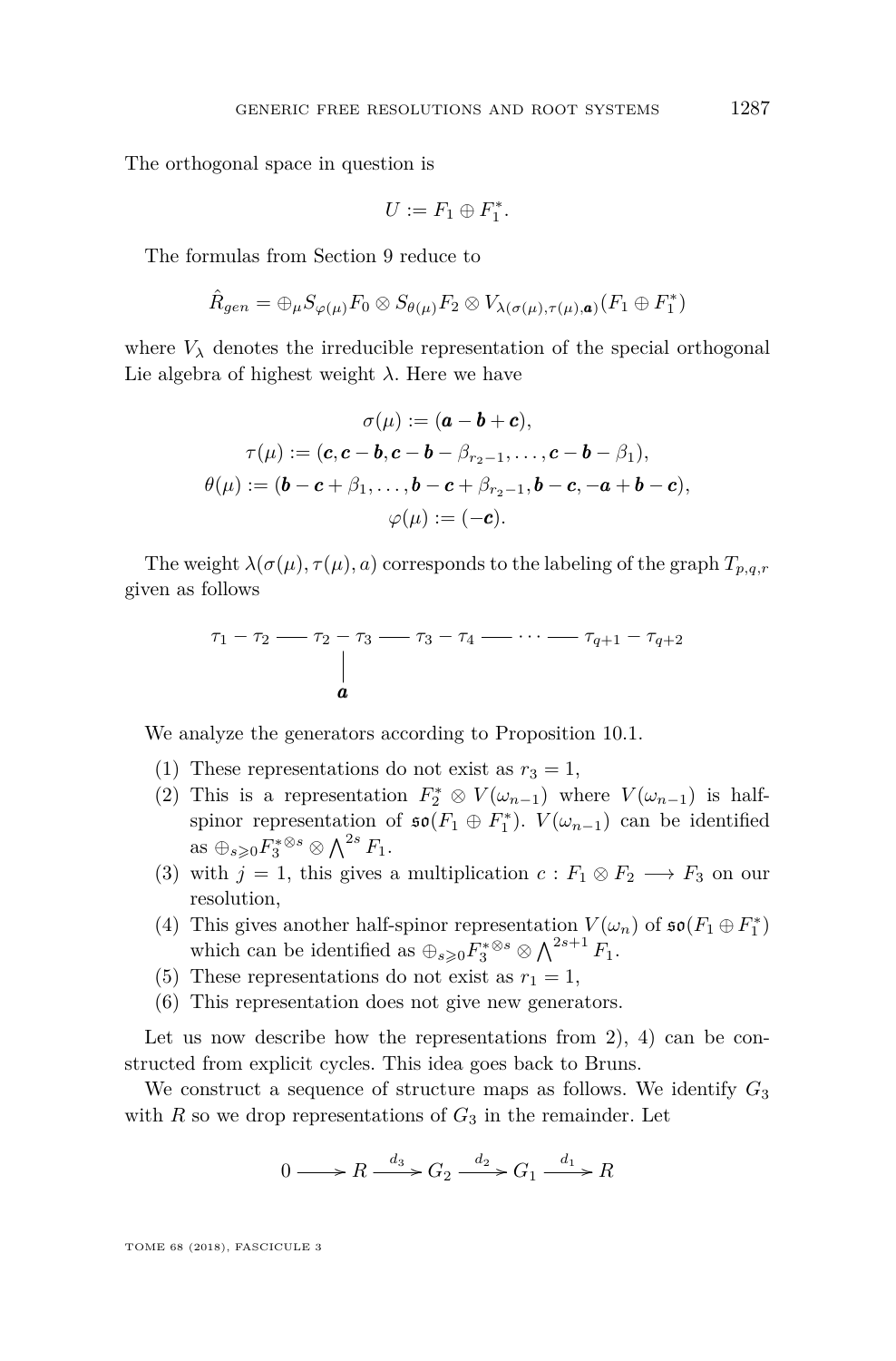be an acyclic complex over a Noetherian ring *R*. We have a comparison map from the Koszul complex

$$
0 \longrightarrow R \xrightarrow{d_3} G_2 \xrightarrow{d_2} G_1 \xrightarrow{d_1} R
$$
  
\n
$$
\uparrow p_1'
$$
  
\n
$$
\downarrow p_2
$$
  
\n
$$
\downarrow p_3
$$
  
\n
$$
\uparrow p_1
$$
  
\n
$$
\downarrow p_2
$$
  
\n
$$
\downarrow p_3
$$
  
\n
$$
\downarrow p_4
$$
  
\n
$$
\downarrow p_1
$$
  
\n
$$
\downarrow p_2
$$
  
\n
$$
\downarrow p_3
$$
  
\n
$$
\downarrow p_4
$$
  
\n
$$
\downarrow p_5
$$
  
\n
$$
\downarrow p_6
$$
  
\n
$$
\downarrow p_7
$$
  
\n
$$
\downarrow p_8
$$
  
\n
$$
\downarrow p_9
$$
  
\n
$$
\downarrow p_1
$$
  
\n
$$
\downarrow p_2
$$
  
\n
$$
\downarrow p_3
$$
  
\n
$$
\downarrow p_4
$$
  
\n
$$
\downarrow p_5
$$
  
\n
$$
\downarrow p_6
$$
  
\n
$$
\downarrow p_7
$$
  
\n
$$
\downarrow p_8
$$
  
\n
$$
\downarrow p_9
$$
  
\n
$$
\downarrow p_9
$$
  
\n
$$
\downarrow p_9
$$
  
\n
$$
\downarrow p_8
$$

Since  $d_3p'_1\delta = 0$  we have  $p'_1\delta = 0$ . This can be interpreted as a relation between the entries of  $d_1$ , more precisely, as a cycle  $u_2$  in the diagram, which can be then completed as follows.

$$
0 \longrightarrow R \xrightarrow{d_3} G_2 \xrightarrow{d_2} G_1 \xrightarrow{d_1} R
$$
  
\n
$$
\downarrow v_2'
$$
  
\n
$$
\downarrow v_2
$$
  
\n
$$
\downarrow 1
$$
  
\n
$$
\downarrow 1
$$
  
\n
$$
\downarrow 0
$$
  
\n
$$
\downarrow 0
$$
  
\n
$$
\downarrow 0
$$
  
\n
$$
\downarrow 0
$$
  
\n
$$
\downarrow 1
$$
  
\n
$$
\downarrow 1
$$
  
\n
$$
\downarrow 1
$$
  
\n
$$
\downarrow 0
$$
  
\n
$$
\downarrow 0
$$
  
\n
$$
\downarrow 0
$$
  
\n
$$
\downarrow 0
$$
  
\n
$$
\downarrow 0
$$
  
\n
$$
\downarrow 0
$$
  
\n
$$
\downarrow 0
$$
  
\n
$$
\downarrow 0
$$
  
\n
$$
\downarrow 0
$$
  
\n
$$
\downarrow 0
$$
  
\n
$$
\downarrow 0
$$
  
\n
$$
\downarrow 0
$$
  
\n
$$
\downarrow 0
$$
  
\n
$$
\downarrow 0
$$
  
\n
$$
\downarrow 0
$$
  
\n
$$
\downarrow 0
$$
  
\n
$$
\downarrow 0
$$
  
\n
$$
\downarrow 0
$$
  
\n
$$
\downarrow 0
$$
  
\n
$$
\downarrow 0
$$
  
\n
$$
\downarrow 0
$$
  
\n
$$
\downarrow 0
$$
  
\n
$$
\downarrow 0
$$
  
\n
$$
\downarrow 0
$$
  
\n
$$
\downarrow 0
$$
  
\n
$$
\downarrow 0
$$
  
\n
$$
\downarrow 0
$$
  
\n
$$
\downarrow 0
$$
  
\n
$$
\downarrow 0
$$
  
\n
$$
\downarrow 0
$$
  
\n
$$
\downarrow 0
$$
  
\n
$$
\downarrow 0
$$
  
\n
$$
\downarrow 0
$$
  
\n
$$
\downarrow 0
$$

Since  $d_3v'_2\delta = 0$  we have  $v'_2\delta = 0$ . This can be interpreted as a relation between the entries of  $d_1$ , more precisely, as a cycle  $u_3$  in the diagram, which can be then completed as follows.

$$
0 \longrightarrow R \xrightarrow{d_3} G_2 \xrightarrow{d_2} G_1 \xrightarrow{d_1} R
$$
  
\n
$$
\downarrow v_3'
$$
  
\n
$$
\downarrow v_3'
$$
  
\n
$$
\downarrow v_3
$$
  
\n
$$
\downarrow 1
$$
  
\n
$$
\downarrow 1
$$
  
\n
$$
\downarrow 1
$$
  
\n
$$
\downarrow 1
$$
  
\n
$$
\downarrow 1
$$
  
\n
$$
\downarrow 1
$$
  
\n
$$
\downarrow 1
$$
  
\n
$$
\downarrow 1
$$
  
\n
$$
\downarrow 1
$$
  
\n
$$
\downarrow 1
$$
  
\n
$$
\downarrow 1
$$
  
\n
$$
\downarrow 1
$$
  
\n
$$
\downarrow 1
$$
  
\n
$$
\downarrow 1
$$
  
\n
$$
\downarrow 1
$$
  
\n
$$
\downarrow 1
$$
  
\n
$$
\downarrow 1
$$
  
\n
$$
\downarrow 1
$$
  
\n
$$
\downarrow 1
$$
  
\n
$$
\downarrow 1
$$
  
\n
$$
\downarrow 1
$$
  
\n
$$
\downarrow 1
$$
  
\n
$$
\downarrow 1
$$
  
\n
$$
\downarrow 1
$$
  
\n
$$
\downarrow 1
$$
  
\n
$$
\downarrow 1
$$
  
\n
$$
\downarrow 1
$$
  
\n
$$
\downarrow 1
$$
  
\n
$$
\downarrow 1
$$
  
\n
$$
\downarrow 1
$$
  
\n
$$
\downarrow 1
$$
  
\n
$$
\downarrow 1
$$
  
\n
$$
\downarrow 1
$$
  
\n
$$
\downarrow 1
$$
  
\n
$$
\downarrow 1
$$
  
\n
$$
\downarrow 1
$$
  
\n
$$
\downarrow 1
$$
  
\n
$$
\downarrow 1
$$
  
\n
$$
\downarrow 1
$$
  
\n
$$
\downarrow 1
$$
  
\n
$$
\downarrow 1
$$
  
\n
$$
\downarrow 1
$$

In this way we construct the sequence of structure maps  $v_i: \bigwedge^{2i} G_1 \longrightarrow$  $G_2$  and  $v'_i: \bigwedge^{2i+1} G_1 \longrightarrow R$ .

We define  $v_1 := p_1, v'_1 := p'_1.$ We have proved

THEOREM 11.5. — The generic ring  $\hat{R}_{gen}$  for the format  $(1, r_2+1, r_2+1)$ 1, 1) is generated over  $R_a$  by the entries of the maps  $c, v_i, v'_i$ .

Remarks 11.6.

(1) This case was analyzed in [\[16,](#page-56-1) section 4]. In fact we conjectured there (Conjecture 4.4) that the generic ring for that format is Noetherian and we proposed the generators, (which did not include the  $v_i$ 's) at the same time giving the elementary interpretation of  $v_i$ 's. In [\[16\]](#page-56-1) we worked assuming we automatically add to  $\hat{R}_{gen}$  the fractions from ideal transforms with respect to  $I(d_3)$ . What happens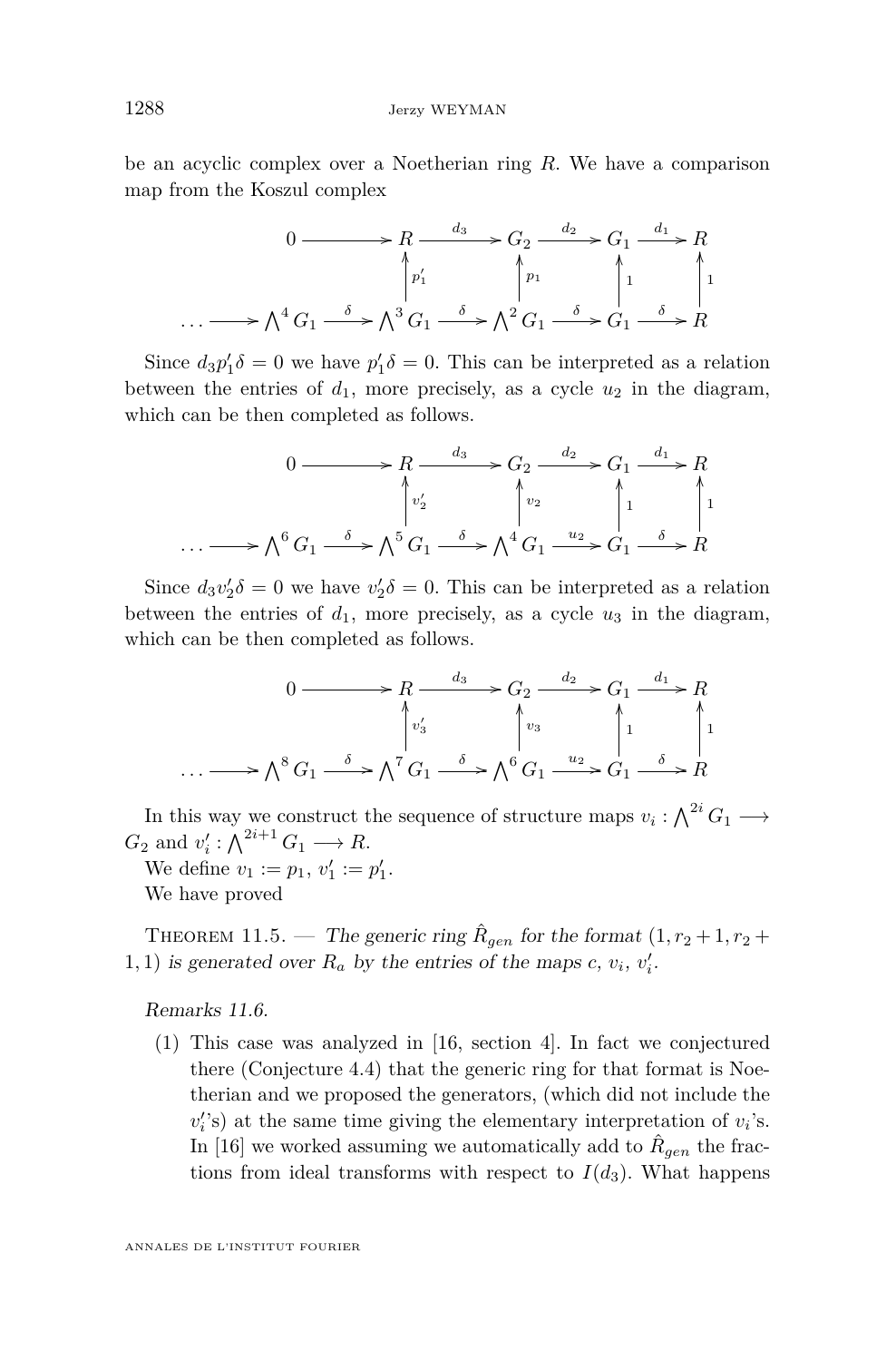is that adding the map  $v_i$  automatically implies that in the ideal transform of the corresponding ring the entries of  $v_i'$  appear.

- (2) The maps  $v_i$  can be thought of as parts of higher maps  $p_i$  existing for higher formats. Indeed, it is a pattern across all formats that generators called in Proposition [10.1](#page-33-0) of type (2) (or of type (1) if rank of  $F_3$  is equal to 1) involve the higher structure maps of type *p<sup>i</sup>* .
- **(c)**  $q = r = 2$ . These are resolutions of the format  $(r_1, r_1 + 3, 4, 1)$ .

$$
x_{p-1} \longrightarrow x_{p-2} \longrightarrow \cdots \longrightarrow x_1 \longrightarrow u \longrightarrow y_1
$$
  
\n
$$
\downarrow
$$
  
\n
$$
z_1
$$

with the distinguished root  $z_1$ . The Lie algebra

$$
\mathfrak{g}(T_{p,q,r}) = \mathfrak{so}(2(r_1+3)).
$$

The orthogonal space in question is

$$
U:=F_1\oplus F_1^*.
$$

The generic ring is given by

$$
\hat{R}_{gen} = \bigoplus_{\mu} S_{\varphi(\mu)} F_0 \otimes S_{\theta(\mu)} F_2 \otimes V_{\lambda(\sigma(\mu), \tau(\mu), \mathbf{a})}(F_1 \oplus F_1^*)
$$

where  $V_{\lambda}$  denotes the irreducible representation of the special orthogonal Lie algebra of highest weight *λ*.

$$
\sigma(\mu) := (\boldsymbol{a} - \boldsymbol{b} + \boldsymbol{c}),
$$
  
\n
$$
\tau(\mu) := (\boldsymbol{c} + \gamma_1, \dots, \boldsymbol{c} + \gamma_{r_1 - 1}, \boldsymbol{c}, \boldsymbol{c} - \boldsymbol{b}, \boldsymbol{c} - \boldsymbol{b} - \beta_2, \boldsymbol{c} - \boldsymbol{b} - \beta_1),
$$
  
\n
$$
\theta(\mu) := (\boldsymbol{b} - \boldsymbol{c} + \beta_1, \boldsymbol{b} - \boldsymbol{c} + \beta_2, \boldsymbol{b} - \boldsymbol{c}, -\boldsymbol{a} + \boldsymbol{b} - \boldsymbol{c}),
$$
  
\n
$$
\varphi(\mu) := (-\boldsymbol{c}, -\boldsymbol{c} - \gamma_{r_1 - 1}, \dots, -\boldsymbol{c} - \gamma_1).
$$

The weight  $\lambda(\sigma(\mu), \tau(\mu), \mathbf{a})$  is given by the labeling

$$
\gamma_1 - \gamma_2 \longrightarrow \gamma_2 - \gamma_3 \longrightarrow \dots \longrightarrow \gamma_{r_1-1} \longrightarrow b \longrightarrow \beta_2 \longrightarrow \beta_1 - \beta_2
$$

We analyze the generators according to Proposition [10.1.](#page-33-0)

- (1) These representations do not exist as  $r_3 = 1$ ,
- (2) This is a representation  $F_2^* \otimes V(\omega_{r_1+2})$  where  $V(\omega_{r_1+2})$  is halfspinor representation of  $\mathfrak{so}(F_1 \oplus F_1^*)$ .  $V(\omega_{r_3+2})$  can be identified as  $\oplus_{s\geqslant 0} F^{*\otimes s}_3 \otimes \bigwedge^{2s} F_1.$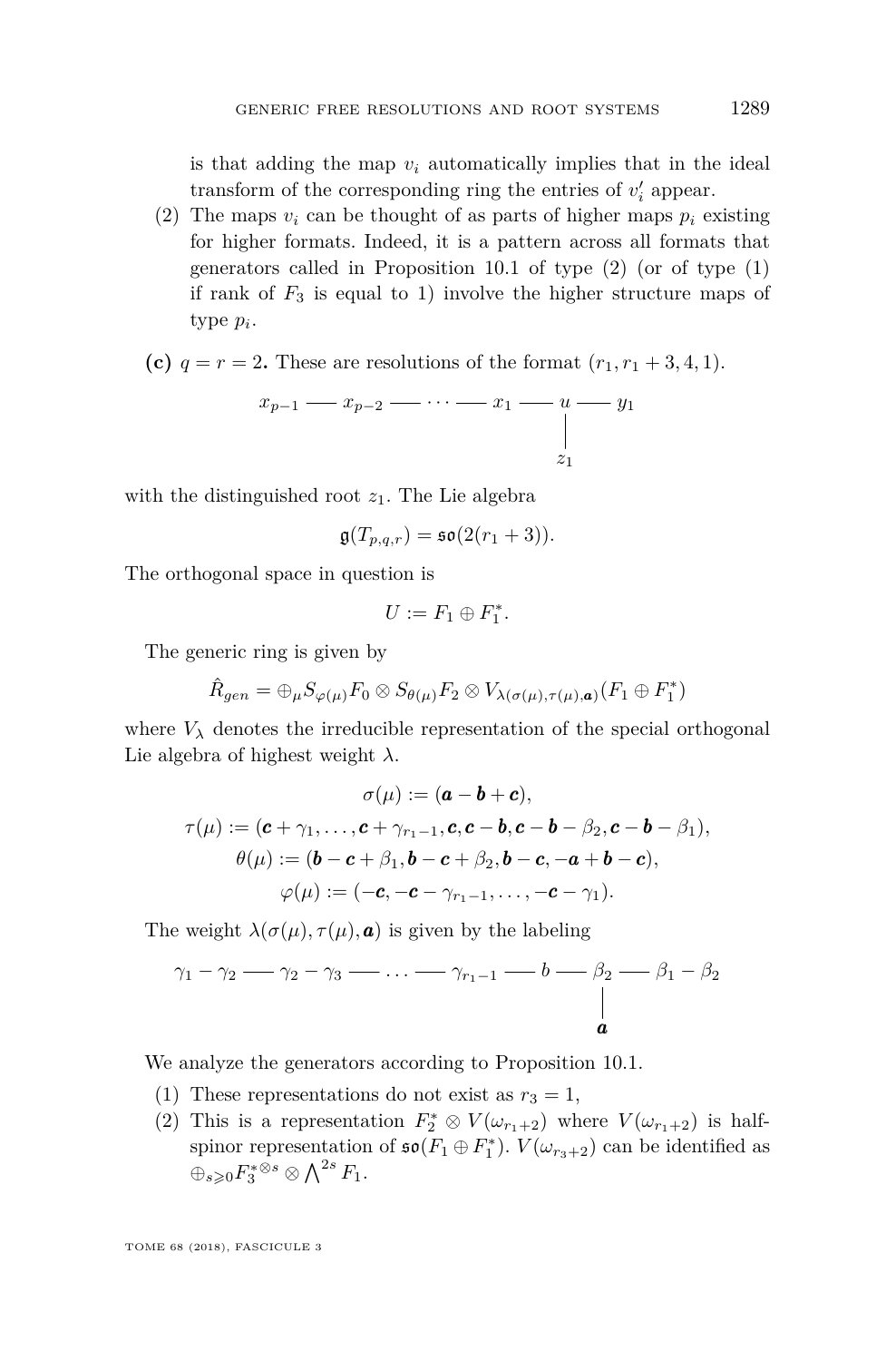- (3) with  $j = 1$ , this gives a representation  $F_2 \otimes V(\omega_{r_3+3})$ , where  $V(\omega_{r_3+3})$  is another half-spinor representation of  $\mathfrak{so}(U)$ . It can be identified as  $\bigoplus_{s\geqslant 0} F_3^{*\otimes s} \otimes \bigwedge^{2s+1} F_1$ .
- (4) This gives the representation  $\bigwedge^{r_1-3}(F_1 \oplus F_1^*)$ .
- (5) This, for  $k = 1$ , gives a representation  $F_0^* \otimes (F_1 \oplus F_1^*)$ . Its first component is  $d_1$ .
- (6) This representation does not give new generators.

We finish this section with a remark on the resolutions of cyclic modules. In such cases the traditional approach to analyzing these resolutions was through an associative, graded commutative multiplicative structure (proved in [\[4\]](#page-55-12)). The following result, which can be established by direct calculation, allows to see the tensors corresponding to this structure in the generic ring  $\hat{R}_{gen}$ .

PROPOSITION 11.7. — Let us restrict to a format  $(1, f_1, f_2, f_3)$ . In the ring  $\hat{R}_{gen}$  we have three critical representations corresponding to tensors giving maps  $d_3, d_2, a_2$  in  $R_a$ . They are (compare Remark [10.7\)](#page-39-1):  $F_2^* \otimes$  $V(\omega_{z_{r-1}}), F_2 \otimes V(\omega_{y_{q-1}})$  and  $\mathbb{C} \otimes V(\omega_{x_1}.$  The initial graded components  $V^{(0)}$ in these representations give (as explained in Remark [9.4\)](#page-31-1) the representations  $F_2^* \otimes F_3$ ,  $F_2 \otimes F_1^*$  and  $F_1$  respectively. The next graded components *V*<sup>(1)</sup> give the representations  $F_2^* \otimes \Lambda^2 F_1$ ,  $F_2 \otimes F_3^* \otimes F_1$  and  $F_3^* \otimes \Lambda^3 F_1$ respectively, so we see three tensors corresponding to the multiplicative structure.

#### **12. Applications and symmetries**

<span id="page-50-0"></span>In this section we look at the possibilities of extending the structure theorems to perfect ideals of codimension three. First we characterize the formats  $(f_0, f_1, f_2, f_3)$  of Euler characteristic zero for which the minimal complexes of a given format exist over a Noetherian local ring. Throughout the section  $(R, \mathfrak{m})$  will denote a local ring satisfying depth $(\mathfrak{m}) \geq 3$ .

We start with the perfect complexes resolving cyclic modules. Thus we want to characterize the pairs  $(n, l)$  such that there exist the acyclic complexes

 $0 \longrightarrow R^n \longrightarrow R^{n+l} \longrightarrow R^{l+1} \longrightarrow R$ 

resolving the cyclic modules  $R/I$  with depth $(I) = 3$ .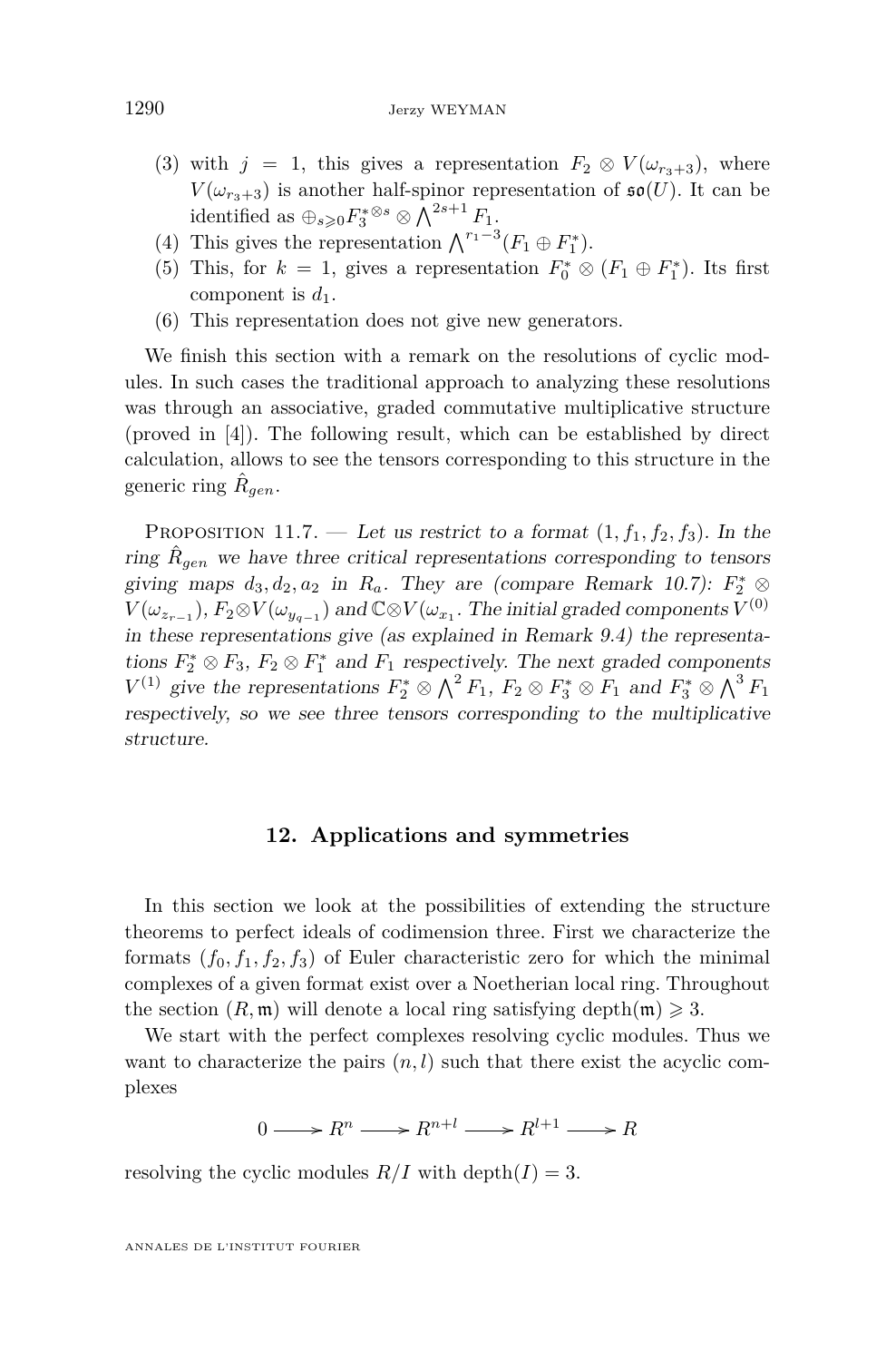<span id="page-51-0"></span>THEOREM  $12.1.$  — Assume that one of the following conditions is satisfied

 $(1)$   $l \geqslant 3$ ,  $n \geqslant 2$ ,

(2)  $n = 1$ , *l* is even,  $l > 0$ .

Then there exists a minimal acyclic complex

$$
0 \longrightarrow R^n \longrightarrow R^{n+l} \longrightarrow R^{l+1} \longrightarrow R
$$

resolving a cyclic module  $R/I$  with depth $(I) = 3$ .

Proof. — We recall the basic construction involving linkage. Let

$$
0 \longrightarrow R^n \longrightarrow R^{n+l} \longrightarrow R^{l+1} \longrightarrow R
$$

be an acyclic complex resolving a cyclic module  $R/I$  with depth $(I) = 3$ . Let  $(x_1, x_2, x_3)$  be a regular sequence contained in *I*. We have the comparison map from the Koszul complex on  $(x_1, x_2, x_3)$  to our complex which gives rise to the diagram

$$
0 \longrightarrow R^n \longrightarrow R^{n+l} \longrightarrow R^{l+1} \longrightarrow R
$$
  
\n
$$
\downarrow \varphi_3 \qquad \qquad \downarrow \varphi_2 \qquad \qquad \downarrow \varphi_1
$$
  
\n
$$
0 \longrightarrow R \longrightarrow R^3 \longrightarrow R^3 \longrightarrow R.
$$

The dual of the mapping cone of the map  $\varphi$  then resolves  $R/J$  where  $J := I : (x_1, x_2, x_3)$  is another ideal of depth 3.

We can now make the following construction. Taking  $x_1$  to be among the minimal generators of *I*, and  $x_2, x_3$  to be in  $\mathfrak{m}^s I$  for such large *s* that  $x_2$ and  $x_3$  are not among the minimal generators of *I* and the maps  $\varphi_2$  and  $\varphi_3$ have matrix entires in  $m$ . Then the dual of the mapping cone  $C(\varphi)$ , gives a minimal complex

$$
0 \longrightarrow R^l \longrightarrow R^{n+l+2} \longrightarrow R^{n+3} \longrightarrow R.
$$

This means that the existence of our complex for the pair  $(n, l)$  implies that similar complex exists for the pair  $(l, n+2)$ .

Now we perform the induction on  $l + n$ . Denoting the set of pairs  $(n, l)$ satisfying the conditions *a*), *b*) by  $\mathfrak{P}$ , we see that if for a given  $(n, l)$  the pair  $(l-2,n) \in \mathfrak{P}$  then by induction we establish the existence of the complex in question for the pair (*n, l*).

Next we notice that if  $n \geq 4, l \geq 4$  the pair  $(l-2, n)$  is indeed in  $\mathfrak{P}$ . This means we need to deal with the remaining cases to provides the base for the induction.

We next observe that the case  $l = 3$ , i.e. the case of an almost complete intersection is resolved in [\[4\]](#page-55-12).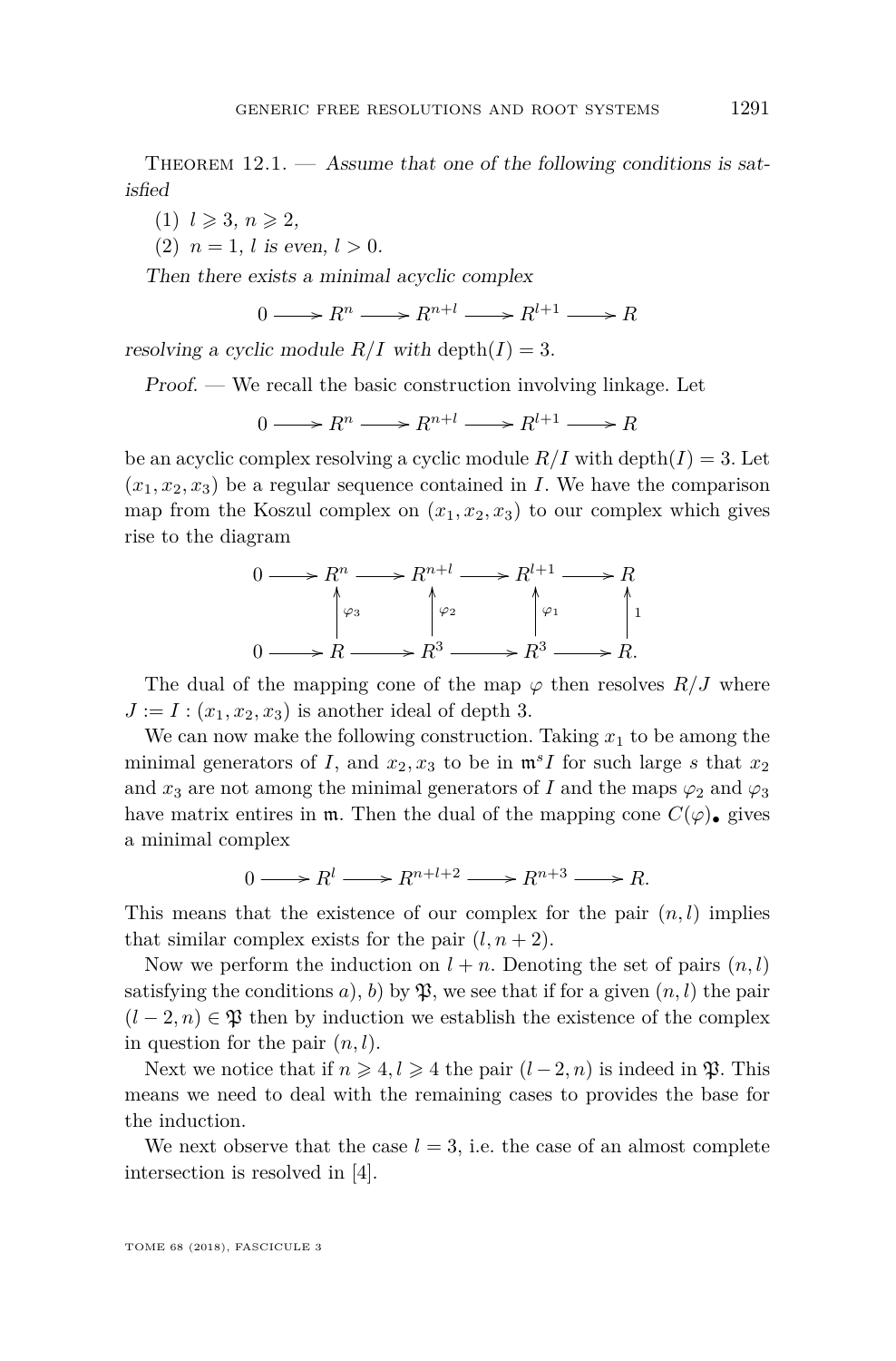Next we deal with the case  $n = 3$ .

We recall from [\[4\]](#page-55-12) that by using linkage argument and the structure theorem for Gorenstein ideals of codimension 3 we can construct for any  $t \geqslant 2$  the minimal acyclic complex

$$
0 \longrightarrow R^t \longrightarrow R^{t+3} \longrightarrow R^4 \longrightarrow R
$$

resolving *R/J* for a perfect ideal *J*.

Taking a regular sequence  $(x_1, x_2, x_3)$  in *J* such that  $x_1$  is among minimal generators of *J* and  $x_2$ , and  $x_3$  are not, with the maps  $\varphi_2$ ,  $\varphi_3$  in the comparison map are minimal (this can be achieved by taking  $x_2, x_3 \in \mathfrak{m}^s J$ for large *s*), we construct the minimal complex

 $0 \longrightarrow R^3 \longrightarrow R^{t+5} \longrightarrow R^{t+3} \longrightarrow R$ 

satisfying the conditions of theorem for  $n = 3$ .

Finally to deal with the case  $n = 2$  we again start with the resolution

 $0 \longrightarrow R^t \longrightarrow R^{t+3} \longrightarrow R^4 \longrightarrow R$ 

resolving  $R/J$  for a perfect ideal *J*. We choose a regular sequence  $(x_1, x_2, x_3)$ in *J* in such way that the first two elements are among the minimal generators of *J*, but the third is in the m*<sup>s</sup>J* for large *s*.

We can also arrange that the Koszul relation between  $x_1, x_2$  is not a minimal generator of the syzygy module. This follows from the classification of the multiplicative structures on the resolutions of length 3 (see [\[18\]](#page-56-0)). Then the dual of the mapping cone of the comparison map gives a minimal complex of the type

$$
0 \longrightarrow R^2 \longrightarrow R^{t+4} \longrightarrow R^{t+3} \longrightarrow R.
$$

This takes care of the case  $n = 2$ . The case  $n = 1$  is the result of Buchsbaum and Eisenbud [\[4\]](#page-55-12).  $\Box$ 

COROLLARY 12.2. — Let *R* be a local ring of depth  $\geq 3$ . Let  $(f_0, f_1, f_2)$  $f_2, f_3$ ) be the format of Euler characteristic zero. Assume that we have  $r_2 > 1$ . Then there exists a minimal acyclic free resolution of the format  $(f_0, f_1, f_2, f_3)$  over *R*.

Proof. — Let us handle the case  $r_1 = 1$  first. By our assumption and Theorem [12.1](#page-51-0) the required complex exists unless  $r_3 = 1$ ,  $r_2$  is odd. This means we need to construct the minimal acyclic complexes

 $0 \longrightarrow R \longrightarrow R^{2t} \longrightarrow R^{2t} \longrightarrow R$ .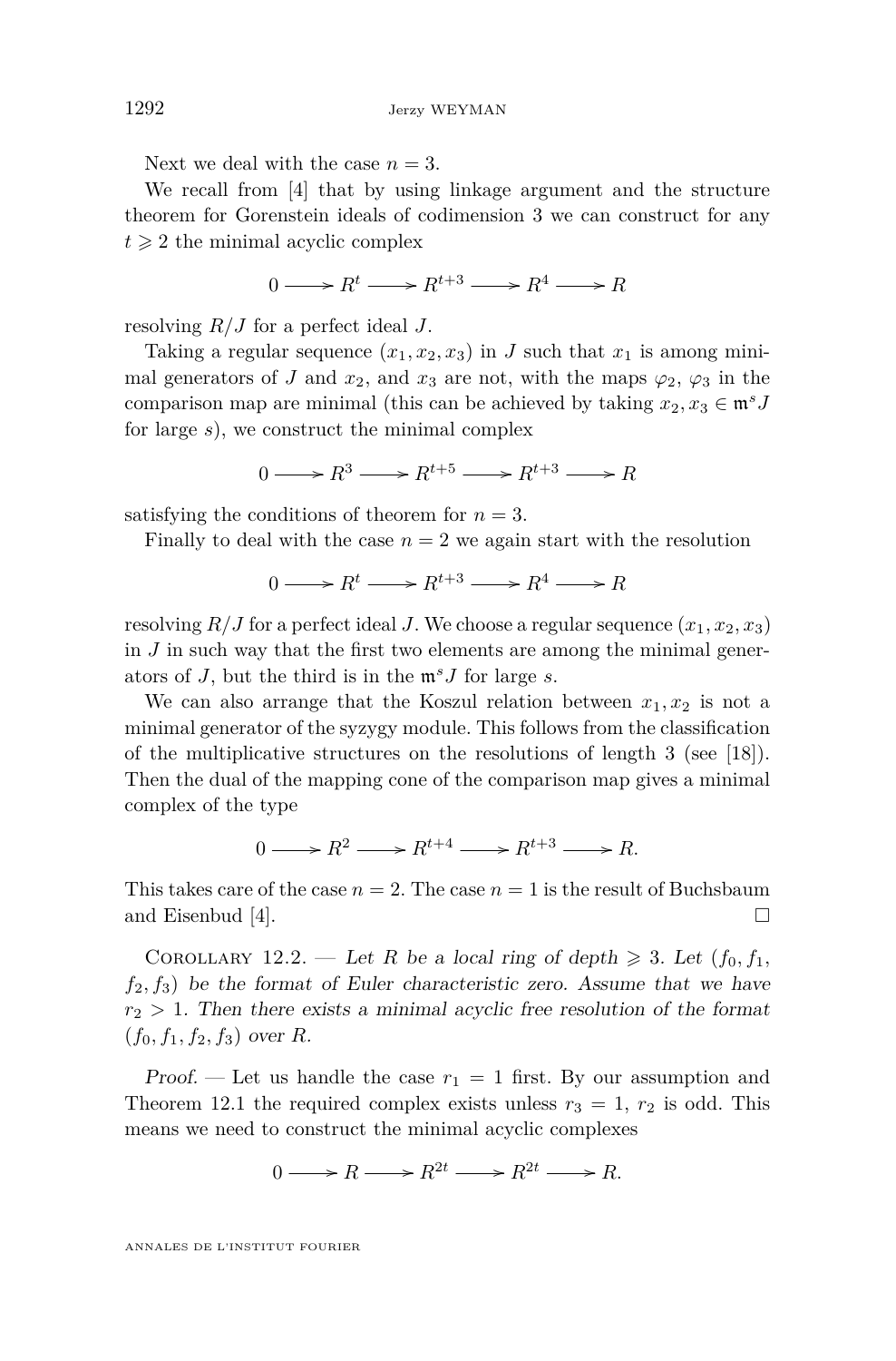We start with  $R = \mathbb{Z}[X_1, \ldots, X_{2t}]$  and we take the ideal *J* generated by monomials  $J = (p_1, \ldots, p_{2t})$  where

$$
p_1 = X_1 \dots X_{2t-2}, \quad p_2 = X_2 \dots X_{2t-1}, \quad p_i = \frac{X_1 \dots X_{2t}}{X_{i-2} X_{i-1}}
$$

for  $3 \leqslant i \leqslant 2t$ .

One sees easily (using Buchsbaum–Eisenbud exactness criterion [\[2\]](#page-55-2)) that the free resolution of  $R/J$  is given by the complex

0 → *R*(-2*t*) → *R*<sup>2*t*</sup>(-2*t* + 1) → *R*<sup>2*t*</sup>(-2*t* + 2) → *R* 

where the differentials are given by the matrices

$$
d_3 = \begin{pmatrix} X_{2t} \\ X_1 \\ X_2 \\ \dots \\ X_{2t-1} \end{pmatrix}
$$
  
\n
$$
d_2 = \begin{pmatrix} X_{2t-1} & 0 & 0 & \dots & 0 & -X_{2t} \\ -X_1 & X_{2t} & 0 & \dots & 0 & 0 \\ 0 & -X_2 & X_1 & \dots & 0 & 0 \\ \dots \\ 0 & 0 & 0 & \dots & -X_{2t-1} & X_{2t-2} \end{pmatrix}
$$
  
\n
$$
d_1 = (p_1, p_2, \dots, p_{2t}).
$$

To specialize to an arbitrary ring *R* we just need to find a sequence of elements  $x_1, \ldots, x_{2t}$  in  $\mathfrak{m}$  such that each triple of elements  $x_i, x_j, x_k$  forma a regular sequence, and specialize  $X_i$  to  $x_i$ . The pecialized complex will still be acyclic by the exactness criterion [\[2\]](#page-55-2).

To deal with the formats with  $r_1 > 1$  we take the complex corresponding to the triple  $(r_3, r_2, 1)$  and add to it  $r_1 - 1$  copies of the complex  $0 \longrightarrow$ *R*<sup> $x$ </sup>→*R* for some non-zerodivisor *x* ∈ *R*.

Remark 12.3. — The condition  $r_2 > 1$  is necessary by the first structure theorem of Buchsbaum and Eisenbud [\[3\]](#page-55-3).

Next we explore the symmetries of our construction. We have in mind the possibility of generalizing the present approach to the structure theorems to perfect complexes and to see the effect of linkage on our construction.

Let us consider the format of the complex of length 3 with Euler characteristic zero.

Let us take  $(f_0, f_1, f_2, f_3) = (p-1, p+q, q+r, r-1)$ . Thus the sequence of ranks is  $(p-1, q+1, r-1)$ . Notice that this is the only format with Euler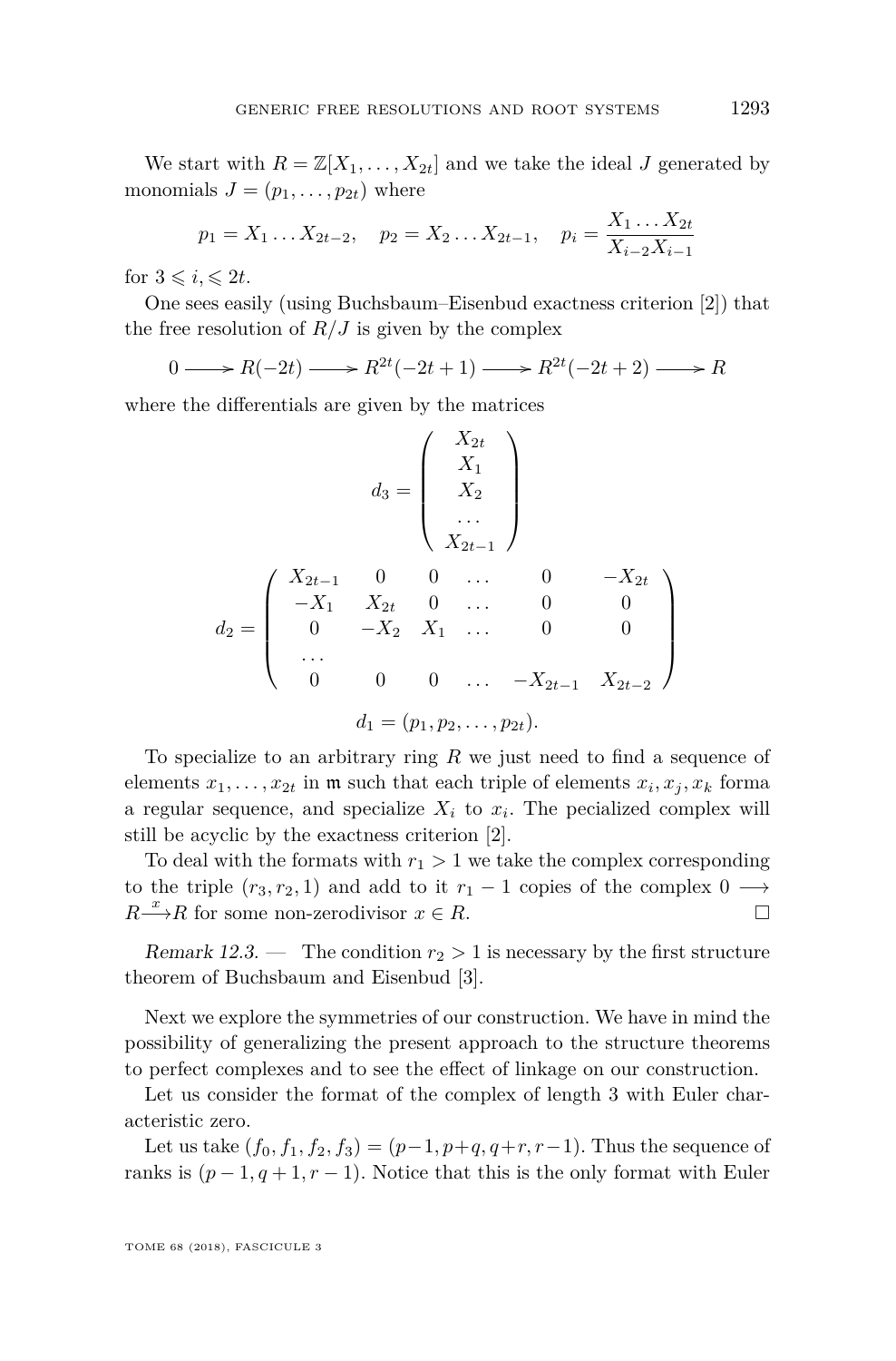characteristic zero whose associated defect Lie algebra L is a parabolic corresponding to the graph  $T_{p,q,r}$  with the distinguished root  $z_1$ .

For the dual complex the ranks will be  $(r-1, q+1, p-1)$ , so the corresponding algebra  $\mathbb L$  will be the parabolic associated to the Kac–Moody Lie algebra corresponding to the same graph  $T_{p,q,r}$  but with the distinguished root *x*1.

Consider a perfect complex

$$
\mathbb{G}_{\bullet}: 0 \longrightarrow \mathbb{R}^{p-1} \longrightarrow \mathbb{R}^{p+q} \longrightarrow \mathbb{R}^{q+r} \longrightarrow \mathbb{R}^{r-1}
$$

with ranks  $(p-1, q+1, r-1)$  (i.e. such complex for which the dual complex is also acyclic). We can costruct a perfect complex of another format by using generalized linkage. More precisely, consider the perfect complex of length 3 of the format

$$
\mathbb{H}_{\bullet}: 0 \longrightarrow R^{p-1} \longrightarrow R^{p+1} \longrightarrow R^{p+1} \longrightarrow R^{p-1}
$$

by choosing a  $(p-1) \times (p+1)$  submatrix of the first differential  $d_1$  of the complex  $\mathbb{G}_{\bullet}$  with the ideal of minors of grade three. This can be always achieved by prime avoidance techniques. There is an obvious map of complexes  $\mathbb{H}_{\bullet} \longrightarrow \mathbb{G}_{\bullet}$  and taking its mapping cone, dualizing and minimalizing we get a complex of the format

$$
0 \longrightarrow R^{q-1} \longrightarrow R^{q+r} \longrightarrow R^{p+r} \longrightarrow R^{p-1}.
$$

The defect Lie algebra  $\mathbb L$  for the complexes of this format is again a parabolic for the Kac–Moody Lie algebra corresponding to the same graph *Tp,q,r* but with the distinguished root *y*1.

These symmetries could be viewed as a version of triality for the graphs  $T_{p,q,r}$  (understood loosely as permuting three arms of the graph). They give some hope that the approach will generalize to the perfect complexes.

We finish with several important remarks and questions:

Remarks 12.4.

- (1) The generic ring  $\hat{R}_{gen}$  is a coordinate ring of some deformation of a homogeneous space for the group  $\mathfrak{g}(T_{p,q,r}) \times GL(F_2) \times GL(F_0)$ . What is the geometric description of this object.
- (2) The types of the resolutions that could be related by linkage (in perfect case) come from the parabolic algebras in the same Kac– Moody Lie algebra. Can we relate the perfect resolutions to Kac– Moody Lie algebras? One possibility would be to use two defect Lie algebras: one related to  $F_1$  and  $F_3$  and the other (for the dual complex) built from  $F_2^*$  and  $F_0^*$ .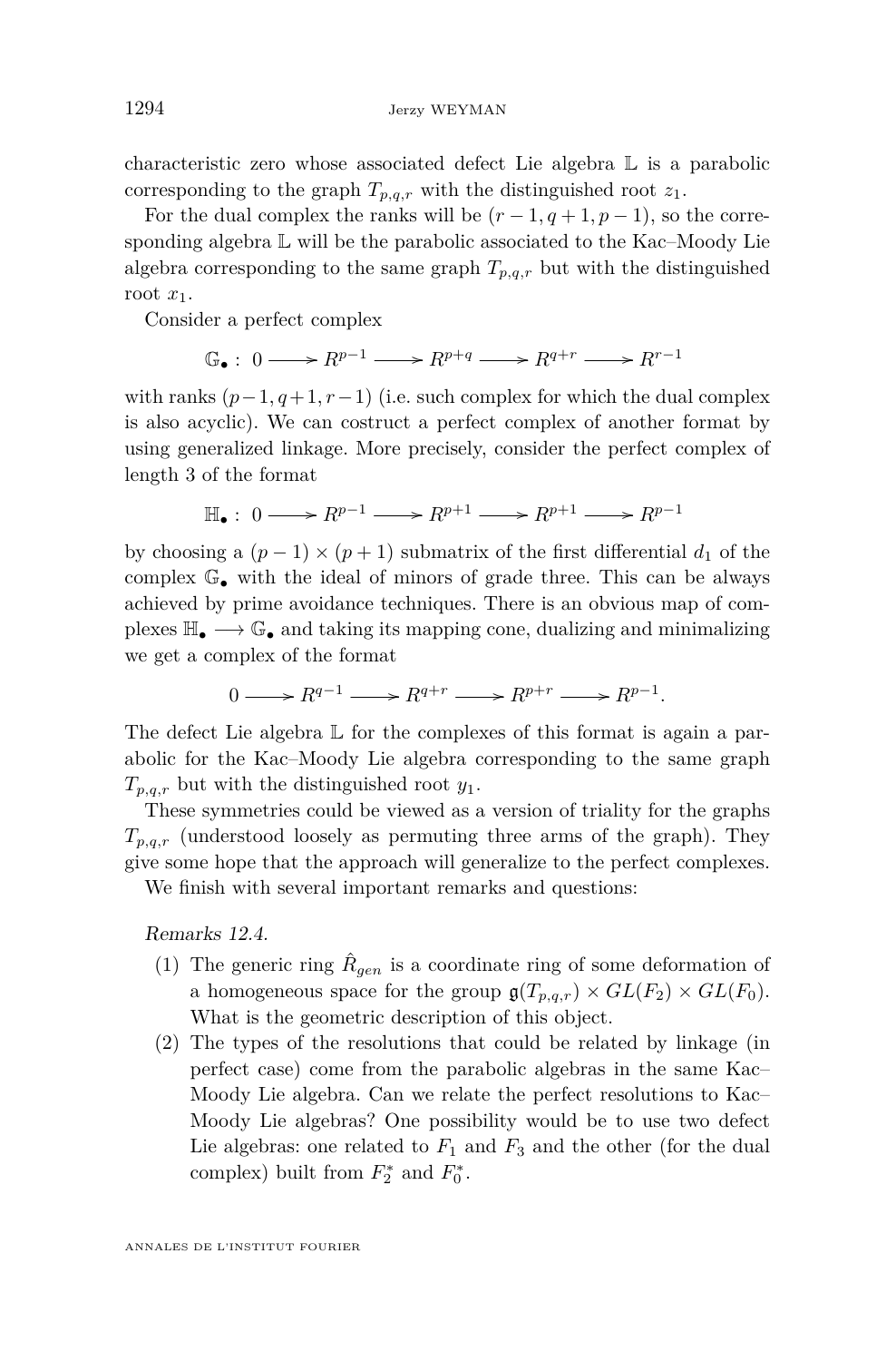- (3) What is the relation of higher terms of the spectral sequence with higher terms of the parabolic BGG complex?
- (4) Can we get similar results for modules of codimension 3 with a selfdual resolution (with an antisymmetric and symmetric middle matrix)?
- (5) Can we get similar results for Gorenstein ideals of codimension 4? They also are expected to have a manageable structure.
- (6) Does the approach generalize to resolutions of length bigger than 3? The depth raising procedure seems to work, we just need more direct images  $\mathcal{R}^i j_*$  to be zero. One possibility would be to have two Kac–Moody Lie algebras: one built from the even terms of  $\mathbb{F}_{\bullet}$  and the other from the odd terms of  $\mathbb{F}_{\bullet}$ .
- (7) Can one construct the generic ring over the integers? It seems that in the cases when  $T_{p,q,r}$  is a Dynkin diagram the ring  $\hat{R}_{gen}$  might be characteristic free as it might have a good filtration.

#### BIBLIOGRAPHY

- <span id="page-55-0"></span>[1] W. Bruns, "The existence of generic free resolutions and related objects", Math. Scand. **55** (1984), p. 33-46.
- <span id="page-55-2"></span>[2] D. A. Buchsbaum & D. Eisenbud, "What makes a complex exact", J. Algebra **25** (1973), p. 259-268.
- <span id="page-55-3"></span>[3] ——— , "Some structure theorems for finite free resolutions", Adv. Math. **1** (1974), p. 84-139.
- <span id="page-55-12"></span>[4] ——— , "Algebra structures for finite free resolutions and some structure theorems for ideals of codimension 3", Am. J. Math. **99** (1977), no. 3, p. 447-485.
- <span id="page-55-8"></span>[5] C. De Concini & E. Strickland, "On the variety of complexes", Adv. Math. **41** (1981), p. 45-77.
- <span id="page-55-11"></span>[6] R. Elkik, "Singularités rationnelles et déformations", Invent. Math. **47** (1977), p. 139-147.
- <span id="page-55-5"></span>[7] H. Garland & J. Lepowsky, "Lie algebra homology and the Macdonald-Kac formulas", Invent. Math. **34** (1976), p. 37-76.
- <span id="page-55-9"></span>[8] F. D. Grosshans, Algebraic homogeneous spaces and invariant theory, Lecture Notes in Math., vol. 1673, Springer, Berlin, 1997, vi+148 pages.
- <span id="page-55-1"></span>[9] M. HOCHSTER, Topics in the homological theory of modules over commutative rings, CBMS Regional Conference Series in Mathematics, vol. 24, American Mathematical Society, 1975.
- <span id="page-55-4"></span>[10] V. G. Kac, Infinite Dimensional Lie algebras, 3rd ed., Cambridge University Press, 1993, xxi+400 pages.
- <span id="page-55-10"></span>[11] G. Kempf, "The Grothendieck-Cousin complex of an induced representation", Adv. Math. **29** (1978), p. 310-396.
- <span id="page-55-7"></span>[12] S. KUMAR, Kac-Moody groups, their flag varieties and Representation Theory, Progress in Mathematics, vol. 204, Birkhäuser, Boston, 2002.
- <span id="page-55-6"></span>[13] L. Liu, "Kostant's formula for Kac-Moody Lie algebras", J. Algebra **149** (1992), no. 1, p. 155-178.